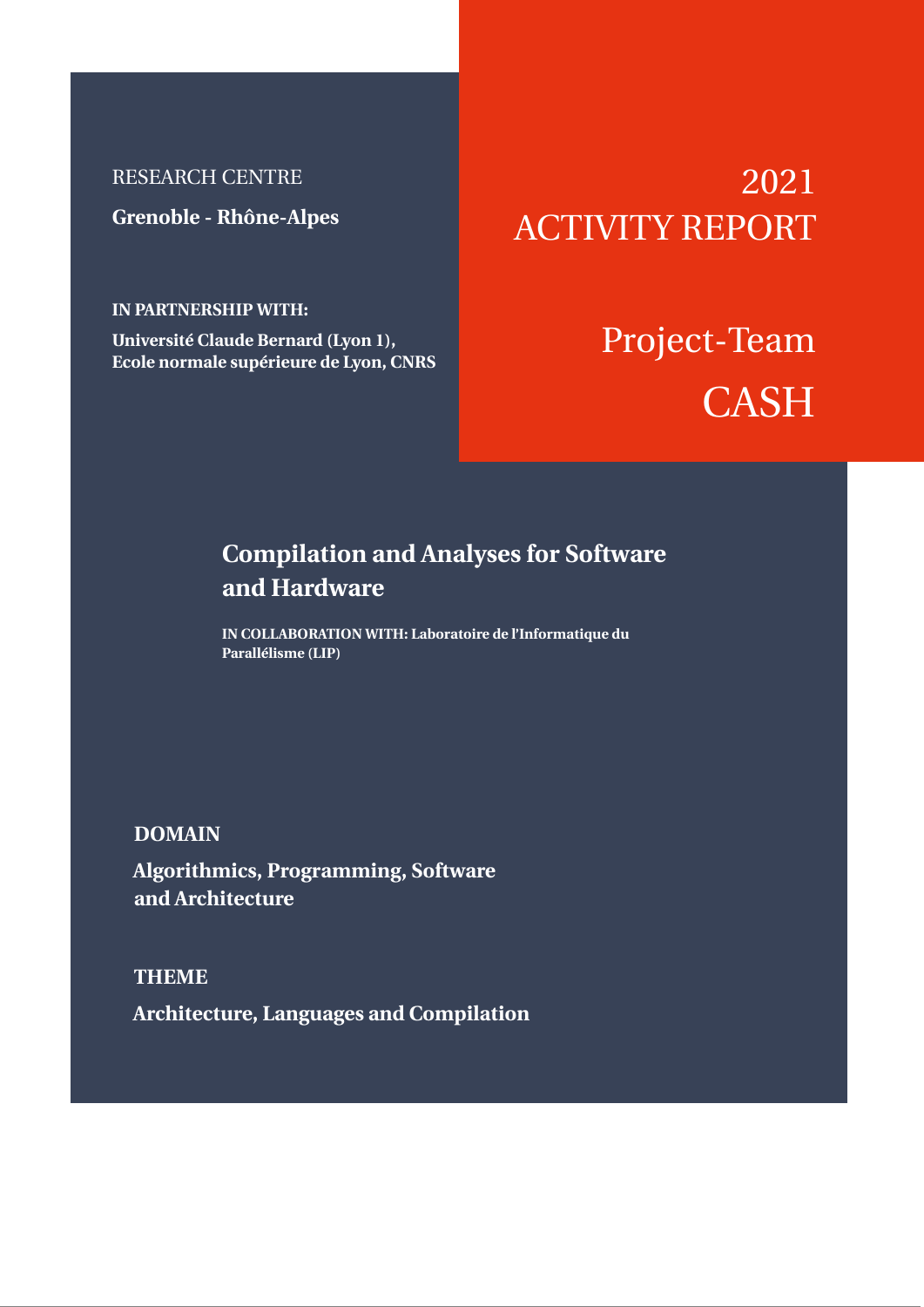# **Contents**

|                                           | <b>Project-Team CASH</b>                                                                                                                                                                                                                                                             |                                                                                                                        |  |  |
|-------------------------------------------|--------------------------------------------------------------------------------------------------------------------------------------------------------------------------------------------------------------------------------------------------------------------------------------|------------------------------------------------------------------------------------------------------------------------|--|--|
|                                           | 1 Team members, visitors, external collaborators                                                                                                                                                                                                                                     | $\bf{2}$                                                                                                               |  |  |
| <b>Overall objectives</b><br>$\mathbf{2}$ |                                                                                                                                                                                                                                                                                      |                                                                                                                        |  |  |
| 3                                         | <b>Research program</b><br>Research direction 1: Parallel and Dataflow Programming Models<br>3.1<br>Research direction 2: Expressive, Scalable and Certified Static Analyses<br>3.2<br>3.2.1<br>3.3<br>3.3.1<br>3.3.2<br>3.4<br>3.4.1                                                | 4<br>$\overline{4}$<br>5<br>5<br>6<br>$\overline{7}$<br>$\overline{7}$<br>$\overline{7}$<br>10<br>10<br>11<br>12<br>12 |  |  |
|                                           | <b>4</b> Application domains                                                                                                                                                                                                                                                         | 12                                                                                                                     |  |  |
| 5.                                        | Social and environmental responsibility                                                                                                                                                                                                                                              | 13<br>-13<br>13                                                                                                        |  |  |
| 6                                         | <b>New software and platforms</b><br>6.1.5<br>6.1.6<br>6.1.8<br>6.1.9                                                                                                                                                                                                                | 14<br>14<br>14<br>14<br>14<br>15<br>15<br>15<br>16<br>16<br>16<br>17<br>17<br>18<br>18<br>18<br>18<br>19               |  |  |
| 7                                         | <b>New results</b><br>7.1 Research direction 1: Parallel and Dataflow Programming Models<br>7.1.1<br>An Optimised Flow for Futures: From Theory to Practice.<br>7.1.2<br>7.1.3<br>7.1.4<br>7.1.5<br>7.1.6<br>Verified Compilation Infrastructure for Concurrent Programs 21<br>7.1.7 | 19<br>19<br>19<br>19<br>20<br>20<br>21<br>21                                                                           |  |  |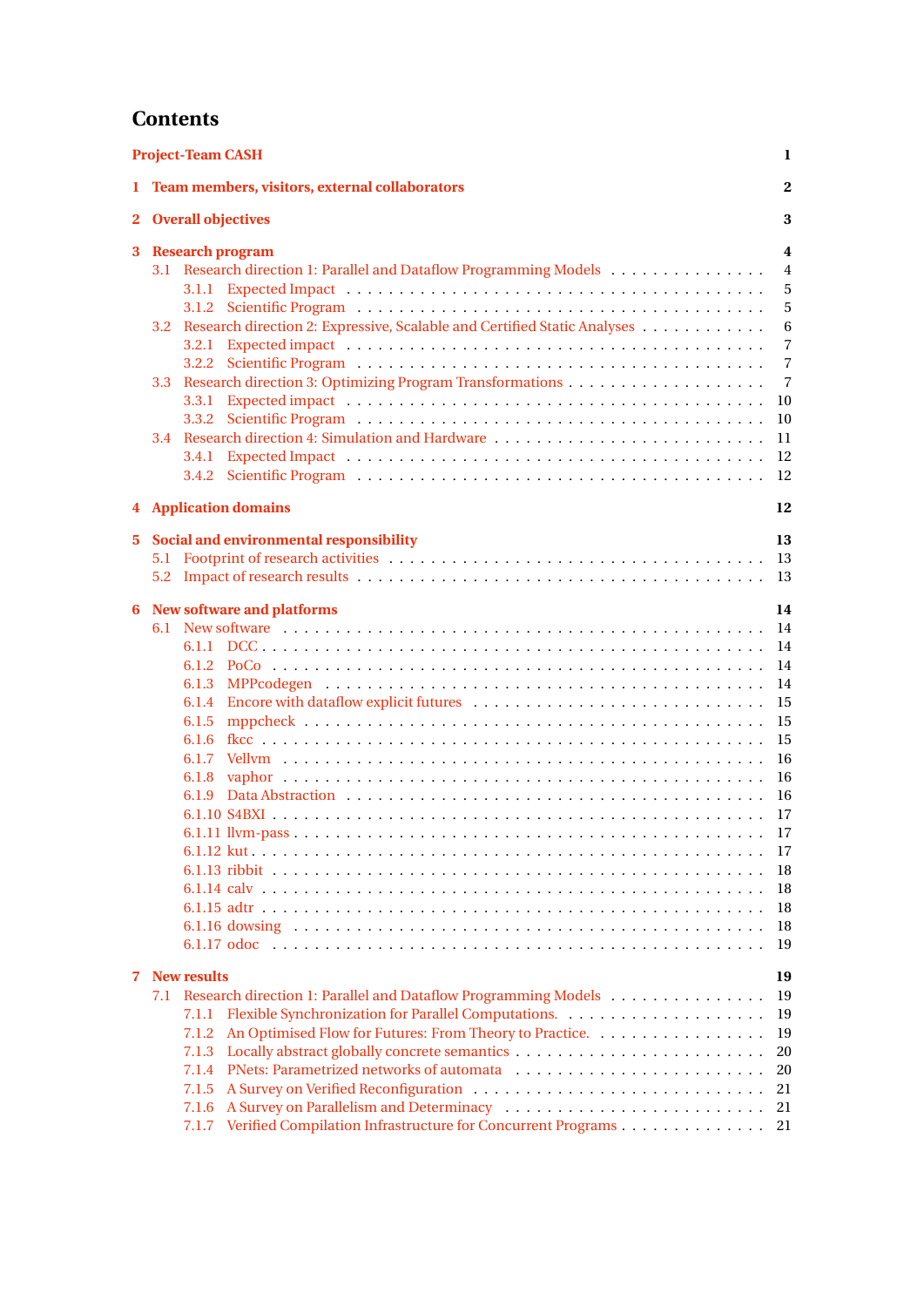|   |     | 7.2 Research direction 2: Expressive, Scalable and Certified Analyses                      | 22       |
|---|-----|--------------------------------------------------------------------------------------------|----------|
|   |     | Data Abstraction: A General Framework to Handle Program Verification of Data<br>7.2.1      |          |
|   |     |                                                                                            | 22       |
|   |     | 7.2.2                                                                                      | 22<br>22 |
|   |     |                                                                                            | 23       |
|   | 7.3 | 7.3.1                                                                                      | 23       |
|   |     | 7.3.2                                                                                      | 23       |
|   |     | 7.3.3                                                                                      | 23       |
|   |     | 7.3.4                                                                                      | 24       |
|   |     | 7.3.5                                                                                      | 24       |
|   |     | A Complete Compilation Chain for Polyhedral High-Level Synthesis<br>7.3.6                  | 24       |
|   |     | 7.3.7                                                                                      | 25       |
|   |     | 7.3.8                                                                                      | 25       |
|   |     | 7.3.9                                                                                      | 25       |
|   |     |                                                                                            | 26       |
|   |     | 7.3.11 A Polyhedral Approach for Auto-Parallelization using a Distributed Virtual Machine  | 26       |
|   | 7.4 | Research direction 4: Simulation and Hardware                                              | 26       |
|   |     | Standard-compliant parallel SystemC simulation of loosely-timed transaction level<br>7.4.1 |          |
|   |     | models: From baremetal to Linux-based applications support. Integration                    | 26       |
|   |     |                                                                                            | 27       |
| 8 |     | <b>Bilateral contracts and grants with industry</b>                                        | 27       |
|   | 8.1 | CIFRE Ph.D of Julien Emmanuel with Bull/Atos, hosted by Inria. 2020-2023.                  | 27       |
|   | 8.2 |                                                                                            | 27       |
|   |     |                                                                                            | 28       |
|   |     | 8.4 Discussions with Kalray on code optimization for deep-learning applications            | 28       |
|   |     | 8.5 CAVOC Project with Inria/Nomadic Labs                                                  | 28       |
| 9 |     | <b>Partnerships and cooperations</b>                                                       | 28       |
|   |     |                                                                                            | 28       |
|   |     | 9.1.1 Inria associate team not involved in an IIL or an international program              | 28       |
|   |     |                                                                                            | 29       |
|   | 9.2 |                                                                                            |          |
|   |     |                                                                                            |          |
|   |     |                                                                                            |          |
|   |     | <b>10 Dissemination</b>                                                                    | 29       |
|   |     |                                                                                            | 29       |
|   |     |                                                                                            | 29       |
|   |     |                                                                                            | 30       |
|   |     |                                                                                            | 30       |
|   |     |                                                                                            | 31       |
|   |     |                                                                                            | 31       |
|   |     |                                                                                            | 31       |
|   |     |                                                                                            | 31       |
|   |     | 11 Scientific production                                                                   | 32       |
|   |     |                                                                                            | 32       |
|   |     |                                                                                            | 32       |
|   |     |                                                                                            | 33       |
|   |     |                                                                                            | 34       |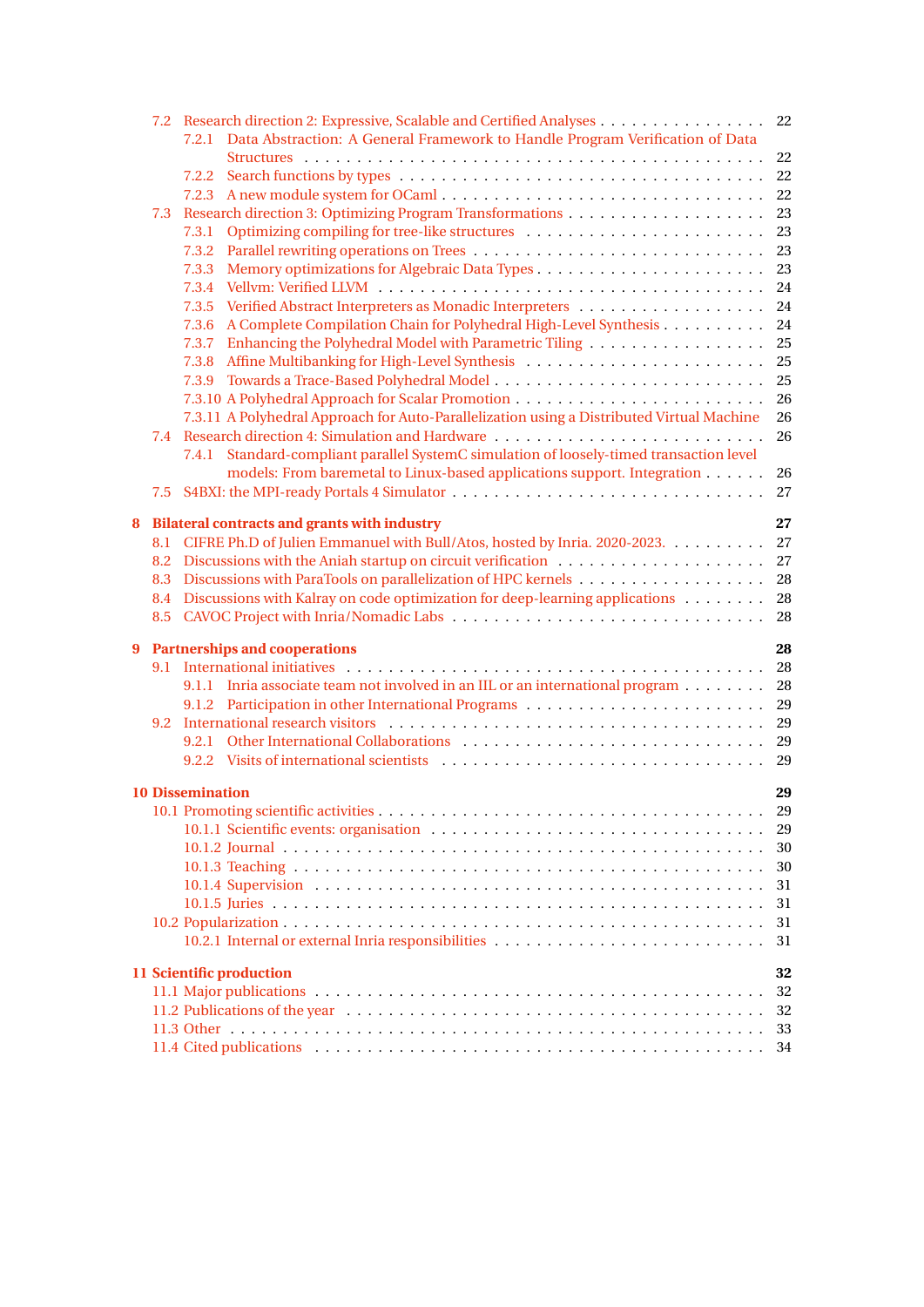# <span id="page-3-0"></span>**Project-Team CASH**

*Creation of the Project-Team: 2019 June 01*

# **Keywords**

## **[Computer sciences and digital sciences](https://raweb.inria.fr/rapportsactivite/RA2021/static/keywords/ComputerScienceandDigitalScience.html)**

A1.1.1. – Multicore, Manycore A1.1.2. – Hardware accelerators (GPGPU, FPGA, etc.) A1.1.4. – High performance computing A1.1.10. – Reconfigurable architectures A1.1.12. – Non-conventional architectures A2.1. – Programming Languages A2.1.1. – Semantics of programming languages A2.1.2. – Imperative programming A2.1.4. – Functional programming A2.1.6. – Concurrent programming A2.1.7. – Distributed programming A2.1.10. – Domain-specific languages A2.1.11. – Proof languages A2.2. – Compilation A2.2.1. – Static analysis A2.2.2. – Memory models A2.2.3. – Memory management A2.2.4. – Parallel architectures A2.2.5. – Run-time systems A2.2.6. – GPGPU, FPGA... A2.2.8. – Code generation A2.3.1. – Embedded systems A2.4.1. – Analysis A2.4.3. – Proofs A2.5.3. – Empirical Software Engineering A2.5.4. – Software Maintenance & Evolution A7.2.3. – Interactive Theorem Proving

# **[Other research topics and application domains](https://raweb.inria.fr/rapportsactivite/RA2021/static/keywords/OtherResearchTopicsandApplicationDomains.html)**

B9.5.1. – Computer science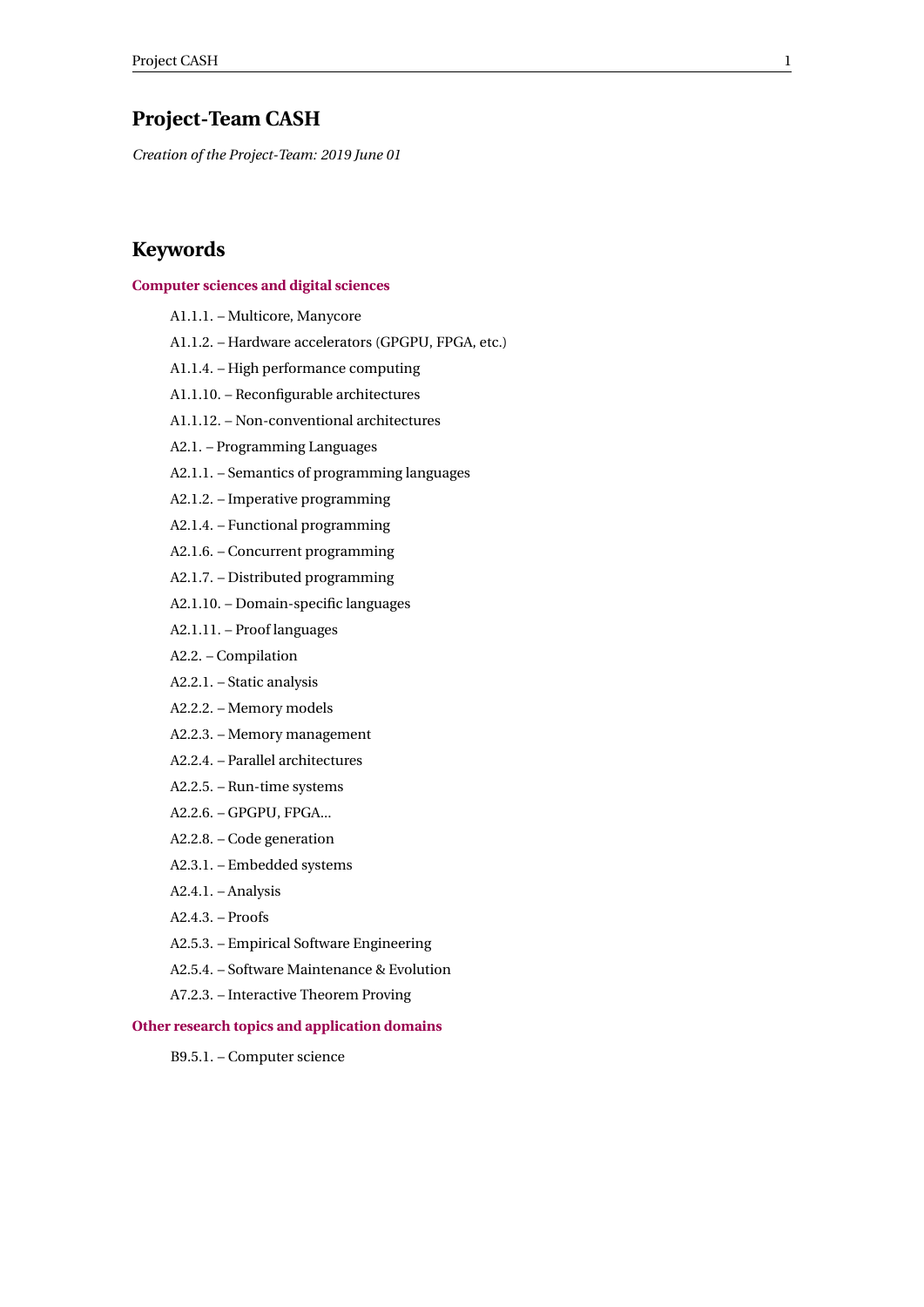# <span id="page-4-0"></span>**1 Team members, visitors, external collaborators**

# **Research Scientists**

- Christophe Alias [Inria, Researcher, HDR]
- Ludovic Henrio [CNRS, Researcher, HDR]
- Gabriel Radanne [Inria, Starting Faculty Position]
- Yannick Zakowski [Inria, Researcher]

# **Faculty Members**

- Matthieu Moy [Team leader, Univ Claude Bernard, Associate Professor, HDR]
- Laure Gonnord [Univ Claude Bernard, Associate Professor, until Aug 2021, HDR]

#### **PhD Students**

- Thais Baudon [École Normale Supérieure de Lyon, from Sep 2021]
- Julien Braine [École Normale Supérieure de Lyon, until Nov 2021]
- Nicolas Chappe [École Normale Supérieure de Lyon, from Sep 2021]
- Julien Emmanuel [Bull, CIFRE]
- Paul Iannetta [École Normale Supérieure de Lyon, until Nov 2021]
- Amaury Maille [École Normale Supérieure de Lyon]
- Hugo Thievenaz [Inria, from Sep 2021]

# **Interns and Apprentices**

- Clement Allain [École Normale Supérieure de Lyon, from Mar 2021 until Jul 2021]
- Thais Baudon [École Normale Supérieure de Lyon, from Feb 2021 until Jul 2021]
- Melvyn Bertolone–Lopez-Serrano [École Normale Supérieure de Lyon, from May 2021 until Jul 2021]
- Peio Borthelle [École Normale Supérieure de Lyon, from Mar 2021 until Aug 2021]
- Alexis Carre [Inria, from Sep 2021]
- Nicolas Chappe [École Normale Supérieure de Lyon, from Mar 2021 until Jun 2021]
- Quentin Corradi [École Normale Supérieure de Lyon, from Feb 2021 until Jun 2021]
- Damien De Montis [Paratools SAS, from Mar 2021 until Sep 2021]
- Ilham Lasfar [École Normale Supérieure de Lyon, from Apr 2021 until Aug 2021]
- Sebastien Michelland [École Normale Supérieure de Lyon, from Oct 2021]
- Valentin Pasquale [École Normale Supérieure de Lyon, from Feb 2021 until Jun 2021]
- Alban Reynaud [École Normale Supérieure de Lyon, from Feb 2021 until Jun 2021]
- Bastien Rousseau [École Normale Supérieure de Lyon, from Sep 2021]
- Alec Sadler [Inria, from May 2021 until Aug 2021]
- Ambre Suhamy [École Normale Supérieure de Lyon, from Mar 2021 until Sep 2021]
- Hugo Thievenaz [Inria, from Feb 2021 until Jul 2021]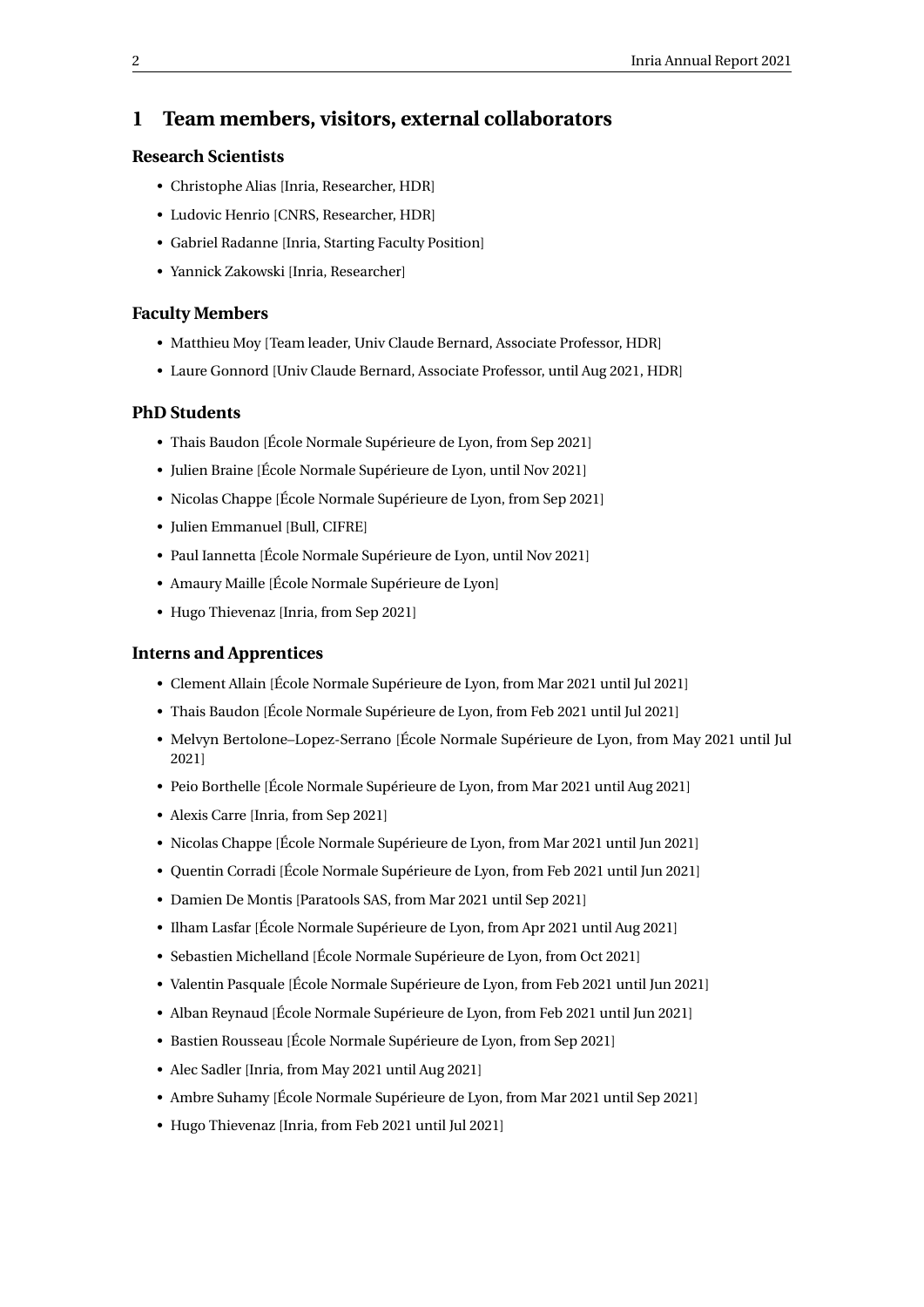# **Administrative Assistant**

• Solene Audoux [Inria]

# **Visiting Scientist**

• Reiner Hähnle [Université Darmstadt, Allemagne, Sep 2021]

# **External Collaborator**

• Laure Gonnord [Institut polytechnique de Grenoble, from Sep 2021, Computer Science Professor at Esisar Eng. School, HDR]

# <span id="page-5-0"></span>**2 Overall objectives**

**Research objectives.** The overall objective of the CASH team is to take advantage of the characteristics of the specific hardware (generic hardware, hardware accelerators, or reconfigurable chips) to *compile energy efficient software and hardware*. To reach this goal, the CASH team provides efficient analyses and optimizing compilation frameworks for dataflow programming models. These contributions are combined with two other research directions. First, research on foundations of programming language and program analysis provides a theoretical basis for our work. Second, parallel and scalable simulation of hardware systems, combined with high-level synthesis tools, result in an end-to-end workflow for circuit design.

The scientific focus of CASH is on compute kernels and assembly of kernels, and the first goal is to improve their efficient compilation. However the team also works in collaboration with application developers, to understand better the overall need in HPC and design optimizations that are effective in the context of the targeted applications. Small computation kernels (tens of lines of code) that can be analyzed and optimized aggressively, medium-size kernels (hundreds of lines of code) that require modular analysis, and assembly of compute kernels (either as classical imperative programs or written directly in a dataflow language).

Our objective is to allow developers to design their own kernels, and benefit from good performance in terms of speed and energy efficiency without having to deal with fine-grained optimizations by hand. Consequently, our objective is first to improve the performance and energy consumption for HPC applications, while providing programming tools that can be used by developers and are at a convenient level of abstraction.

Obviously, large applications are not limited to assembly of compute kernels. Our languages and formalism definitions and analyses must also be able to deal with general programs. Our targets also include generalist programs with complex behaviors such as recursive programs operating on arrays, lists and trees; worklist algorithms (we often use the polyhedral model, a powerful theory to optimize loop nests, but it does not support data structures such as lists). Analysis on these programs should be able to detect non licit memory accesses, memory consumption, hotspots, . . . , and to prove functional properties.

**Our Approach and methodology.** We target a balance between theory and practice: problems extracted from industrial requirements often yield theoretical problems.

On the practical side, the CASH team targets applied research, in the sense that most research topics are driven by actual needs, discussed either through industrial partnership or extracted from available benchmarks.

The theoretical aspects ensure the coherency and the correctness of our approach. We rely on a *precise definition of the manipulated languages and their semantics*. The formalization of the different representations of the programs and of the analyses allow us to show that these different tasks will be performed with the same understanding of the program semantics.

Our approach is to cross-fertilize between several communities. For example, the abstract interpretation community provides a sound theoretical framework and very powerful analysis, but these are rarely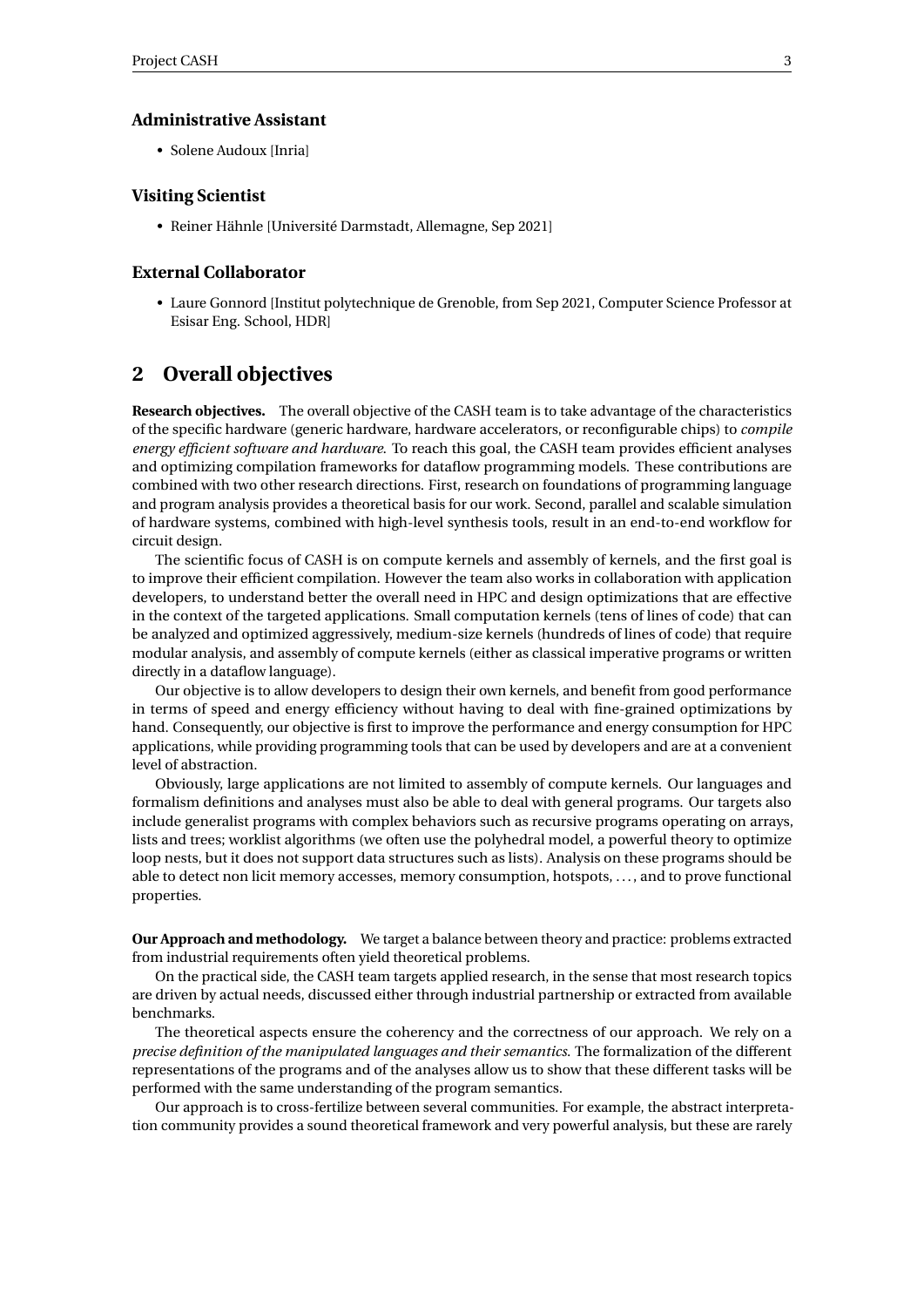applied in the context of optimizing compilation. Similarly, the hardware simulation community usually considers compilers as black-boxes and does not interact with researchers in compilation.

While a global approach links CASH activities and members, we do not plan to have a single unified toolchain where all contributions would be implemented. For example, contributions in the domain of static analysis of sequential programs may be implemented in the LLVM tool, results on dataflow models are applied both in the SigmaC compiler and in the DCC HLS tool, .. . This also implies that different activities of CASH target different application domains and potential end-users.

**Research directions.** The main objectives of the cash team are to provide *scalable and expressive static analysis* and *optimizing parallel compilers*. These directions rely on programming languages and representation of programs in which *parallelism and dataflow* play a crucial role. A central research direction aims at the study of parallelism and dataflow aspects in programming languages, both from a practical perspective (syntax or structure), and from a theoretical point of view (semantics). The CASH team also has *simulation activities* that are both applied internally in CASH, to simulate intermediate representations, and for embedded systems.

# <span id="page-6-0"></span>**3 Research program**

# <span id="page-6-1"></span>**3.1 Research direction 1: Parallel and Dataflow Programming Models**

In the last decades, several frameworks have emerged to design efficient compiler algorithms. The efficiency of all the optimizations performed in compilers strongly relies on effective *static analyses* and *intermediate representations*. Dataflow models are a natural intermediate representation for hardware compilers (HLS) and more generally for parallelizing compilers. Indeed, dataflow models capture tasklevel parallelism and can be mapped naturally to parallel architectures. In a way, a dataflow model is a partition of the computation into processes and a partition of the flow dependences into channels. This partitioning prepares resource allocation (which processor/hardware to use) and medium-grain communications.

The main goal of the CASH team is to provide efficient analyses and the optimizing compilation frameworks for dataflow programming models. The results of the team relies on programming languages and representation of programs in which parallelism and dataflow play a crucial role. This first research direction aims at defining these dataflow languages and intermediate representations, both from a practical perspective (syntax or structure), and from a theoretical point of view (semantics). This first research direction thus defines the models on which the other directions will rely. It is important to note that we do not restrict ourselves to a strict definition of dataflow languages: more generally, we are interested in the parallel languages in which dataflow synchronization plays a significant role.

*Intermediate dataflow model.* The intermediate dataflow model is a representation of the program that is adapted for optimization and scheduling. It is obtained from the analysis of a (parallel or sequential) program and should at some point be used for compilation. The dataflow model must specify precisely its semantics and parallelism granularity. It must also be analyzable with polyhedral techniques, where powerful concepts exist to design compiler analysis, e.g., scheduling or resource allocation. Polyhedral Process Networks [\[64\]](#page-38-0) extended with a module system could be a good starting point. But then, how to fit non-polyhedral parts of the program? A solution is to hide non-polyhedral parts into processes with a proper polyhedral abstraction. This organization between polyhedral and non-polyhedral processes will be a key aspect of our medium-grain dataflow model. The design of our intermediate dataflow model and the precise definition of its semantics will constitute a reliable basis to formally define and ensure the correctness of algorithms proposed by CASH: compilation, optimizations and analyses.

*Dataflow programming languages.* Dataflow paradigm has also been explored quite intensively in programming languages. Indeed, there exists a large panel of dataflow languages, whose characteristics differ notably, the major point of variability being the scheduling of agents and their communications. There is indeed a continuum from the synchronous dataflow languages like Lustre [\[45\]](#page-37-0) or Streamit [\[60\]](#page-38-1), where the scheduling is fully static, and general communicating networks like KPNs [\[48\]](#page-37-1) or RVC-Cal [\[27\]](#page-36-1) where a dedicated runtime is responsible for scheduling tasks dynamically, when they *can* be executed. These languages share some similarities with actor languages that go even further in the decoupling of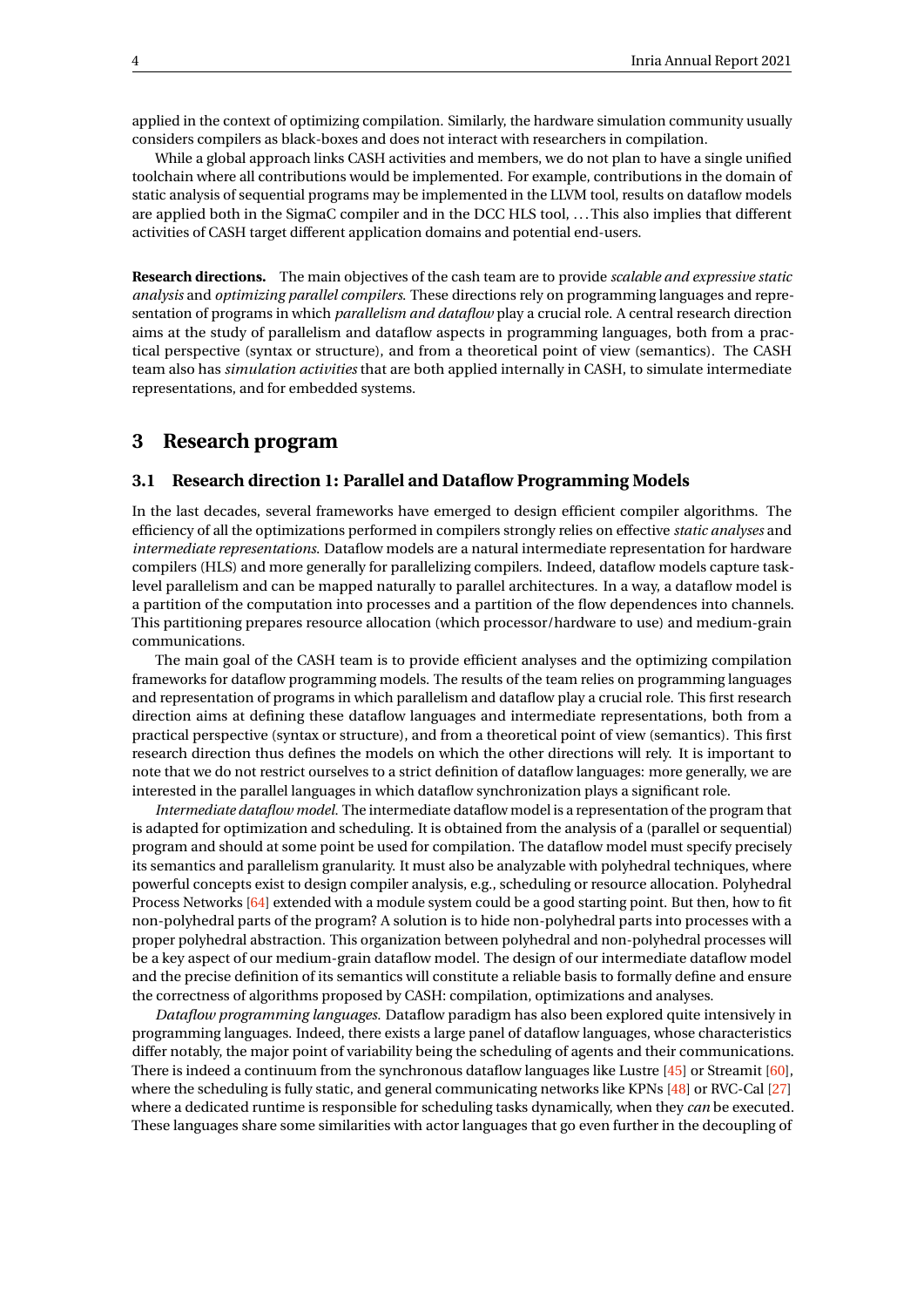processes by considering them as independent reactive entities. Another objective of the CASH team is to study dataflow programming *languages*, their semantics, their expressiveness, and their compilation. The specificity of the CASH team is that these languages will be designed taking into consideration the compilation using polyhedral techniques. In particular, we will explore which dataflow constructs are better adapted for our static analysis, compilation, and scheduling techniques. In practice we want to propose high-level primitives to express data dependency, this way the programmer can express parallelism in a dataflow way instead of the classical communication-oriented dependencies. The higher-level more declarative point of view makes programming easier but also give more optimization opportunities. These primitives will be inspired by the existing works in the polyhedral model framework, as well as dataflow languages, but also in the actors and active object languages [\[36\]](#page-36-2) that nowadays introduce more and more dataflow primitives to enable data-driven interactions between agents, particularly with *futures* [\[33,](#page-36-3) [41\]](#page-37-2).

#### *Formal semantics*

Proving the correctness of an analysis or of a program transformation requires a formal semantics of the language considered. Depending on the context, our formalizations may take the form of paper definitions, or of a mechanization inside of a proof assistant. While more time consuming, the latter may ensure in the adequate context some additional trust in the proofs established, as well as a tighter connection to an executable artifact. We have been recently studying in particular the formalization of concurrent and parallel paradigms, under weak memory models notably, by building on top of the interaction tree [\[67\]](#page-38-2) approach developed for the Coq proof assistant.

*Programming models and program transformations.*

So far, the programming models designed in this direction allow to express parallelism in novel ways, but don't leverage the optimising compiler transformation introduced in direction 3. Indeed, optimising compilers only provide control over their behavior through extra-language annotations called "pragmas". Since those annotations are outside the language, they do not benefit from abstraction and modularity, and are often brittle. We plan to provide better integration between the optimisation passes of compiler inside the language itself through the use of meta-programming, by presenting optimisations as first class objects which can be applied, composed and manipulated in the language. A first step of this long term project is to investigate how to express loop transformations (developed by polyhedral model approaches) using existing meta-programming constructs.

# <span id="page-7-0"></span>**3.1.1 Expected Impact**

The impact of this research direction is both the usability of our representation for static analyses and optimizations performed in Sections [3.2](#page-8-0) and [3.3,](#page-9-2) and the usability of its semantics to prove the correctness of these analyses.

#### <span id="page-7-1"></span>**3.1.2 Scientific Program**

**Medium-term activities.** We plan to extend the existing results to widen the expressiveness of our intermediate representation and design new parallelism constructs. We will also work on the semantics of dataflow languages:

- Propose new stream programming models and a clean semantics where all kinds of parallelisms are expressed explicitly, and where all activities from code design to compilation and scheduling can be clearly expressed.
- Identify a core language that is rich enough to be representative of the dataflow languages we are interested in, but abstract and small enough to enable formal reasoning and proofs of correctness for our analyses and optimizations.

**Long-term activities.** In a longer-term vision, the work on semantics, while remaining driven by the applications, would lead to to more mature results, for instance: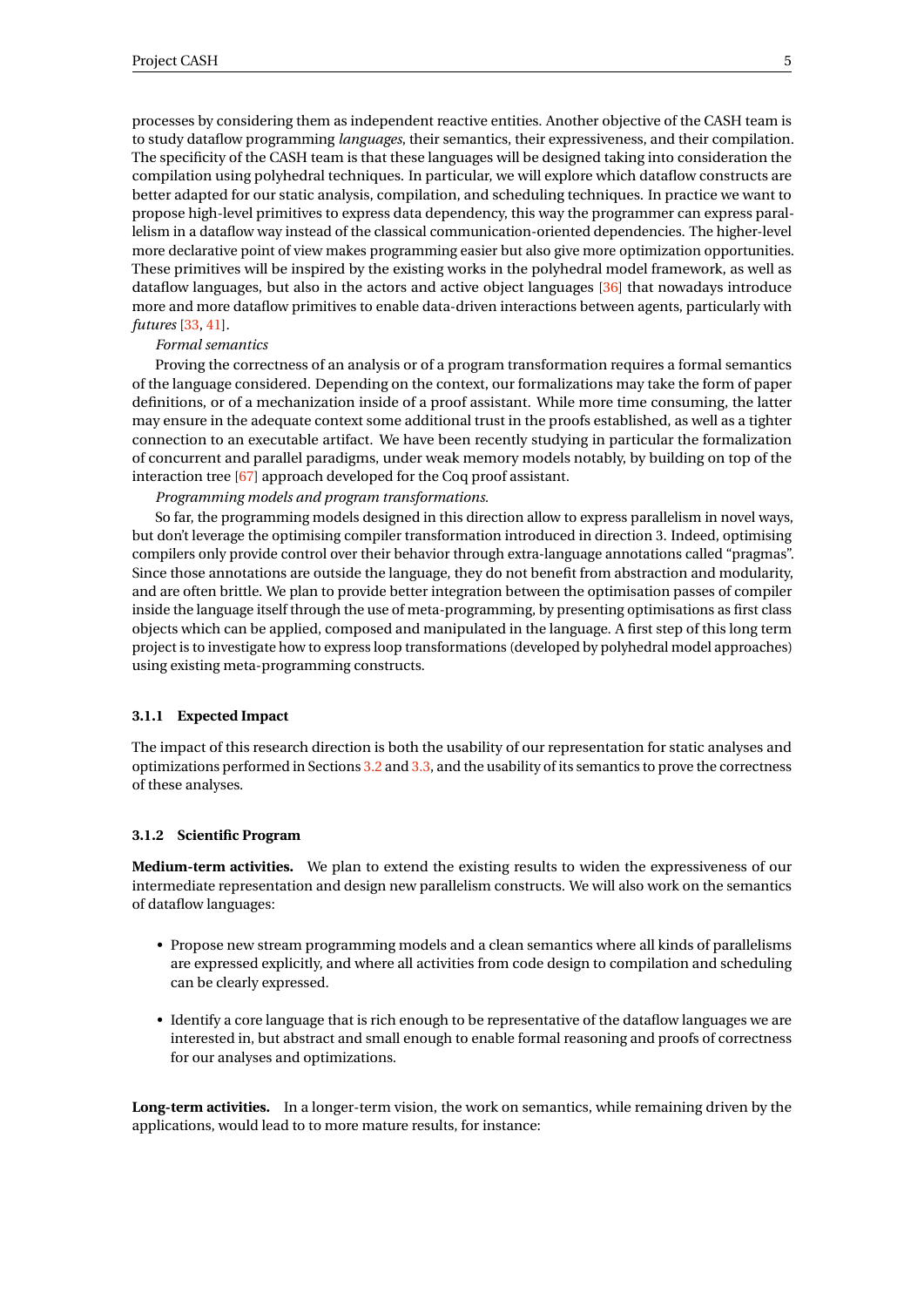- Design more expressive dataflow languages and intermediate representations which would at the same time be expressive enough to capture all the features we want for aggressive HPC optimizations, and sufficiently restrictive to be (at least partially) statically analyzable at a reasonable cost.
- Define a module system for our medium-grain dataflow language. A program will then be divided into modules that can follow different compilation schemes and execution models but still communicate together. This will allow us to encapsulate a program that does not fit the polyhedral model into a polyhedral one and vice versa. Also, this will allow a compositional analysis and compilation, as opposed to global analysis which is limited in scalability.

# <span id="page-8-0"></span>**3.2 Research direction 2: Expressive, Scalable and Certified Static Analyses**

The design and implementation of efficient compilers becomes more difficult each day, as they need to bridge the gap between *complex languages* and *complex architectures*. Application developers use languages that bring them close to the problem that they need to solve which explains the importance of high-level programming languages. However, high-level programming languages tend to become more distant from the hardware which they are meant to command.

In this research direction, we propose to design expressive and scalable static analyses for compilers. This topic is closely linked to Sections [3.1](#page-6-1) and [3.3](#page-9-2) since the design of an efficient intermediate representation is made while regarding the analyses it enables. The intermediate representation should be expressive enough to embed maximal information; however if the representation is too complex the design of scalable analyses will be harder.

The analyses we plan to design in this activity will of course be mainly driven by the HPC dataflow optimizations we mentioned in the preceding sections; however we will also target other kinds of analyses applicable to more general purpose programs. We will thus consider two main directions:

- Extend the applicability of the polyhedral model, in order to deal with HPC applications that do not fit totally in this category. More specifically, we plan to work on more complex control and also on complex data structures, like sparse matrices, which are heavily used in HPC.
- Design of specialized static analyses for memory diagnostic and optimization inside general purpose compilers.

For both activities, we plan to cross fertilize ideas coming from the abstract interpretation community as well as language design, dataflow semantics, and WCET estimation techniques.

*Correct by construction analyses.* The design of well-defined semantics for the chosen programming language and intermediate representation will allow us to show the correctness of our analyses. The precise study of the semantics of Section [3.1](#page-6-1) will allow us to adapt the analysis to the characteristics of the language, and prove that such an adaptation is well founded. This approach will be applicable both on the source language and on the intermediate representation.

We are interested both in paper proofs and verified proofs using a proof assistant such as Coq. Formally verified analysis crucially rely on a formal semantics of the programming language the analysis operates on: Yannick Zakowskiprecisely developed recently a new formal semantics in Coq for the sequential fragment of LLVM IR  $[9]$ , the intermediate representation at the heart of the LLVM compilation infrastructure.

The semantics of Vellvm, which technically relies on Interaction Trees [\[67\]](#page-38-2), enjoys crucial properties of compositionality and modularity. By leveraging these meta-theoretic properties of the semantics of the language, we believe that the additional objective of formal correctness can be compatible with the objectives of expressivity and scalability of the analyses we wish to develop for LLVM in particular.

The design of formal semantics allows formulating well-foundedness criteria relatively to the language semantics, that we can use to design our analyses, and then to study which extensions of the languages can be envisioned and analyzed safely, and which extensions (if any) are difficult to analyze and should be avoided. Here the correct identification of a core language for our formal studies (see Section [3.1\)](#page-6-1) will play a crucial role as the core language should feature all the characteristics that might make the analysis difficult or incorrect.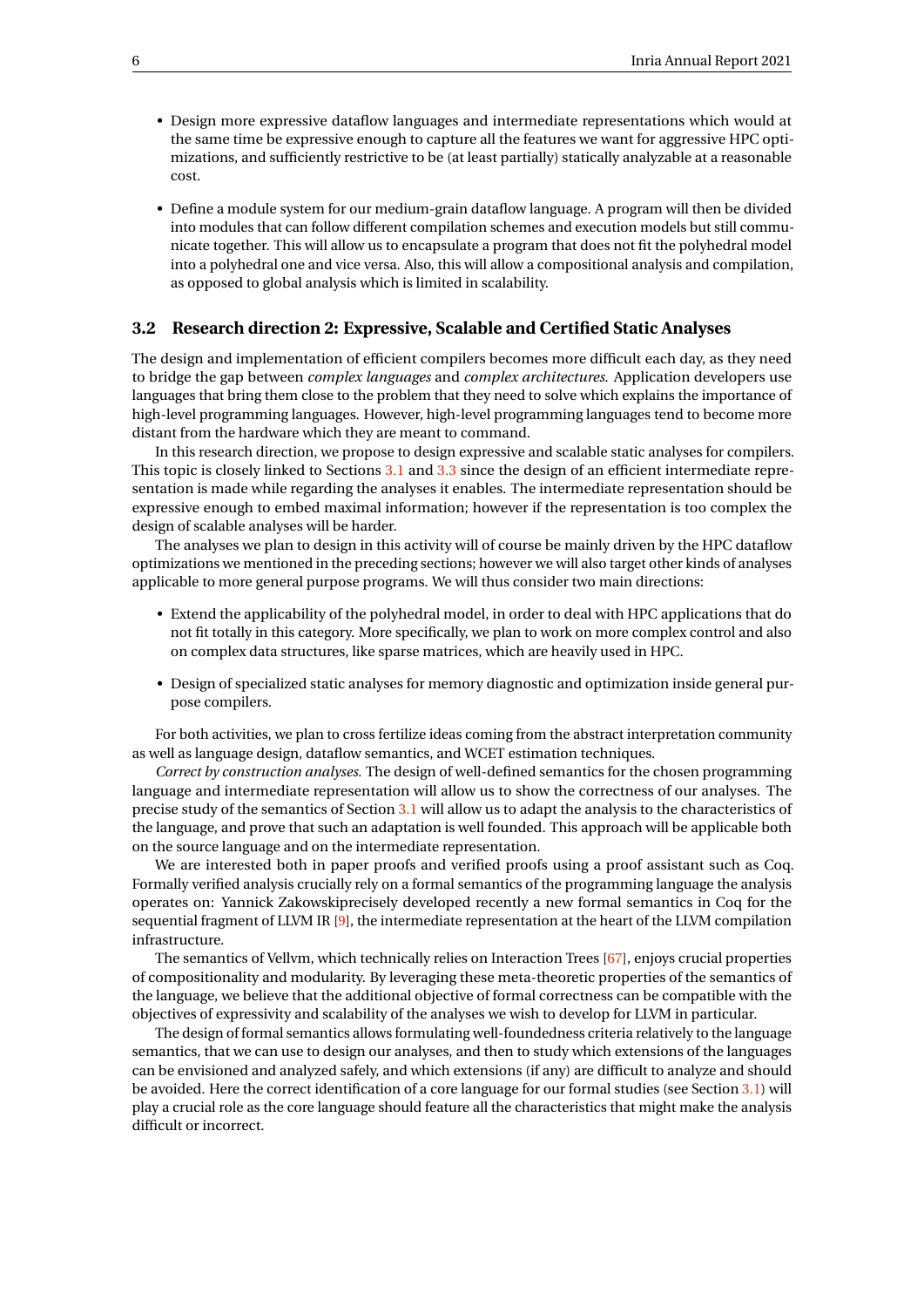*Scalable abstract domains.* We already have experience in designing low-cost semi relational abstract domains for pointers [\[54,](#page-37-3) [50\]](#page-37-4), as well as tailoring static analyses for specialized applications in compila-tion [\[40,](#page-37-5) [59\]](#page-38-3), Synchronous Dataflow scheduling [\[58\]](#page-38-4), and extending the polyhedral model to irregular applications [\[24\]](#page-36-4). We also have experience in the design of various static verification techniques adapted to different programming paradigms.

*Modularity of programming languages* Modularity is an essential property of modern programming languages, allowing to assemble pieces of software in a high level and composable fashion. We aim to develop new module systems and tools for large scale ecosystems. A first aspect of this work is to pursue the collaboration with Didier Remy (Inria Cambium) and Jacques Garrigue (University of Nagoya) on designing module systems for ML languages. Gabriel Radanne is working on the formalization and implementation of a new rich module system which can serve as foundation for further experiment on the OCaml module system. A second aspect is to improve the ease of use of large ecosystems. We also work on tools to assist software developers, such as a tool to search functions by types, in a way that scales to complete ecosystems.

#### <span id="page-9-0"></span>**3.2.1 Expected impact**

The impact of this work is the significantly widened applicability of various tools/compilers related to parallelization: allow optimizations for a larger class of programs, and allow low-cost analysis that scale to very large programs.

We target both analysis for optimization and analysis to detect, or prove the absence of bugs.

#### <span id="page-9-1"></span>**3.2.2 Scientific Program**

**Medium-term activities.** In the context of Paul Iannetta's Phd thesis, we have proposed a *semantic rephrasing* of the polyhedral model and proposed first steps toward and effective "polyhedral-like compilation" for algebraic datastructures like trees. In medium term, we want to extend the applicability of this new model for arbitrary layouts. The must challenging ones are sparse matrices. This activity still relies on a formalization of the optimization activities (dependency computation, scheduling, compilation) in a more general Abstract-Interpretation based framework in order to make the approximations explicit.

At the same time, we plan to continue to work on scaling static analyses for general purpose programs, in the spirit of Maroua Maalej's PhD [\[51\]](#page-37-6), whose contribution is a sequence of memory analyses inside production compilers. We already began a collaboration with Caroline Collange (PACAP team of IRISA Laboratory) on the design of static analyses to optimize copies from the global memory of a GPU to the block kernels (to increase locality). In particular, we have the objective to design specialized analyses but with an explicit notion of cost/precision compromise, in the spirit of the paper [\[44\]](#page-37-7) that tries to formalize the cost/precision compromise of interprocedural analyses with respect to a "context sensitivity parameter".

**Long-term activities.** In a longer-term vision, the work on scalable static analyses, whether or not directed from the dataflow activities, will be pursued in the direction of large general-purpose programs.

An ambitious challenge is to find a generic way of adapting existing (relational) abstract domains within the Single Static Information [\[28\]](#page-36-5) framework so as to improve their scalability. With this framework, we would be able to design static analyses, in the spirit of the seminal paper [\[35\]](#page-36-6) which gave a theoretical scheme for classical abstract interpretation analyses.

We also plan to work on the interface between the analyses and their optimization clients inside production compilers.

## <span id="page-9-2"></span>**3.3 Research direction 3: Optimizing Program Transformations**

In this part, we propose to design the compiler analyses and optimizations for the *medium-grain* dataflow model defined in section [3.1.](#page-6-1) We also propose to exploit these techniques to improve the compilation of dataflow languages based on actors. Hence our activity is split into the following parts: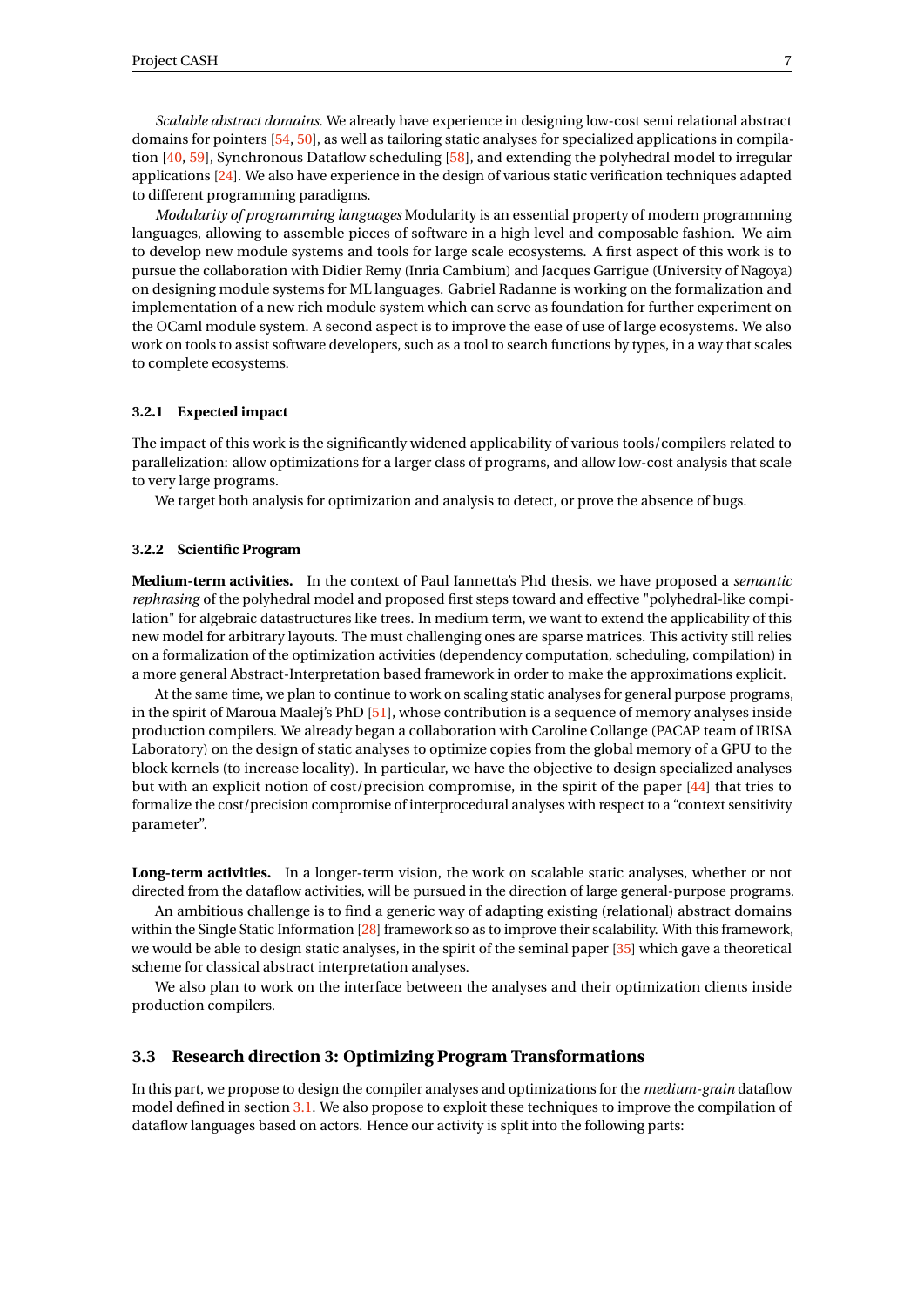- Translating a sequential program into a medium-grain dataflow model. The programmer cannot be expected to rewrite the legacy HPC code, which is usually relatively large. Hence, compiler techniques must be invented to do the translation.
- Transforming and scheduling our medium-grain dataflow model to meet some classic optimization criteria, such as throughput, local memory requirements, or I/O traffic.
- Combining agents and polyhedral kernels in dataflow languages. We propose to apply the techniques above to optimize the processes in actor-based dataflow languages and combine them with the parallelism existing in the languages.

We plan to rely extensively on the polyhedral model to define our compiler analysis. The polyhedral model was originally designed to analyze imperative programs. Analysis (such as scheduling or buffer allocation) must be redefined in light of dataflow semantics.

*Translating a sequential program into a medium-grain dataflow model.* The programs considered are compute-intensive parts from HPC applications, typically big HPC kernels of several hundreds of lines of C code. In particular, we expect to analyze the process code (actors) from the dataflow programs. On short ACL (Affine Control Loop) programs, direct solutions exist [\[62\]](#page-38-5) and rely directly on array dataflow analysis [\[38\]](#page-36-7). On bigger ACL programs, this analysis no longer scales. We plan to address this issue by *modularizing* array dataflow analysis. Indeed, by splitting the program into processes, the complexity is mechanically reduced. This is a general observation, which was exploited in the past to compute schedules [\[39\]](#page-37-8). When the program is no longer ACL, a clear distinction must be made between polyhedral parts and non polyhedral parts. Hence, our medium-grain dataflow language must distinguish between polyhedral process networks, and non-polyhedral code fragments. This structure raises new challenges: How to abstract away non-polyhedral parts while keeping the polyhedrality of the dataflow program? Which trade-off(s) between precision and scalability are effective?

*Medium-grain data transfers minimization.* When the system consists of a single computing unit connected to a slow memory, the roofline model [\[65\]](#page-38-6) defines the optimal ratio of computation per data transfer (*operational intensity*). The operational intensity is then translated to a partition of the computation (loop tiling) into *reuse units*: inside a reuse unit, data are transfered locally; between reuse units, data are transfered through the slow memory. On a *fine-grain* dataflow model, reuse units are exposed with loop tiling; this is the case for example in Data-aware Process Network (DPN) [\[25\]](#page-36-8). The following questions are however still open: How does that translate on *medium-grain* dataflow models? And fundamentally what does it mean to *tile* a dataflow model?

*Combining agents and polyhedral kernels in dataflow languages.* In addition to the approach developed above, we propose to explore the compilation of dataflow programming languages. In fact, among the applications targeted by the project, some of them are already thought or specified as dataflow actors (video compression, machine-learning algorithms,. . . ).

So far, parallelization techniques for such applications have focused on taking advantage of the decomposition into agents, potentially duplicating some agents to have several instances that work on different data items in parallel [\[43\]](#page-37-9). In the presence of big agents, the programmer is left with the splitting (or merging) of these agents by-hand if she wants to further parallelize her program (or at least give this opportunity to the runtime, which in general only sees agents as non-malleable entities). In the presence of arrays and loop-nests, or, more generally, some kind of regularity in the agent's code, however, we believe that the programmer would benefit from automatic parallelization techniques such as those proposed in the previous paragraphs. To achieve the goal of a totally integrated approach where programmers write the applications they have in mind (application flow in agents where the agents' code express potential parallelism), and then it is up to the system (compiler, runtime) to propose adequate optimizations, we propose to build on solid formal definition of the language semantics (thus the formal specification of parallelism occurring at the agent level) to provide hierarchical solutions to the problem of compilation and scheduling of such applications.

*Certified compilation* We will develop a research direction around the formal proof of compilation passes, and of optimizing program transformations in particular. Although realistic formally verified optimizing compilers are roughly 15 years old, three limitations to the current state of the art are apparent.

First, loop optimizations have been very sparsely tackled, their proof rising difficult semantic issues. We intend on one side to leverage the compositionality of Interaction-Tree-based semantics as used in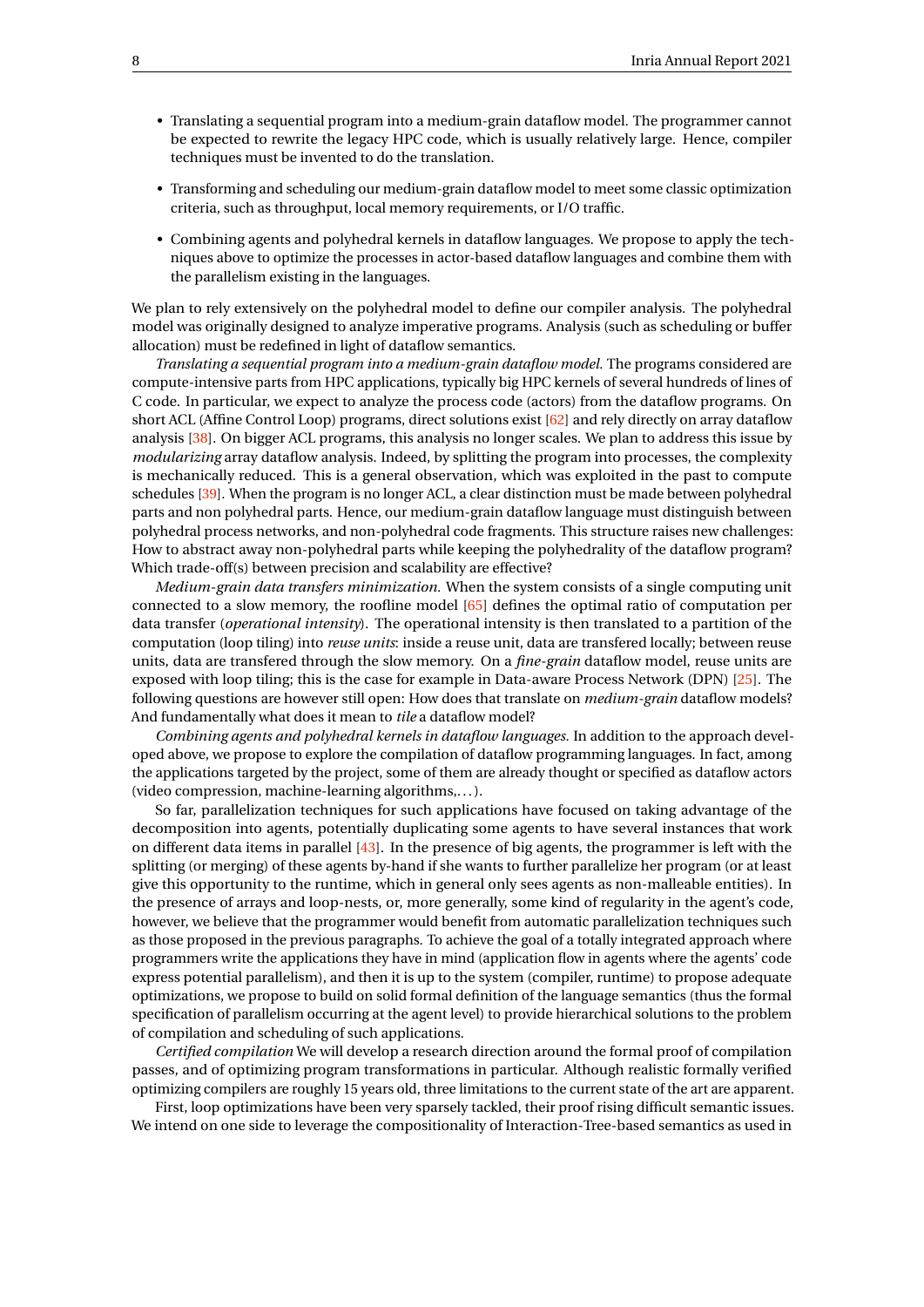Vellvm to improve the situation. An orthogonal axis we wish to explore is the formalization in Coq of the Polyhedral Model, as pioneered in 2021 by Courant and Leroy [\[34\]](#page-36-9).

Second, parallelism and concurrency have been almost ignored by the verified compilation community. This problem is a major long term endeavor for we first need to develop the appropriate semantic tools. Ludovic Henrio and Yannick Zakowski will work with a master student, Ambre Suhamy, to explore the use of Interaction Trees to model various paradigms for concurrency, paving the long term way to an extension of Vellvm to concurrency.

Third, these proofs are very brittle for they rely on concrete implementation of memory models rather than axiomatizations of those. Ludovic Henrio and Yannick Zakowski will work with a master student, Alban Reynaud, to develop semantic tools to reason formally up-to arbitrary algebras in Coq. One of the core objectives of this project is to prove optimizations at a higher level of abstraction, so that these proofs remain valid by construction under changes in the memory model.

The compiler analyses proposed above do not target a specific platform. In this part, we propose to leverage these analysis to develop source-level optimizations for high-level synthesis (HLS).

High-level synthesis consists in compiling a kernel written in a high-level language (typically in C) into a circuit. As for any compiler, an HLS tool consists in a *front-end* which translates the input kernel into an *intermediate representation*. This intermediate representation captures the control/flow dependences between computation units, generally in a hierarchical fashion. Then, the *back-end* maps this intermediate representation to a circuit (e.g. FPGA configuration). We believe that HLS tools must be thought as fine-grain automatic parallelizers. In classic HLS tools, the parallelism is expressed and exploited at the back-end level during the scheduling and the resource allocation of arithmetic operations. We believe that it would be far more profitable to derive the parallelism at the front-end level.

Hence, CASH will focus on the *front-end* pass and the *intermediate representation*. Low-level *back-end* techniques are not in the scope of CASH. Specifically, CASH will leverage the dataflow representation developed in Section [3.1](#page-6-1) and the compilation techniques developed in Section [3.3](#page-9-2) to develop a relevant intermediate representation for HLS and the corresponding front-end compilation algorithms.

Our results will be evaluated by using existing HLS tools (e.g., Intel HLS compiler, Xilinx Vivado HLS). We will implement our compiler as a source-to-source transformation in front of HLS tools. With this approach, HLS tools are considered as a "back-end black box". The CASH scheme is thus: (i) *frontend*: produce the CASH dataflow representation from the input C kernel. Then, (ii) turn this dataflow representation to a C program with pragmas for an HLS tool. This step must convey the characteristics of the dataflow representation found by step (i) (e.g. dataflow execution, fifo synchronisation, channel size). This source-to-source approach will allow us to get a full source-to-FPGA flow demonstrating the benefits of our tools while relying on existing tools for low-level optimizations. Step (i) will start from the DCC tool developed by Christophe Alias, which already produces a dataflow intermediate representation: the Data-aware Process Networks (DPN) [\[25\]](#page-36-8). Hence, the very first step is then to chose an HLS tool and to investiguate which input should be fed to the HLS tool so it "respects" the parallelism and the resource allocation suggested by the DPN. From this basis, we plan to investiguate the points described thereafter.

*Roofline model and dataflow-level resource evaluation*. Operational intensity must be tuned according to the roofline model. The roofline model [\[65\]](#page-38-6) must be redefined in light of FPGA constraints. Indeed, the peak performance is no longer constant: it depends on the operational intensity itself. The more operational intensity we need, the more local memory we use, the less parallelization we get (since FPGA resources are limited), and finally the less performance we get! Hence, multiple iterations may be needed before reaching an efficient implementation. To accelerate the design process, we propose to iterate at the dataflow program level, which implies a fast resource evaluation at the dataflow level.

*Reducing FPGA resources.* Each parallel unit must use as little resources as possible to maximize parallel duplication, hence the final performance. This requires to factorize the control and the channels. Both can be achieved with source-to-source optimizations at dataflow level. The main issue with outputs from polyhedral optimization is large piecewise affine functions that require a wide silicon surface on the FPGA to be computed. Actually we do not need to compute a closed form (expression that can be evaluated in bounded time on the FPGA) *statically*. We believe that the circuit can be compacted if we allow control parts to be evaluated dynamically. Finally, though dataflow architectures are a natural candidate, adjustments are required to fit FPGA constraints (2D circuit, few memory blocks). Ideas from systolic arrays [\[57\]](#page-37-10) can be borrowed to re-use the same piece of data multiple times, despite the limitation to regular kernels and the lack of I/O flexibility. A trade-off must be found between pure dataflow and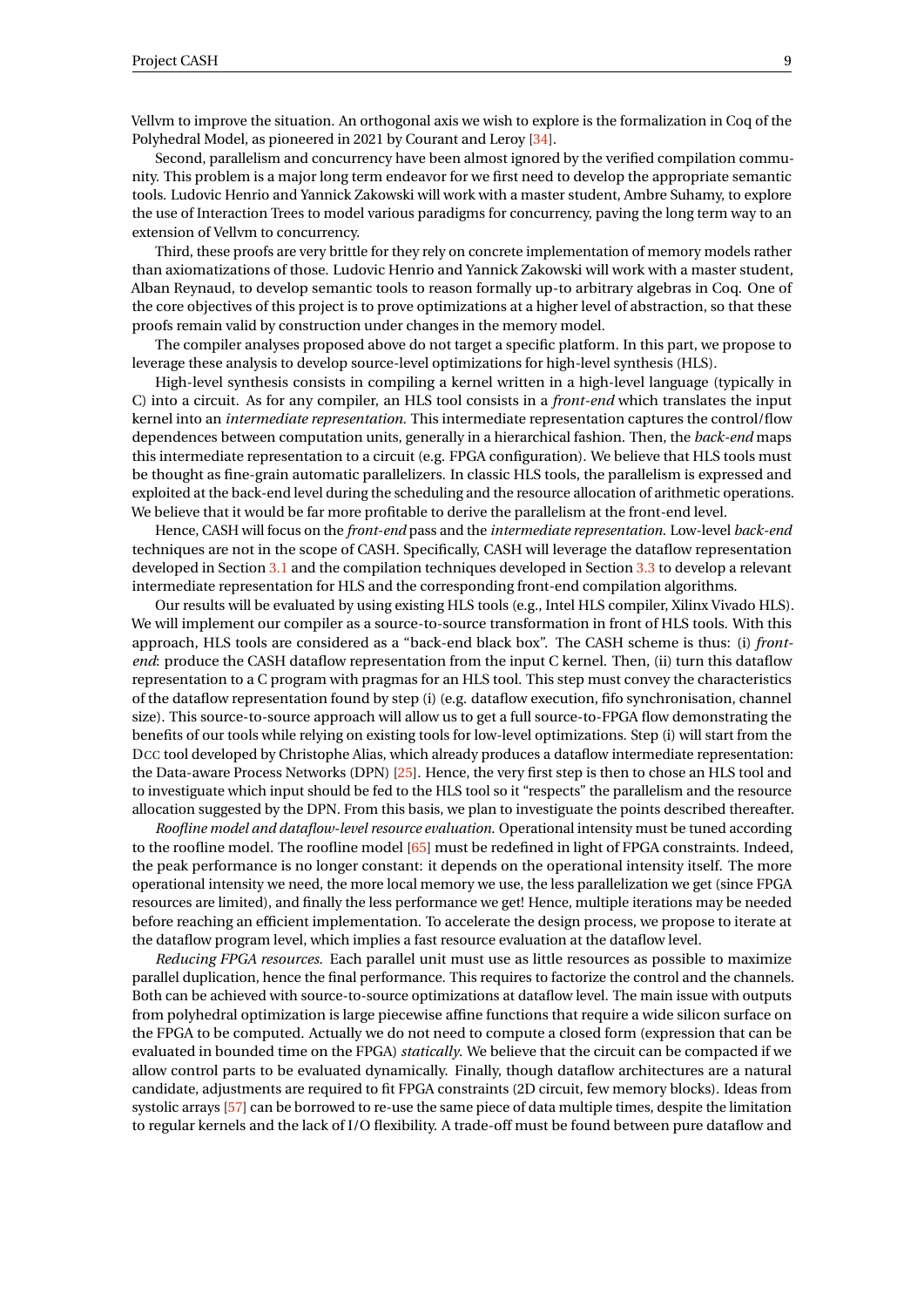systolic communications.

*Improving circuit throughput.* Since we target streaming applications, the throughput must be optimized. To achieve such an optimization, we need to address the following questions. How to derive an optimal upper bound on the throughput for polyhedral process network? Which dataflow transformations should be performed to reach it? The limiting factors are well known: I/O (decoding of burst data), communications through addressable channels, and latencies of the arithmetic operators. Finally, it is also necessary to find the right methodology to measure the throughput statically and/or dynamically.

# <span id="page-12-0"></span>**3.3.1 Expected impact**

In general, splitting a program into simpler processes simplifies the problem. This observation leads to the following points:

- By abstracting away irregular parts in processes, we expect to structure the long-term problem of handling irregular applications in the polyhedral model. The long-term impact is to widen the applicability of the polyhedral model to irregular kernels.
- Splitting a program into processes reduces the problem size. Hence, it becomes possible to scale traditionally expensive polyhedral analysis such as scheduling or tiling to quote a few.

As for the third research direction, the short term impact is the possibility to combine efficiently classical dataflow programming with compiler polyhedral-based optimizations. We will first propose ad-hoc solutions coming from our HPC application expertise, but supported by strong theoretical results that prove their correctness and their applicability in practice. In the longer term, our work will allow specifying, designing, analyzing, and compiling HPC dataflow applications in a unified way. We target semi-automatic approaches where pertinent feedback is given to the developer during the development process.

#### <span id="page-12-1"></span>**3.3.2 Scientific Program**

**Short-term and ongoing activities.** We plan to evaluate the impact of state-of-the-art polyhedral source-to-source transformations on HLS for FPGA. Our results on polyhedral HLS (DPN [\[10,](#page-34-4) [26\]](#page-36-10)) could also be a good starting point for this purpose. We will give a particular focus to memory layout transformations, easier to implement as a source level transformation. Then, we will tackle control optimizations throught the adaptation of loop tiling to HLS constraints.

**Medium-term activities.** The results of the preceding paragraph are partial and have been obtained with a simple experimental approach only using off-the-shelf tools. We are thus encouraged to pursue research on combining expertise from dataflow programming languages and polyhedral compilation. Our long term objective is to go towards a formal framework to express, compile, and run dataflow applications with intrinsic instruction or pipeline parallelism.

We plan to investigate in the following directions:

- Investigate how polyhedral analysis extends on modular dataflow programs. For instance, how to modularize polyhedral scheduling analysis on our dataflow programs?
- Develop a proof of concept and validate it on linear algebra kernels (SVD, Gram-Schmidt, etc.).
- Explore various areas of applications from classical dataflow examples, like radio and video processing, to more recent applications in deep learning algorithmic. This will enable us to identify some potential (intra and extra) agent optimization patterns that could be leveraged into new language idioms.

Also, we plan to explore how polyhedral transformations might *scale on larger applications*, typically those found in deep-learning algorithms. We will investigate how the regularity of polyhedral kernels can be exploited to infer general affine transformations from a few offline execution traces. This is the main goal of the *PolyTrace exploratory action*, started on 2021 in collaboration with Waseda University.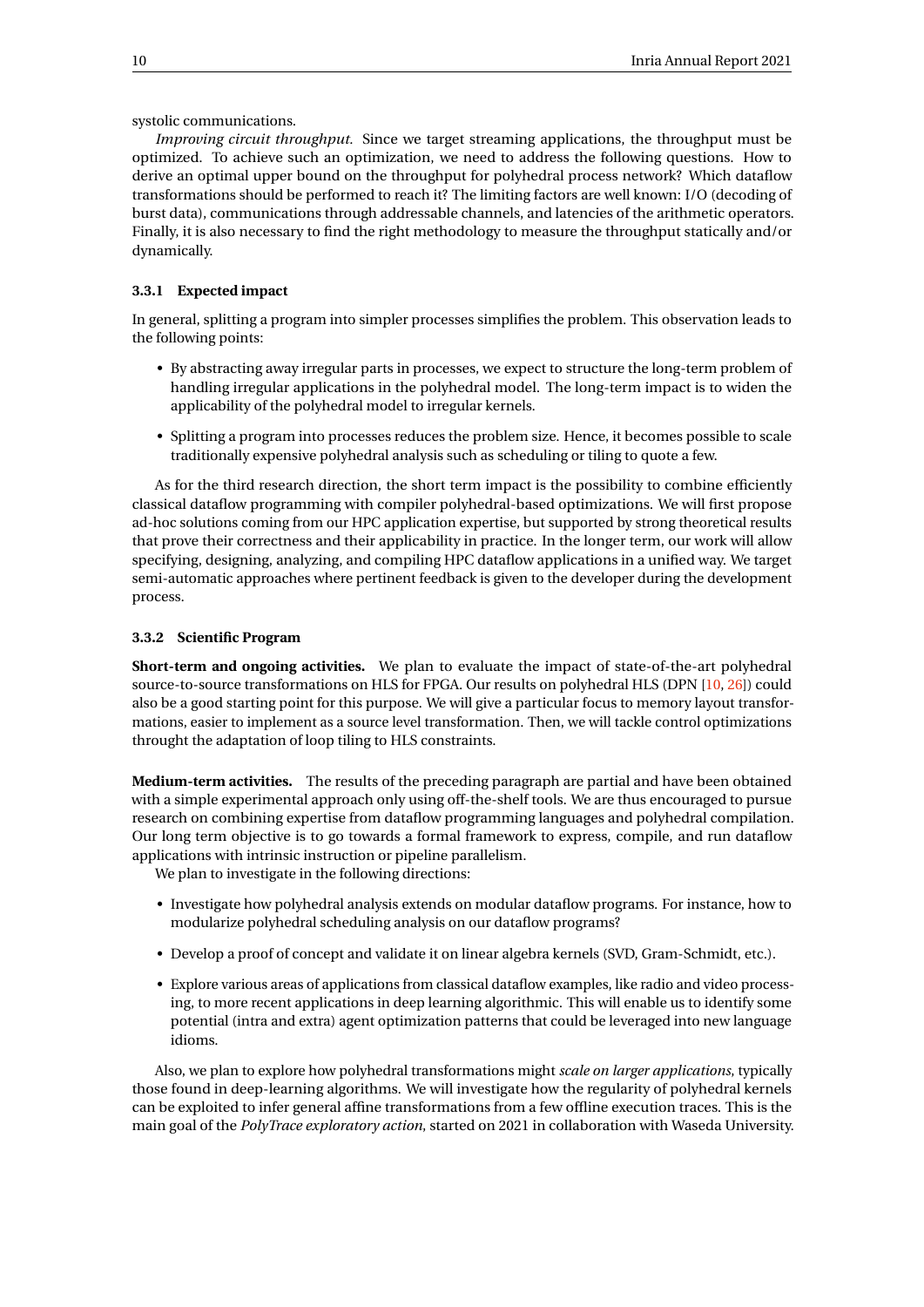We will first target offline memory allocation, an important transformation used in HLS and generally in automatic parallelization.

Finally, we plan to explore how on-the-fly evaluation can reduce the complexity of the control. A good starting point is the control required for the load process (which fetch data from the distant memory). If we want to avoid multiple load of the same data, the FSM (Finite State Machine) that describes it is usually very complex. We believe that dynamic construction of the load set (set of data to load from the main memory) will use less silicon than an FSM with large piecewise affine functions computed statically.

**Long-term activities.** Current work focus on purely polyhedral applications. Irregular parts are not handled. Also, a notion of tiling is required so the communications of the dataflow program with the outside world can be tuned with respect to the local memory size. Hence, we plan to investigate the following points:

- Assess simple polyhedral/non polyhedral partitioning: How non-polyhedral parts can be hidden in processes/channels? How to abstract the dataflow dependencies between processes? What would be the impact on analyses? We target programs with irregular control (e.g., while loop, early exits) and regular data (arrays with affine accesses).
- Design tiling schemes for modular dataflow programs: What does it mean to tile a dataflow program? Which compiler algorithms to use?
- Implement a mature compiler infrastructure from the front-end to code generation for a reasonable subset of the representation.

Also, we plan to systematize the definition of scalable polyhedral compilers using extrapolation from offline traces. Both theoretical and applied research are required to reach this goal. The research strategy consists in studying several instances (memory allocation, scheduling, etc). Then, in producing the theoretical ingredients to reach a general methodology of conception.

# <span id="page-13-0"></span>**3.4 Research direction 4: Simulation and Hardware**

Complex systems such as systems-on-a-chip or HPC computer with FPGA accelerator comprise both hardware and software parts, tightly coupled together. In particular, the software cannot be executed without the hardware, or at least a simulator of the hardware.

Because of the increasing complexity of both software and hardware, traditional simulation techniques (Register Transfer Level, RTL) are too slow to allow full system simulation in reasonable time. New techniques such as Transaction Level Modeling (TLM) [\[53\]](#page-37-11) in SystemC [\[47\]](#page-37-12) have been introduced and widely adopted in the industry. Internally, SystemC uses discrete-event simulation, with efficient context-switch using cooperative scheduling. TLM abstracts away communication details, and allows modules to communicate using function calls. We are particularly interested in the loosely timed coding style where the timing of the platform is not modeled precisely, and which allows the fastest simulations. This allowed gaining several orders of magnitude of simulation speed. However, SystemC/TLM is also reaching its limits in terms of performance, in particular due to its lack of parallelism.

Work on SystemC/TLM parallel execution is both an application of other work on parallelism in the team and a tool complementary to HLS presented in Sections [3.1](#page-6-1) (dataflow models and programs) and [3.3](#page-9-2) (application to FPGA). Indeed, some of the parallelization techniques we develop in CASH could apply to SystemC/TLM programs. Conversely, a complete design-flow based on HLS needs fast system-level simulation: the full-system usually contains both hardware parts designed using HLS, handwritten hardware components, and software.

We also work on simulation of the DPN intermediate representation. Simulation is a very important tool to help validate and debug a complete compiler chain. Without simulation, validating the front-end of the compiler requires running the full back-end and checking the generated circuit. Simulation can avoid the execution time of the backend and provide better debugging tools.

Automatic parallelization has shown to be hard, if at all possible, on loosely timed models [\[31\]](#page-36-11). We focus on semi-automatic approaches where the programmer only needs to make minor modifications of programs to get significant speedups. We already obtained results in the joint PhD (with Tanguy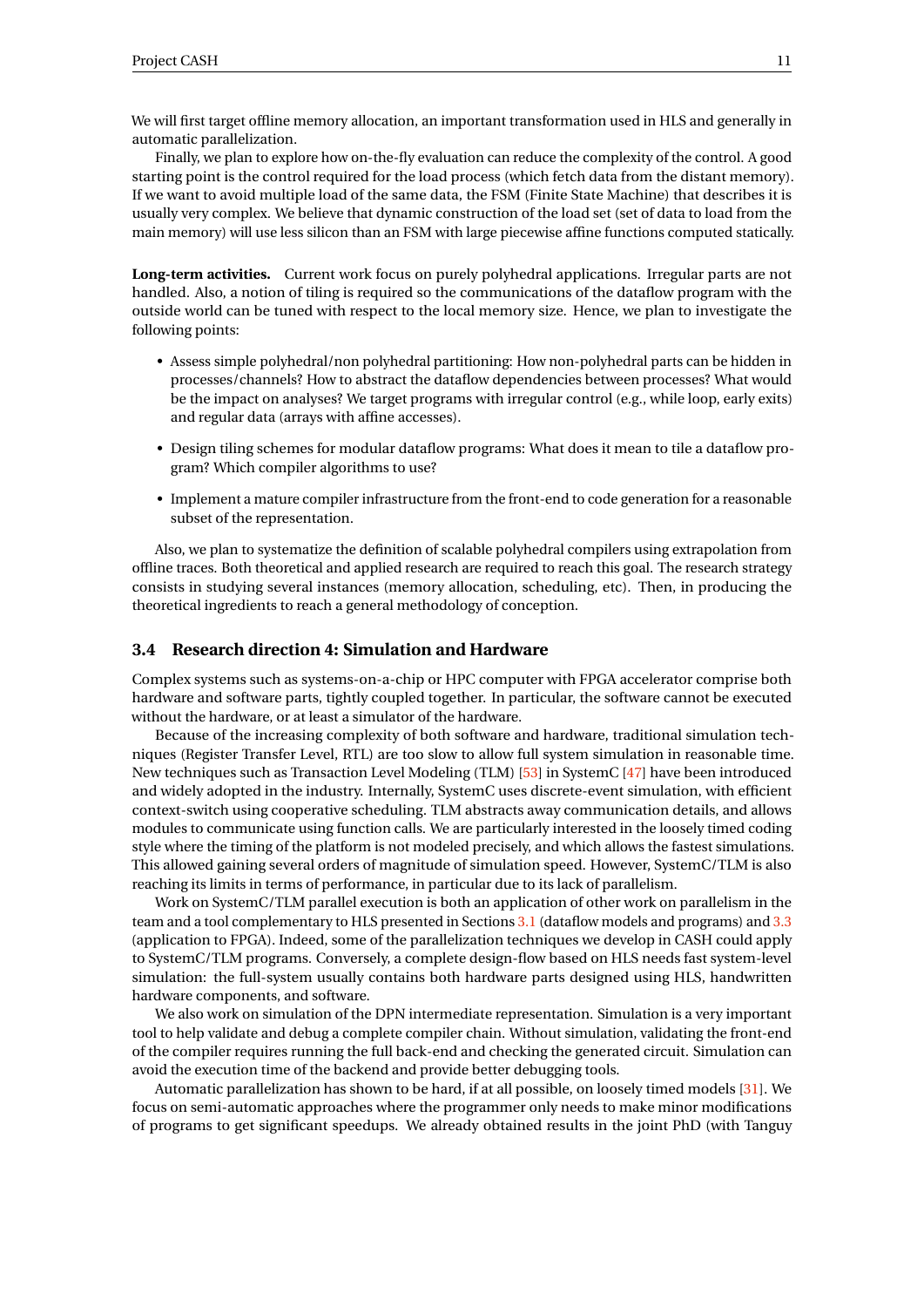Sassolas) of Gabriel Busnot with CEA-LIST. The research targets parallelizing SystemC heterogeneous simulations, extending SCale [\[63\]](#page-38-7), which is very efficient to simulate parallel homogeneous platforms such as multi-core chips. We removed the need for manual address annotations, which did not work when the software does non-trivial memory management (virtual memory using a memory management unit, dynamic allocation), since the address ranges cannot be known statically. We can now parallelize simulation running with a full software stack including Linux.

We are also working with Bull/Atos on HPC interconnect simulation, using SimGrid [\[37\]](#page-36-12). Our goal is to allow simulating an application that normally runs on a large number of nodes on a single computer, and obtain relevant performance metrics.

### <span id="page-14-0"></span>**3.4.1 Expected Impact**

The short term impact is the possibility to improve simulation speed with a reasonable additional programming effort. The amount of additional programming effort will thus be evaluated in the short term.

In the longer term, our work will allow scaling up simulations both in terms of models and execution platforms. Models are needed not only for individual Systems on a Chip, but also for sets of systems communicating together (e.g., the full model for a car which comprises several systems communicating together), and/or heterogeneous models. In terms of execution platform, we are studying both parallel and distributed simulations.

# <span id="page-14-1"></span>**3.4.2 Scientific Program**

**Medium-term activities.** We started working on the "heterogeneous" aspect of simulations with an approach allowing changing the level of details in a simulation at runtime.

Several research teams have proposed different approaches to deal with parallelism and heterogeneity. Each approach targets a specific abstraction level and coding style. While we do not hope for a universal solution, we believe that a better coordination of different actors of the domain could lead to a better integration of solutions. We could imagine, for example, a platform with one subsystem accelerated with SCale [\[63\]](#page-38-7) from CEA-LIST, some compute-intensive parts delegated to sc-during [\[52\]](#page-37-13) from Matthieu Moy, and a co-simulation with external physical solvers using SystemC-MDVP [\[29\]](#page-36-13) from LIP6. We plan to work on the convergence of approaches, ideally both through point-to-point collaborations and with a collaborative project.

A common issue with heterogeneous simulation is the level of abstraction. Physical models only simulate one scenario and require concrete input values, while TLM models are usually abstract and not aware of precise physical values. One option we would like to investigate is a way to deal with loose information, e.g. manipulate intervals of possible values instead of individual, concrete values. This would allow a simulation to be symbolic with respect to the physical values.

**Long-term activities.** In the long term, our vision is a simulation framework that will allow combining several simulators (not necessarily all SystemC-based), and allow running them in a parallel way. The Functional Mockup Interface (FMI) standard is a good basis to build upon, but the standard does not allow expressing timing and functional constraints needed for a full co-simulation to run properly.

# <span id="page-14-2"></span>**4 Application domains**

The CASH team targets HPC programs, at different levels. Small computation kernels (tens of lines of code) that can be analyzed and optimized aggressively, medium-size kernels (hundreds of lines of code) that require modular analysis, and assembly of compute kernels (either as classical imperative programs or written directly in a dataflow language).

The work on various application domains and categories of programs is driven by the same idea: exploring various topics is a way to converge on unifying representations and algorithms even for specific applications. All these applications share the same research challenge: find a way to integrate computations, data, mapping, and scheduling in a common analysis and compilation framework.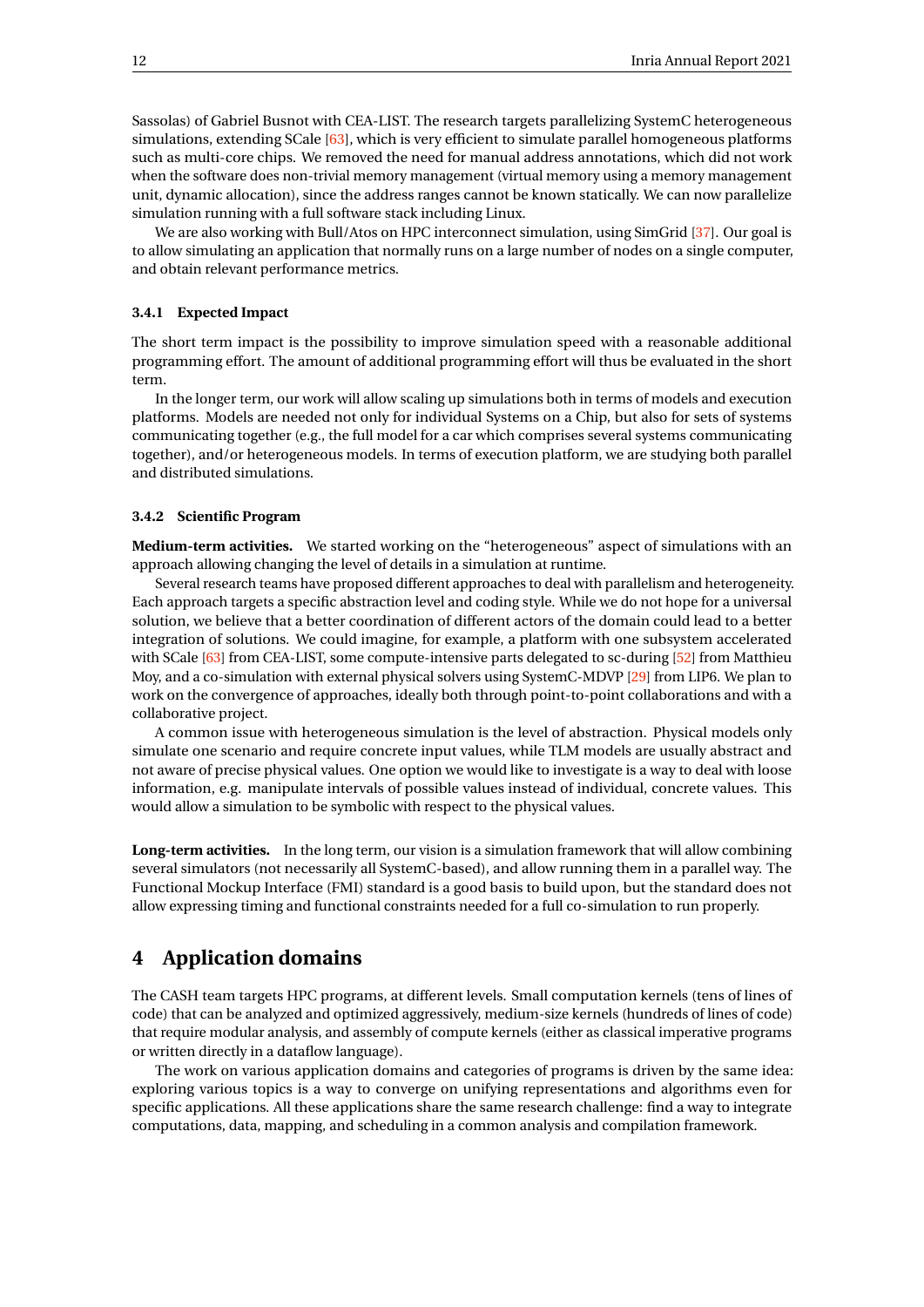Typical HPC kernels include linear solvers, stencils, matrix factorizations, BLAS kernels, etc. Many kernels can be found in the Polybench/C benchmark suite [\[55\]](#page-37-14). The irregular versions can be found in [\[56\]](#page-37-15). Numerical kernels used in quantitative finance  $[66]$  are also good candidates, e.g., finite difference and Monte-Carlo simulation.

The medium-size applications we target are streaming algorithms [\[27\]](#page-36-1), scientific workflows [\[61\]](#page-38-9), and also the now very rich domain of deep learning applications [\[49\]](#page-37-16). We explore the possibilities of writing (see Section [3.1\)](#page-6-1) and compiling (see Section [3.3\)](#page-9-2) applications using a dataflow language. As a first step, we will target dataflow programs written in SigmaC [\[30\]](#page-36-14) for which the fine grain parallelism is not taken into account. In parallel, we will also study the problem of deriving relevant (with respect to safety or optimization) properties on dataflow programs with array iterators.

The approach of CASH is based on compilation, and our objective is to allow developers to design their own kernels, and benefit from good performance in terms of speed and energy efficiency without having to deal with fine-grained optimizations by hand. Consequently, our objective is first to improve the performance and energy consumption for HPC applications, while providing programming tools that can be used by developers and are at a convenient level of abstraction.

Obviously, large applications are not limited to assembly of compute kernels. Our languages and formalism definitions and analyses must also be able to deal with general programs. Our targets also include generalist programs with complex behaviors such as recursive programs operating on arrays, lists and trees; worklist algorithms (lists are not handled within the polyhedral domain). Analysis on these programs should be able to detect non licit memory accesses, memory consumption, hotspots, . . . , and to prove functional properties.

The simulation activities are both applied internally in CASH, to simulate intermediate representations, and for embedded systems. We are interested in Transaction-Level Models (TLM) of Systems-on-a-Chip (SoCs) including processors and hardware accelerators. TLM provides an abstract but executable model of the chip, with enough details to run the embedded software. We are particularly interested in models written in a loosely timed coding style. We plan to extend these to heterogeneous simulations including a SystemC/TLM part to model the numerical part of the chip, and other simulators to model physical parts of the system.

# <span id="page-15-0"></span>**5 Social and environmental responsibility**

# <span id="page-15-1"></span>**5.1 Footprint of research activities**

Although we do not have a precise measure of our carbon (and other environmental) footprint, the two main sources of impact of computer-science research activities are usually transport (plane) and digital equipment (lifecycle of computers and other electronic devices).

Obviously, 2020 was a very particular year as we currently cannot do international travel. Many members of the CASH team are already in an approach of reducing their international travel, and hopefully the new solutions we had to set up to continue our activities during the COVID crisis will allow us to continue our research with a sustainable amount of travel, and using other forms of remote collaborations when possible.

As far as digital equipment is concerned, we try to extend the lifetime of our machines as much as possible.

## <span id="page-15-2"></span>**5.2 Impact of research results**

Many aspects of our research are meant to provide tools to make programs more efficient, in particular more power-efficient. It is very hard, however, to asses the actual impact of such research. In many cases, improvements in power-efficiency lead to a rebound effect which may weaken the benefit of the improvement, or even lead to an increase in total consumption (backfire).

CASH provides tools for developers, but does not develop end-user applications. We believe the social impact of our research depends more on the way developpers will use our tools than on the way we conduct our research. We do have a responsibility on the application domains we promote, though.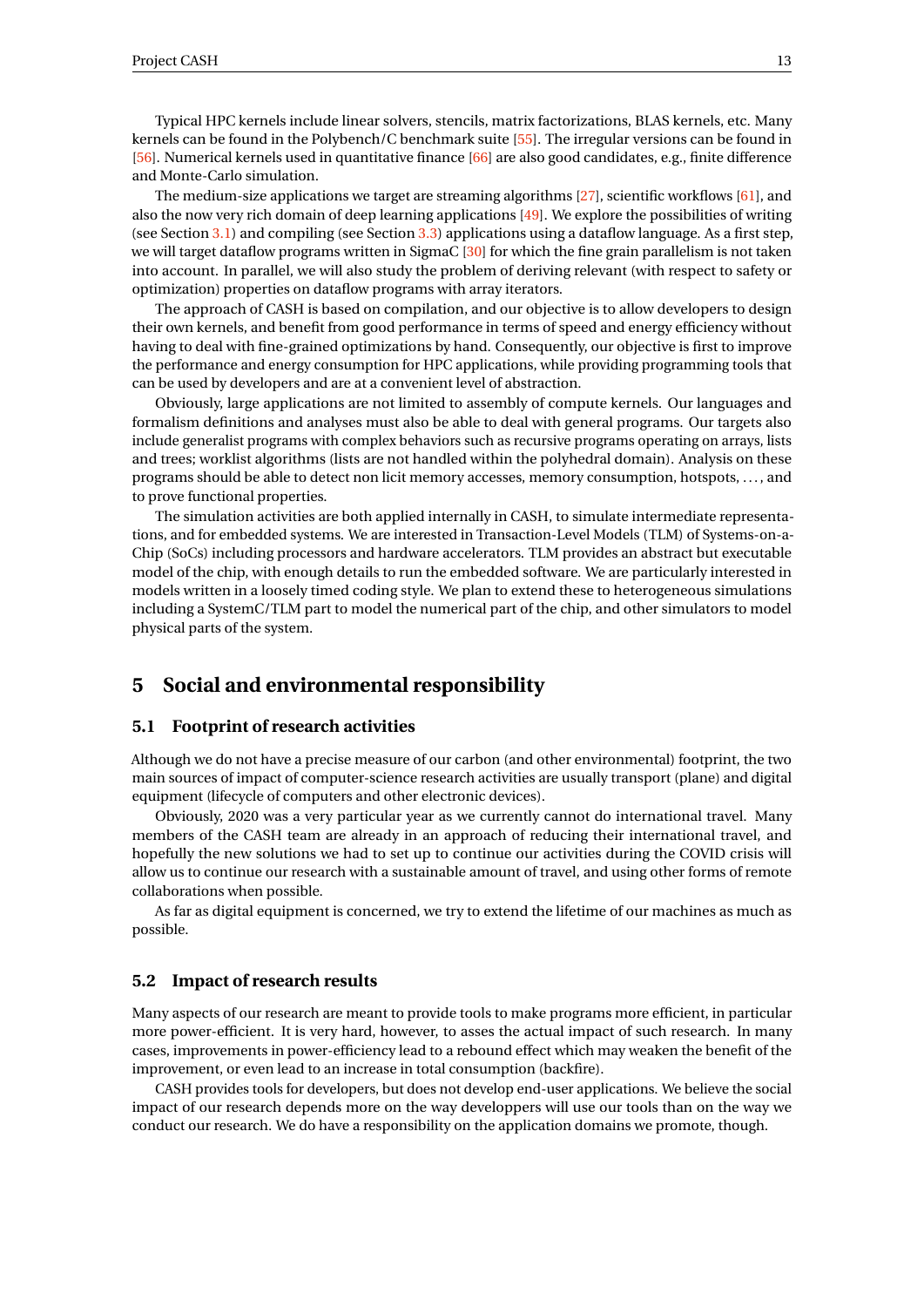Ludovic Henrio followed the "Atelier Sciences Environnements Sociétés Inria 2021" (atelier Sens) organized by Eric Tannier in June 2021. Then, for the voluntary Cash members, he has animated an atelier Sens during the Cash seminar in October 2021.

# <span id="page-16-0"></span>**6 New software and platforms**

# <span id="page-16-1"></span>**6.1 New software**

<span id="page-16-2"></span>**6.1.1 DCC**

**Name:** DPN C Compiler

**Keywords:** Polyhedral compilation, Automatic parallelization, High-level synthesis

- **Functional Description:** Dcc (Data-aware process network C Compiler) compiles a regular C kernel to a data-aware process network (DPN), a dataflow intermediate representation suitable for high-level synthesis in the context of high-performance computing. Dcc has been registered at the APP ("Agence de protection des programmes") and transferred to the XtremLogic start-up under an Inria license.
- **News of the Year:** This year, Dcc was enhanced with an automated scheduler. Specifically, we have implemented an affine loop tiling algorithm and the related affine scheduler optimized for pipelined datapath. We also pursue the debugging of symbolic parallelization.

**Publication:** [hal-03143777](https://hal.inria.fr/hal-03143777)

**Contact:** Christophe Alias

**Participants:** Christophe Alias, Alexandru Plesco

# <span id="page-16-3"></span>**6.1.2 PoCo**

**Name:** Polyhedral Compilation Library

**Keywords:** Polyhedral compilation, Automatic parallelization

- **Functional Description:** PoCo (Polyhedral Compilation Library) is framework to develop program analysis and optimizations in the polyhedral model. PoCo features polyhedral building blocks as well as state-of-the-art polyhedral program analysis. PoCo has been registered at the APP ("agence de protection des programmes") and transferred to the XtremLogic start-up under an Inria licence.
- **Release Contributions:** v4.2: Piece affine array contraction (extension of the successive minima algorithm) - Fast projection heuristics
- **News of the Year:** This year, Christophe implemented significant features in PoCo. First, a piecewise affine extension of the successive minima array contraction algorithm was added. Also, a set of heuristics for faster polyhedron projection were implemented.

**Contact:** Christophe Alias

**Participant:** Christophe Alias

#### <span id="page-16-4"></span>**6.1.3 MPPcodegen**

**Name:** Source-to-source loop tiling based on MPP

**Keywords:** Source-to-source compiler, Polyhedral compilation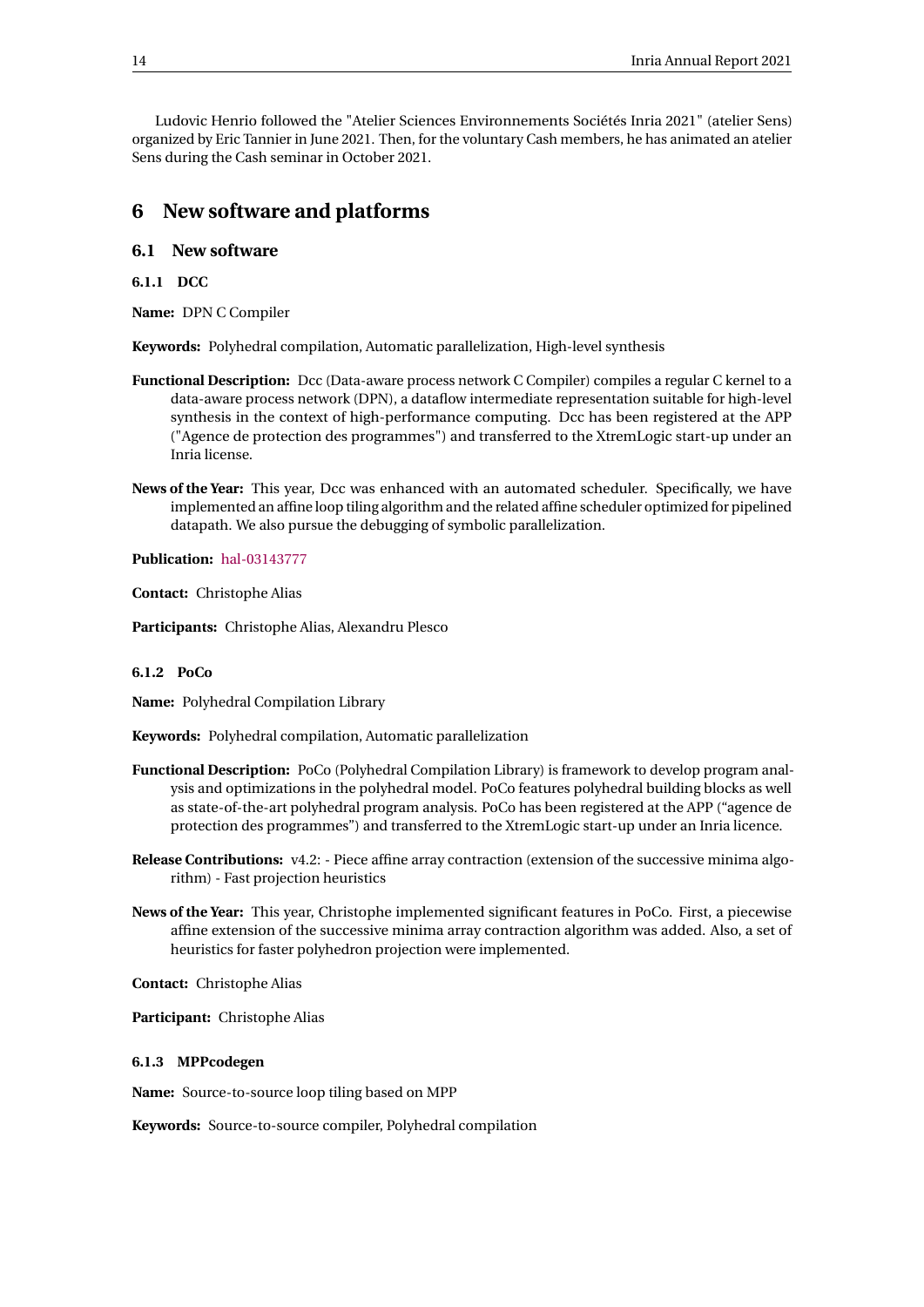**Functional Description:** MPPcodegen applies a monoparametric tiling to a C program enriched with pragmas specifying the tiling and the scheduling function. The tiling can be generated by any convex polyhedron and translation functions, it is not necessarily a partition. The result is a C program depending on a scaling factor (the parameter). MPPcodegen relies on the MPP mathematical library to tile the iteration sets.

**URL:** <http://foobar.ens-lyon.fr/mppcodegen/>

#### **Publication:** [hal-02493164](https://hal.inria.fr/hal-02493164)

**Authors:** Christophe Alias, Guillaume Iooss, Sanjay Rajopadhye

**Contact:** Christophe Alias

**Partner:** Colorado State University

#### <span id="page-17-0"></span>**6.1.4 Encore with dataflow explicit futures**

**Keywords:** Language, Optimizing compiler, Source-to-source compiler, Compilers

**Functional Description:** Fork of the Encore language compiler, with a new "Flow" construct implementing data-flow explicit futures.

#### **URL:** <https://gitlab.inria.fr/lhenrio/encorewithdatafuts>

**Contact:** Ludovic Henrio

#### <span id="page-17-1"></span>**6.1.5 mppcheck**

**Keywords:** Polyhedral compilation, Program verification

- **Functional Description:** mppcheck features a pragma language to specify a polyhedral program transformation directly in the code and a verification algorithm able to check the correctness of the specified transformation. Our language is general enough to specify a loop tiling by an arbitrary polyhedral tile shape (e.g., hexagons, diamonds, trapezoids), and whose size may depend on a scaling parameter (monoparametric tiling). Our verification algorithm checks the legality of the proposed transformation, and provides counterexamples of unsatisfied dependences when it is incorrect. In addition, out tool infers the domain of scaling parameters where the tiling is not legal.
- **URL:** <http://foobar.ens-lyon.fr/mppcheck/>

**Publication:** [hal-03106070](https://hal.inria.fr/hal-03106070)

**Contact:** Christophe Alias

**Participants:** Christophe Alias, Guillaume Iooss, Sanjay Rajopadhye

**Partner:** Colorado State University

#### <span id="page-17-2"></span>**6.1.6 fkcc**

**Name:** The Farkas Calculator

**Keywords:** DSL, Farkas Lemma, Polyhedral compilation

**Scientific Description:** fkcc is a scripting tool to prototype program analyses and transformations exploiting the affine form of Farkas lemma. Our language is general enough to prototype in a few lines sophisticated termination and scheduling algorithms. The tool is freely available and may be tried online via a web interface. We believe that fkcc is the missing chain to accelerate the development of program analyses and transformations exploiting the affine form of Farkas lemma.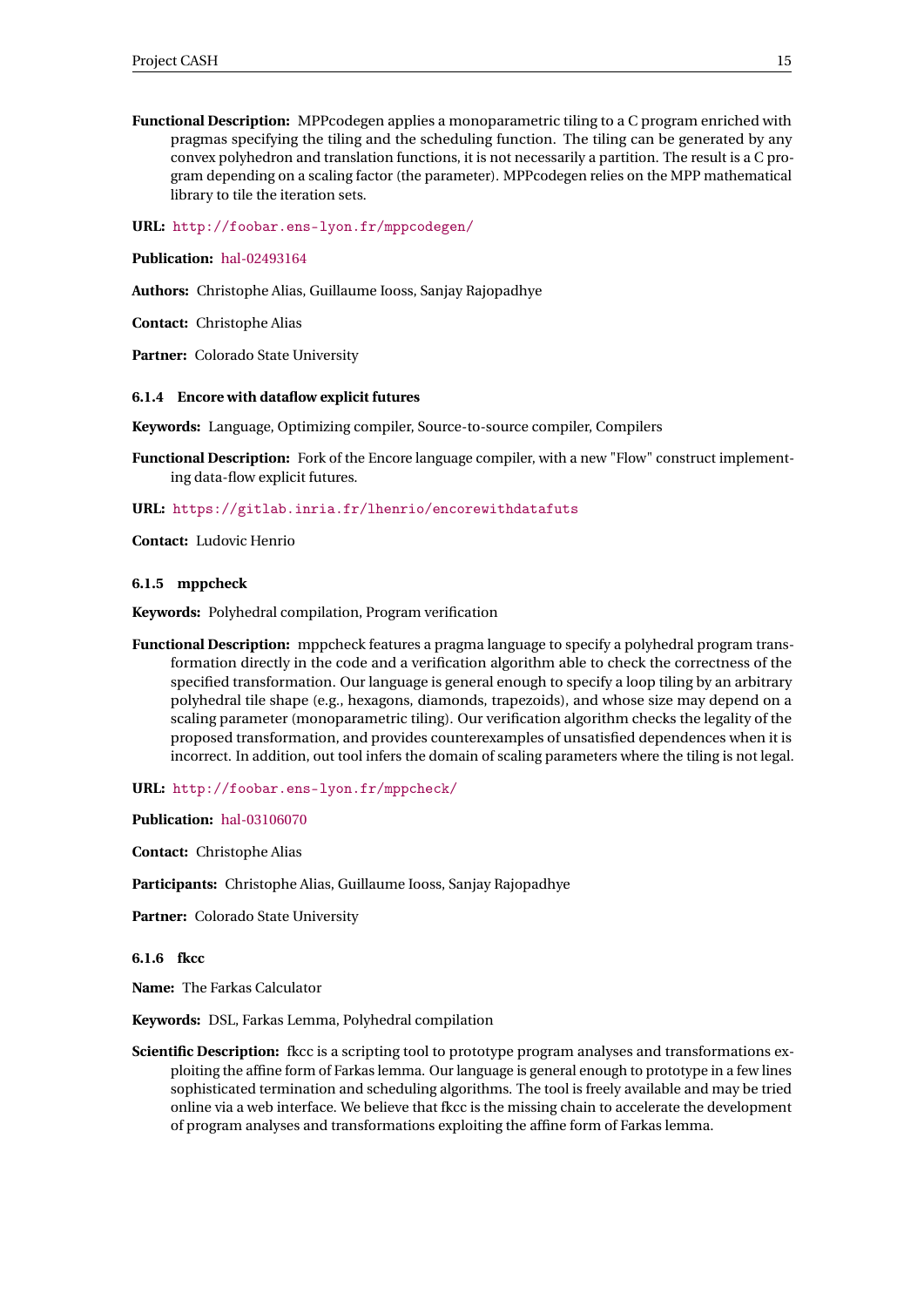**Functional Description:** fkcc is a scripting tool to prototype program analyses and transformations exploiting the affine form of Farkas lemma. Our language is general enough to prototype in a few lines sophisticated termination and scheduling algorithms. The tool is freely available and may be tried online via a web interface. We believe that fkcc is the missing chain to accelerate the development of program analyses and transformations exploiting the affine form of Farkas lemma.

**Release Contributions:** - Script language - Polyhedral constructors - Farkas summation solver

**News of the Year:** This year, Christophe improved the projection algorithm invoked by the 'keep' keyword by combining a Gaussian elimination with a Fourier-Motzkin elimination. Compared to Chernikova algorithm, the performances are greatly improved.

**URL:** <http://foobar.ens-lyon.fr/fkcc/>

**Publication:** [hal-03106000](https://hal.inria.fr/hal-03106000)

**Contact:** Christophe Alias

**Participant:** Christophe Alias

<span id="page-18-0"></span>**6.1.7 Vellvm**

**Keywords:** Coq, Semantic, Compilation, Proof assistant, Proof

- **Scientific Description:** A modern formalization in the Coq proof assistant of the sequential fragment of LLVM IR. The semantics, based on the Interaction Trees library, presents several rare properties for mechanized development of this scale: it is compositional, modular, and extracts to a certified executable interpreter. A rich equational theory of the language is provided, and several verified tools based on this semantics are in development.
- **Functional Description:** Formalization in the Coq proof assistant of a subset of the LLVM compilation infrastructure.

**URL:** <https://github.com/vellvm/vellvm>

**Contact:** Yannick Zakowski

**Participants:** Yannick Zakowski, Steve Zdancewic, Calvin Beck, Irene Yoon

Partner: University of Pennsylvania

<span id="page-18-1"></span>**6.1.8 vaphor**

**Name:** Verification of Programs with Horn Clauses

**Keyword:** Program verification

**Functional Description:** Program to horn clauses horn clauses with arrays abstraction

**Contact:** Laure Gonnord

**Partner:** Vérimag

<span id="page-18-2"></span>**6.1.9 Data Abstraction**

**Name:** Data Abstraction

**Keywords:** Static analysis, Program verification, Propositional logic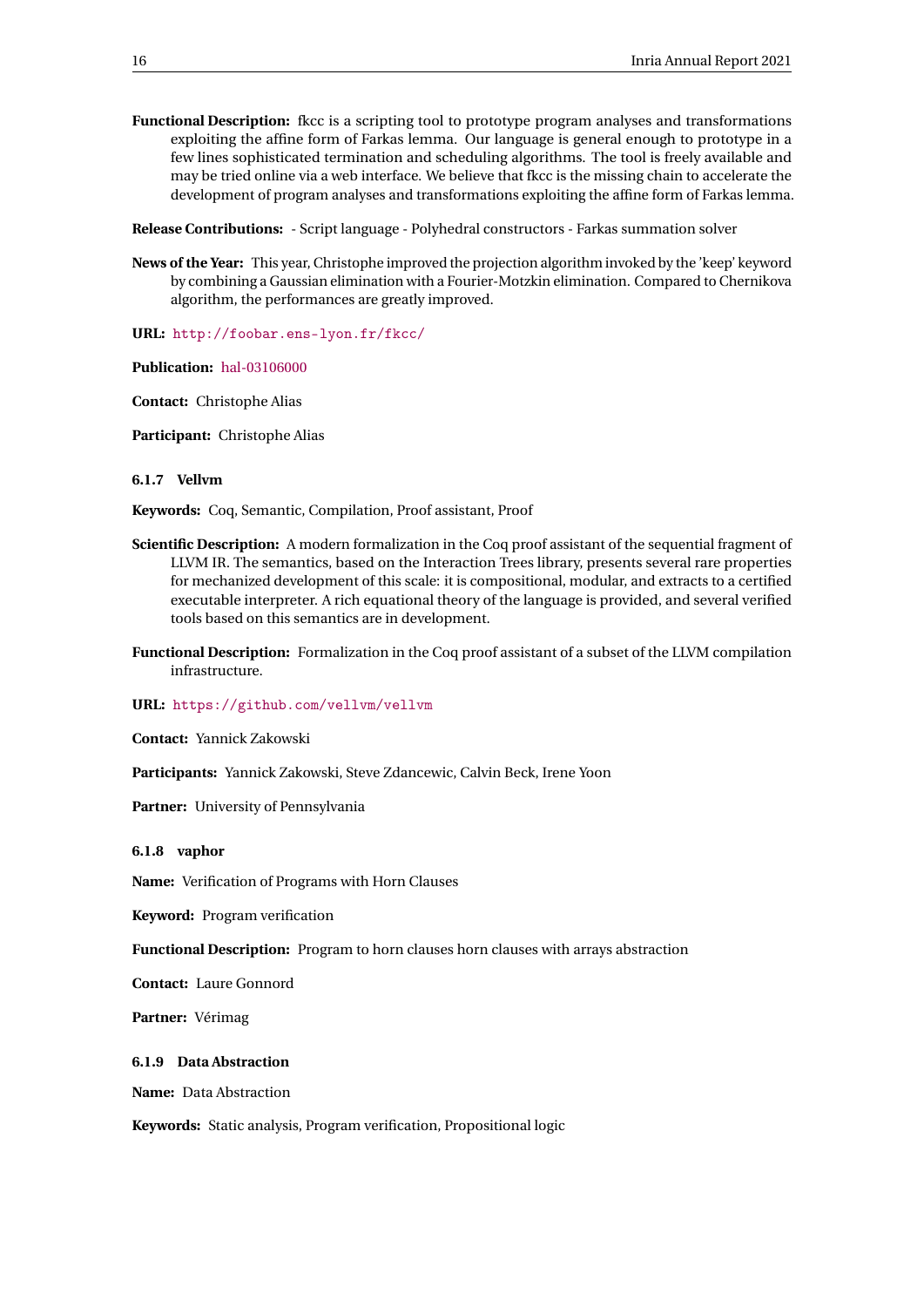**Functional Description:** The tool is an element of a static program (or other) verification process which is done in three steps:

1. Transform the verification problem into Horn clauses, perhaps using MiniJavaConverter or SeaHorn 2. Simplify the Horn clauses using data abstraction (this tool). 3. Solve the Horn clauses using a Horn solver such as Z3

**Contact:** Laure Gonnord

**Partner:** Vérimag

#### <span id="page-19-0"></span>**6.1.10 S4BXI**

**Keywords:** Simulation, HPC, Network simulator

**Functional Description:** S4BXI is a simulator of the Portals4 network API. It is written using SimGrid's S4U interface, which provides a fast flow-model. More specifically, this simulator is tuned to model as best as possible Bull's hardware implementation of portals (BXI interconnect)

**URL:** <https://s4bxi.julien-emmanuel.com/docs/>

**Contact:** Julien Emmanuel

**Partner:** Bull - Atos Technologies

<span id="page-19-1"></span>**6.1.11 llvm-pass**

**Name:** LLVM Pass analyzer

**Keyword:** Compilation

**Functional Description:** tool suite to work on llvm passes

**URL:** <https://github.com/llvmpass/llvm-passes>

**Contact:** Laure Gonnord

<span id="page-19-2"></span>**6.1.12 kut**

**Keywords:** Polyhedral compilation, Task scheduling

- **Scientific Description:** Task-level parallelism is usually exploited by a runtime scheduler, after tasks are mapped to processing units by a compiler. Kut is the compiler part of a compilation-centric runtime scheduling strategy. With kut, the tasks are partitioned so as to guide the runtime scheduling. Kut inputs an HPC kernel written in C and outputs a C with predicates helping the dynamic decision of the scheduler.
- **Functional Description:** Task-level parallelism is usually exploited by a runtime scheduler, after tasks are mapped to processing units by a compiler. Kut is the compiler part of a compilation-centric runtime scheduling strategy. With kut, the tasks are partitioned so as to guide the runtime scheduling. Kut inputs an HPC kernel written in C and outputs a C with predicates helping the dynamic decision of the scheduler.

**News of the Year:** 2019: version 1

**Publication:** [hal-02421327](https://hal.inria.fr/hal-02421327)

**Contact:** Christophe Alias

**Participants:** Christophe Alias, Samuel Thibault, Laure Gonnord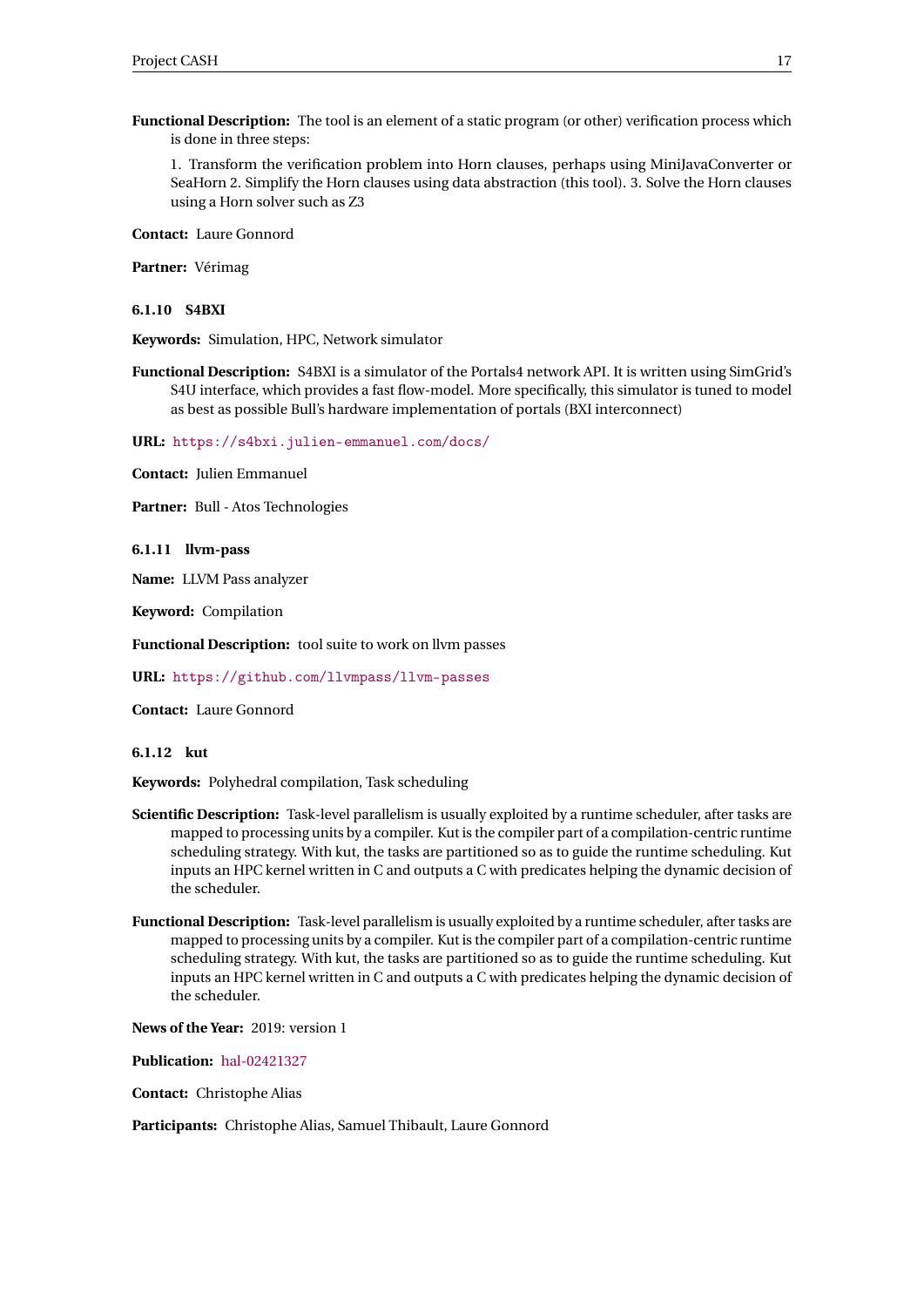# <span id="page-20-0"></span>**6.1.13 ribbit**

**Keywords:** Compilation, Pattern matching, Algebraic Data Types

**Functional Description:** Ribbit is a compiler for pattern languages with algebraic data types which is parameterized by the memory representation of types. Given a memory representation, it generates efficient and correct code for pattern matching clauses.

**URL:** <https://gitlab.inria.fr/cash/ribbit>

**Contact:** Gabriel Radanne

<span id="page-20-1"></span>**6.1.14 calv**

**Name:** AVL calculator

**Keywords:** Data structures, OpenMP

**Functional Description:** calv is a calculator which is used to run different implementations of AVL trees, and compare their relative performances.

**URL:** <https://gitlab.inria.fr/paiannet/calv>

**Contact:** Paul Iannetta

<span id="page-20-2"></span>**6.1.15 adtr**

**Name:** ADT Rewriting language

**Keywords:** Compilation, Static typing, Algebraic Data Types, Term Rewriting Systems

**Functional Description:** ADTs are generally represented by nested pointers, for each constructors of the algebraic data type. Furthermore, they are generally manipulated persistently, by allocating new constructors.

ADTr allow representing ADTs in a flat way while compiling a pattern match-like construction as a rewrite on the memory representation. The goal is to then use this representation to optimize the rewriting and exploit parallelism.

**URL:** <https://github.com/Drup/adtr>

**Publication:** [hal-03355377](https://hal.inria.fr/hal-03355377)

**Contact:** Gabriel Radanne

**Participants:** Gabriel Radanne, Paul Iannetta, Laure Gonnord

#### <span id="page-20-3"></span>**6.1.16 dowsing**

**Keywords:** Static typing, Ocaml

**Functional Description:** Dowsing is a tool to search function by types. Given a simple OCaml type, it will quickly find all functions whose types are compatible.

Dowsing works by building a database containing all the specified libraries. New libraries can be added to the database. It then builds an index which allow to quickly answer to requests.

**URL:** <https://github.com/Drup/dowsing/>

**Publication:** [hal-03355381](https://hal.inria.fr/hal-03355381)

**Contact:** Gabriel Radanne

**Participants:** Gabriel Radanne, Laure Gonnord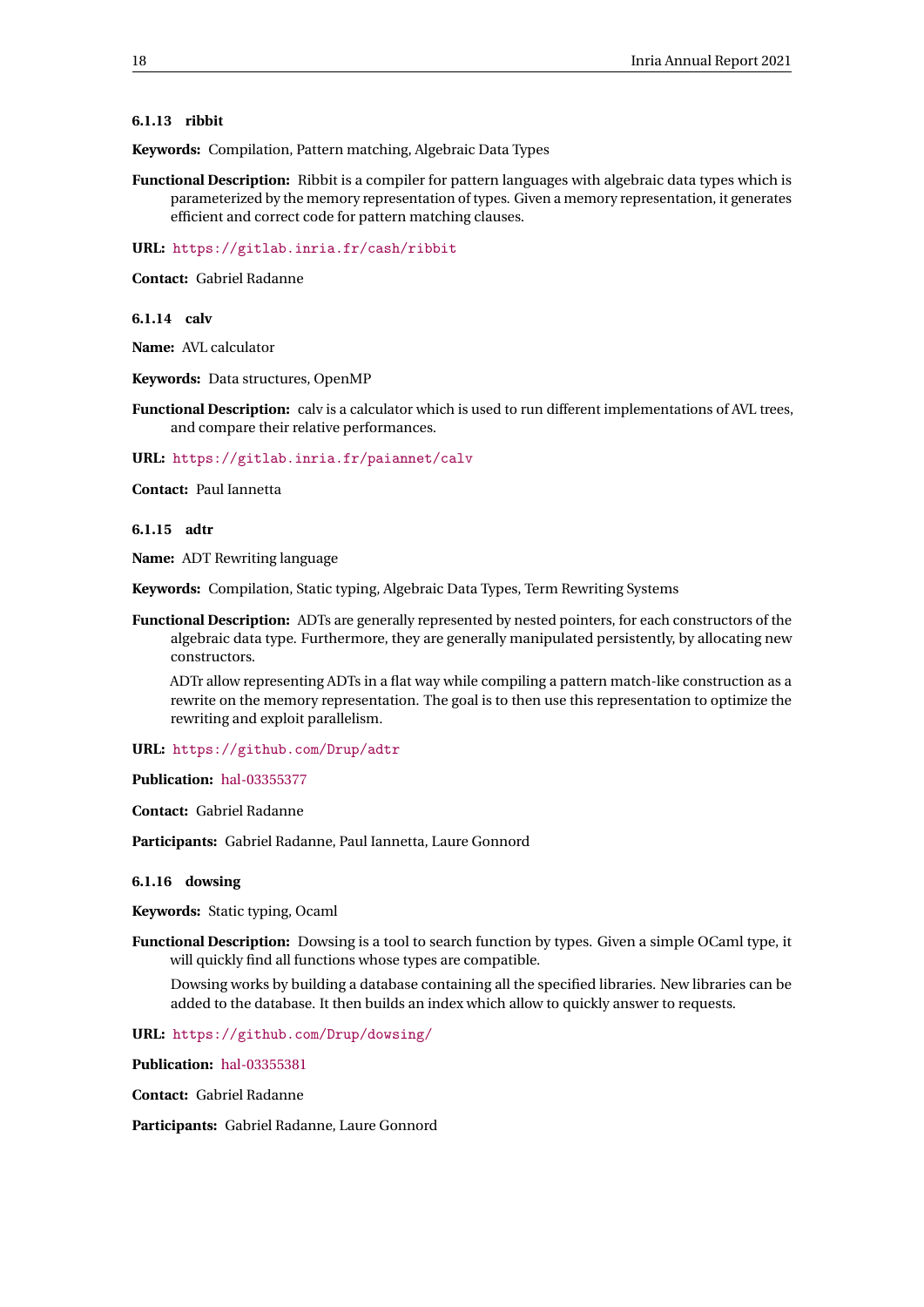#### <span id="page-21-0"></span>**6.1.17 odoc**

#### **Keyword:** Ocaml

- **Functional Description:** OCaml is a statically typed programming language with wide-spread use in both academia and industry. Odoc is a tool to generate documentation of OCaml libraries, either as HTML websites for online distribution or to create PDF manuals and man pages.
- **News of the Year:** This year, Gabriel Radanne rewrote a significant portion of odoc to provide improved HTML output, make it possible to produce other document formats, and introduce the ability to produce man pages. Florian Angeletti then implemented PDF output and integrated the usage of odoc in the official OCaml distribution. Concurrently, Jon Ludlam and Leo White rewrote the resolution mechanism of odoc. This all led to a joint presentation at the OCaml workshop and an upcoming new major release.
- **URL:** <https://github.com/ocaml/odoc/>

**Contact:** Gabriel Radanne

**Participants:** Jon Ludlam, Gabriel Radanne, Florian Angeletti, Leo White

# <span id="page-21-1"></span>**7 New results**

This section presents the scientific results obtained in the evaluation period. They are grouped according to the directions of our research program.

# <span id="page-21-2"></span>**7.1 Research direction 1: Parallel and Dataflow Programming Models**

# <span id="page-21-3"></span>**7.1.1 Flexible Synchronization for Parallel Computations.**

**Participants:** Ludovic Henrio, Matthieu Moy, Amaury Maillé.

Parallel applications make use of parallelism where work is shared between tasks; often, tasks need to exchange data stored in arrays and synchronize depending on the availability of these data. Finegrained synchronizations, *e.g.* one synchronization for each element in the array, may lead to too many synchronizations while coarse-grained synchronizations, *e.g.* a single synchronization for the whole array, may prevent parallelism. Last year we proposed PromisePlus, a synchronization tool allowing tasks to synchronize on chunks of arrays with a granularity configurable by the programmer. We presented these results at the FSEN 2021 conference [\[14\]](#page-35-1).

This year, we worked on a parametrisation of FIFO queues that are used to stream information between processes. We proposed an extension of classical FIFO queues where the granularity of synchronization can vary at runtime. Preliminary results are promising but additional work is necessary before publishing them.

#### <span id="page-21-4"></span>**7.1.2 An Optimised Flow for Futures: From Theory to Practice.**

**Participants:** Nicolas Chappe, Ludovic Henrio, Amaury Maillé, Matthieu Moy, Hadrien Renaud.

A future is an entity representing the result of an ongoing computation. A synchronisation with a "get" operation blocks the caller until the computation is over, to return the corresponding value. When a computation in charge of fulfilling a future delegates part of its processing to another task, mainstream languages return nested futures, and several "get" operations are needed to retrieve the computed value (we call such futures "control-flow futures"). Several approaches were proposed to tackle this issues: the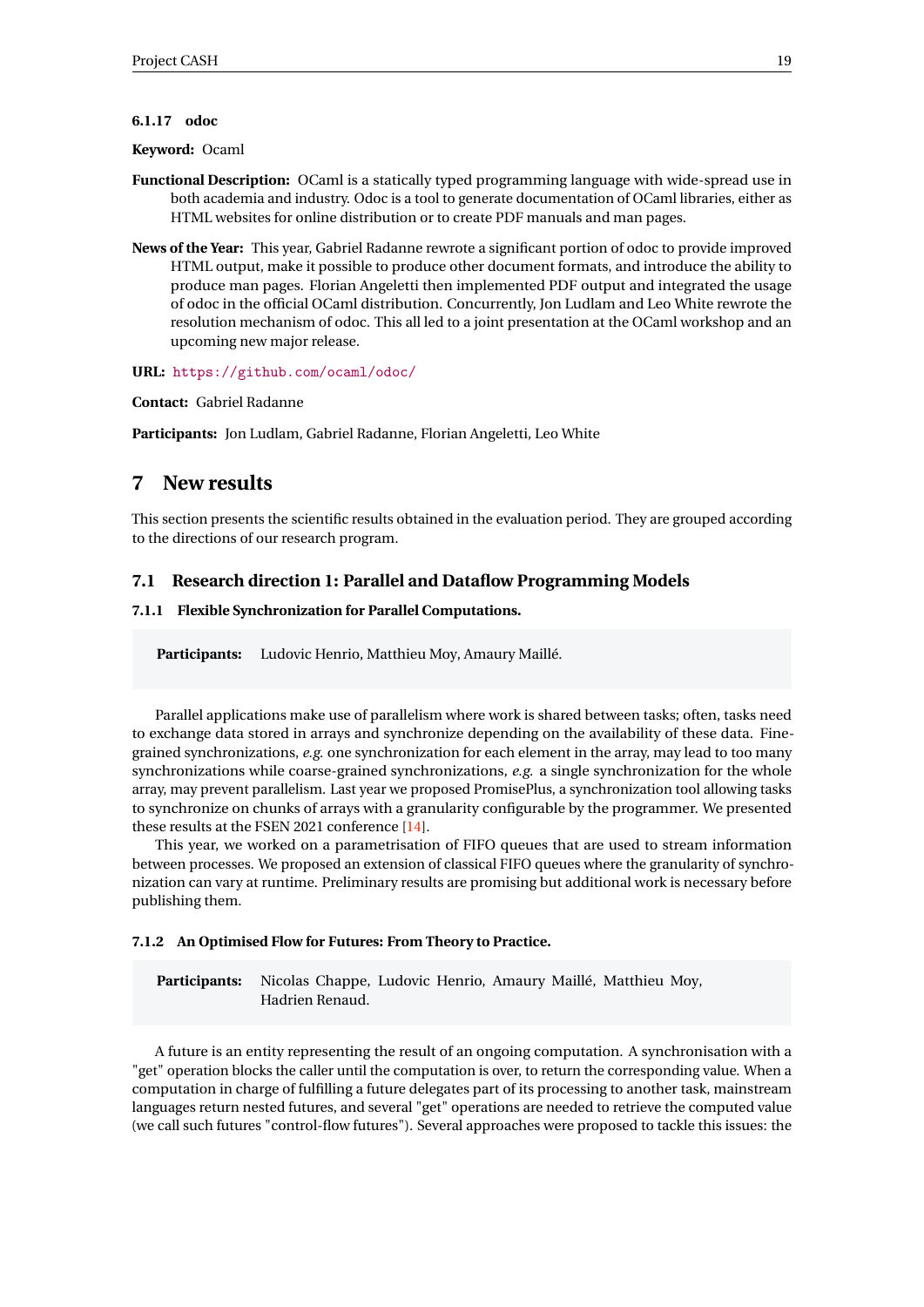"forward" construct, that allows the programmer to make delegation explicit and avoid nested futures, and "data-flow explicit futures" which natively collapse nested futures into plain futures. This paper supports the claim that data-flow explicit futures form a powerful set of language primitives, on top of which other approaches can be built. We prove the equivalence, in the context of data-flow explicit futures, between the "forward" construct and classical "return" from functions. The proof relies on a branching bisimulation between a program using "forward" and its "return" counterpart. This result allows language designers to consider "forward" as an optimisation directive rather than as a language primitive. Following the principles of the Godot system, we provide a library implementation of controlflow futures, based on data-flow explicit futures implemented in the compiler. This small library supports the claim that the implementation of classical futures based on data-flow ones is easier than the opposite. Our benchmarks show the viability of the approach from a performance point of view.

The idea of Data-Flow Explicit Future is not new: it has been proposed by Ludovic Henrio in [\[46\]](#page-37-17), and a partial implementation and theoretical study was done in [\[42\]](#page-37-18). An implementation of data-flow explicit futures in the Encore language was made but not published during the M2 internship of Amaury Maillé. We performed performance analysis and compared several implementation during the internship of Hadrien Renaud, and proposed an optimization together with its proof of correctness during the internship of Nicolas Chappe. These three internships were concluded by a journal publication [\[7\]](#page-34-5).

#### <span id="page-22-0"></span>**7.1.3 Locally abstract globally concrete semantics**

**Participants:** Ludovic Henrio, Reiner Hähnle, Einar Broch Johnsen, Crystal Chang Din, Lizeth Tapia Tarifa.

This research direction aims at designing a new way to write semantics for concurrent languages. The objective is to design semantics in a compositional way, where each primitive has a local behavior, and to adopt a style much closer to verification frameworks so that the design of an automatic verifier for the language is easier. The local semantics is expressed in a symbolic and abstract way, a global semantics gathers the abstract local traces and concretizes them. We have a reliable basis for the semantics of a simple language (a concurrent while language) and for a complex one (ABS), but the exact semantics and the methodology for writing it is still under development. After 2 meetings in 2019, this work has slowed down in 2020 and 2021, partly because of Covid restrictions but the visit of Reiner Hähnle in yhe Cash team allosed us to progress on the subject and to prepare a follow-up relating scheduling and LAGC.

This is a joint with Reiner Hähnle (TU Darmstadt), Einar Broch Johnsen, Crystal Chang Din, Lizeth Tapia Tarifa (Univ Oslo), Ka I Pun (Univ Oslo and Univ of applied science).

#### <span id="page-22-1"></span>**7.1.4 PNets: Parametrized networks of automata**

**Participants:** Ludovic Henrio, Quentin Corradi, Eric Madelaine, Rabéa Ameur Boulifa.

pNets (parameterised networks of synchronised automata) are semantic objects for defining the semantics of composition operators and parallel systems. We have used pNets for the behavioral specification and verification of distributed components, and proved that open pNets (i.e. pNets with holes) were a good formalism to reason on operators and parameterized systems. This year, we have the following new results:

• A refinement theory for open pNets. This work is realized with Eric Madelaine (INRIA Sophia-Antipolis), Rabéa Ameur Boulifa (Telecom ParisTech) and Quentin Corradi who did part of his internship in the Cash team.

An article that follows the internship of Quentin Corradi is being written.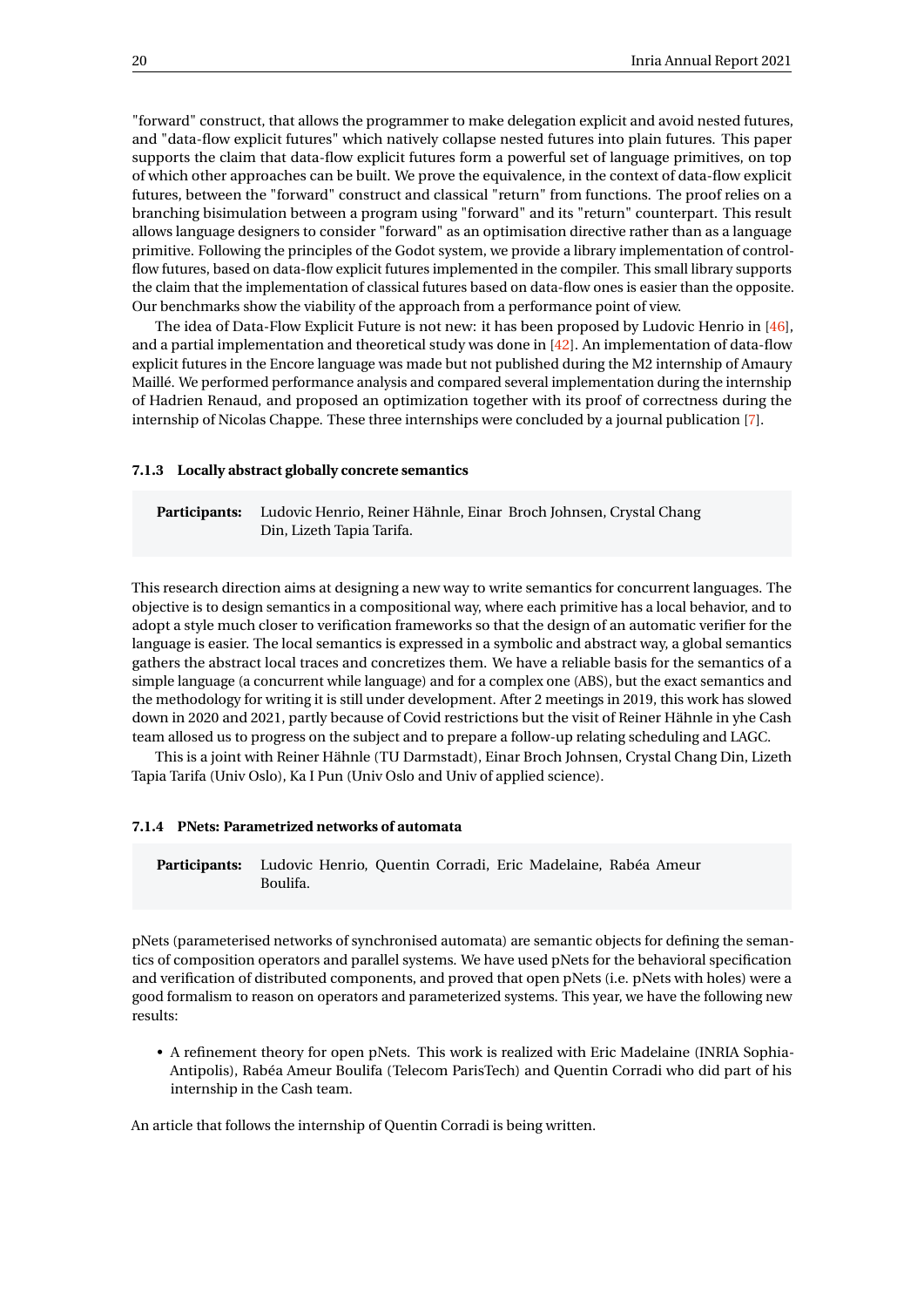#### <span id="page-23-0"></span>**7.1.5 A Survey on Verified Reconfiguration**

**Participants:** Ludovic Henrio, Helene Coullon, Frederic Loulergue, Simon Robillard.

We are conducting a survey on the use of formal methods to ensure safety of reconfiguration of distributed system, that is to say the runtime adaptation of a deployed distributed software system. The survey article is written together with Hélène Coullon and Simon Robillard (IMT Atlantique, Inria, LS2N, UBL), and Frédéric Loulergue (Northern Arizona University). Hélène Coullon is the coordinator and the article is under major revision. A new version will be submitted in Spring 2022.

#### <span id="page-23-1"></span>**7.1.6 A Survey on Parallelism and Determinacy**

**Participants:** Ludovic Henrio, Laure Gonnord, Lionel Morel, Gabriel Radanne.

We have started to investigate on the solutions that exist to ensure complete or partial determinacy in parallel programs. The objective of this work is to provide a survey based on the different kinds of solutions that exist to ensure determinism or at least limit data-races in concurrent execution of programs. The study will cover language-based, compilation-based and also runtime-based solutions. We started the bibliographic studies in 2019. The survey has been submitted in Spring 2021, and we are preparing our author response after a first round of review. This work involves three members of the CASH team as well as an external collaborator: Lionel Morel (Insa de Lyon)

## <span id="page-23-2"></span>**7.1.7 Verified Compilation Infrastructure for Concurrent Programs**

**Participants:** Nicolas Chappe, Ludovic Henrio, Matthieu Moy, Ambre Suhamy, Yannick Zakowski.

The objective of this research direction is to provide semantic and reasoning tools for the formalization of concurrent programs and the verification of compilers for concurrent languages. In particular, we want to apply these results to the design of verified optimizing compilers for parallel high-level languages. We wish to proceed in the spirit of the approach advocated in Vellvm [\[9\]](#page-34-3): compositional, modular, executable monadic interpreters based on Interaction Trees [\[67\]](#page-38-2) are used to specify the semantics of the language, in contrast with more traditional transition systems. Proving correct optimizations for such concurrent languages naturally requires new proof techniques that we need to design as well. This research direction is at its early stages, but we have promising early results. This year we have the following new achievements:

- During the internship of Ambre Suhamy, we have designed a concurrent semantics, based on an extension of interaction trees, for CCS (Calculus of communicating systems). We proved preliminary results over this semantics.
- Based on this first investigation, we have started the design of a major extension of interaction trees (dubbed "ctrees") for internal non-determinism — allowing in praticular to encode concurrency. The formalisation and ground theory has been designed, leading to the definition of notions of bisimulations over these constructions. We will investigate its application to a couple of use cases in 2022. This line of work is a collaboration with Steve Zdancewic and Paul He from University of Pennsylvania.
- Nicolas Chappe has started his PhD thesis under the supervision of Yannick Zakowski, Matthieu Moy, and Ludovic Henrio. The PhD is entitled "Toward a verified compilation infrastructure for concurrent programs: Non-sequential paradigms in Vellvm". The first investigations conducted during the PhD has been dedicated to the design of semantics (based on ctrees) for concurrent programs supporting weak memory models.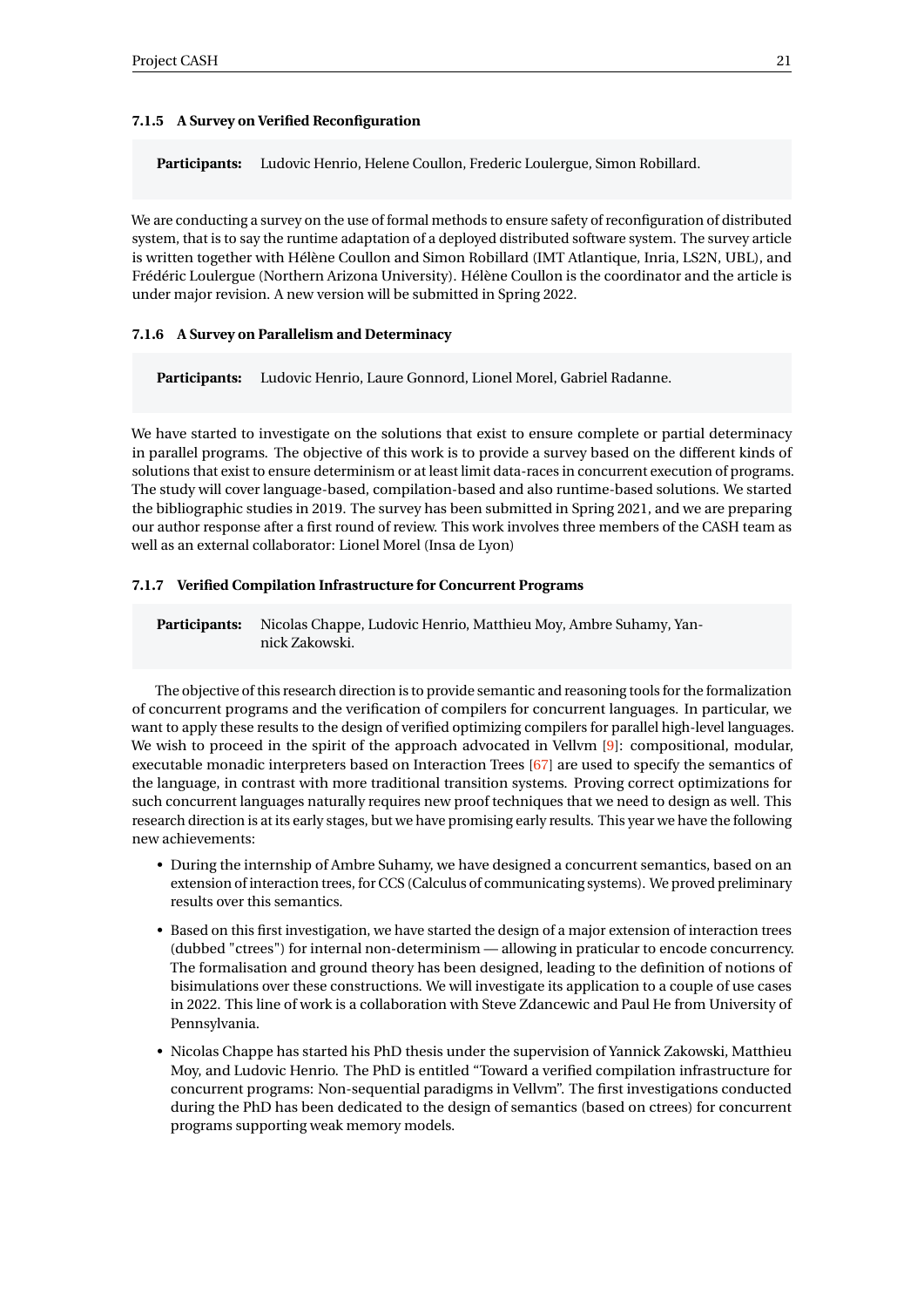# <span id="page-24-0"></span>**7.2 Research direction 2: Expressive, Scalable and Certified Analyses**

## <span id="page-24-1"></span>**7.2.1 Data Abstraction: A General Framework to Handle Program Verification of Data Structures**

Participants: Julien Braine, Laure Gonnord, David Monniaux.

Proving properties on programs accessing data structures such as arrays often requires universally quantified invariants, e.g., "all elements below index i are nonzero". In our paper accepted at SAS 2021 [\[11\]](#page-34-6) (long version in [\[17\]](#page-35-2), we propose a general data abstraction scheme operating on Horn formulas, into which we recast previously published abstractions. We show that our instantiation scheme is relatively complete: the generated purely scalar Horn clauses have a solution (inductive invariants) if and only if the original problem has one expressible by the abstraction.

#### <span id="page-24-2"></span>**7.2.2 Search functions by types**

**Participants:** Gabriel Radanne, Laure Gonnord, Clement Allain.

Sometimes, we need a function so deeply that we have to go out and search for it. How do we find it? Sometimes, we have clues: a function which manipulates list is probably in the List module ... but not always! Sometimes, all we have is its functionality: doing the sum of a list of integers. Unfortunately, search by functionality is difficult.

Rittri proposed an approximation: use the *type* of the function as a key to search through libraries: in our case, int list -> int. To avoid stumbling over details such as the order of arguments, he proposed to use matching *modulo type isomorphism* – a notion broader than syntactic equality. Unfortunately, algorithms for unification modulo type isomorphisms are extremely costly (at best NP). An exhaustive search would not be usable during programming in practice.

In this research direction, we investigate how to scale search by types. For this purpose, we developed new algorithm technique similar to indexes used in databases, but appropriate for keys following a rich language of types. Early result have been published in ML2021 [\[15\]](#page-35-3) and we have developed a prototype, Dowsing [6.1.16,](#page-20-3) implementing these ideas.

#### <span id="page-24-3"></span>**7.2.3 A new module system for OCaml**

**Participants:** Clement Blaudeau, Didier Remy, Gabriel Radanne.

Modularity is a key tool for building reusable and structured code. While the OCaml module system is known for being expressive and powerful, specifying its behavior and formalizing its properties has proven to be hard. This research direction aims to develop a comprehensive description of a generative subset of the OCaml module system (called the *source system*), with a focus on the *signature avoidance problem*. By extending the signature syntax with existential types (inspired by  $F_\omega$ ), we describe an alternate system (called *canonical*) with a simpler set of judgments that both solves the issues of the source description and provides formal guarantees through elaboration into *Fω*. We show that the canonical system is more expressive than the source one and state at which conditions canonical typing derivations can be translated back into the source typing. As a middle point between the path-based representation of OCaml and the formal description of *Fω*, the canonical presentation is a framework which we believe could support numerous features (applicative functors, transparent ascription, module aliases, . . . ) and could serve as a basis for a redefinition of module system of an industry-grade language as OCaml.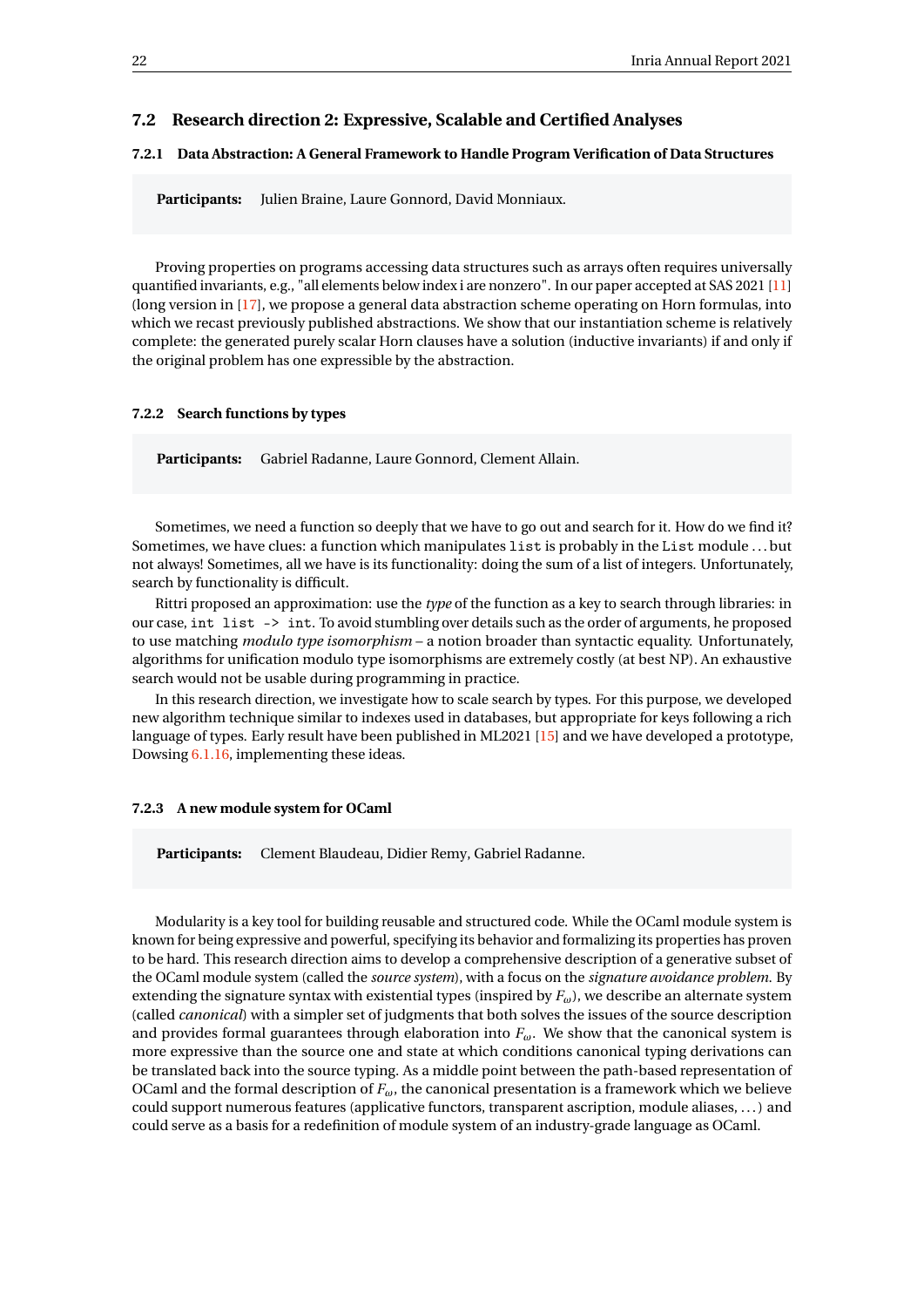# <span id="page-25-0"></span>**7.3 Research direction 3: Optimizing Program Transformations**

# <span id="page-25-1"></span>**7.3.1 Optimizing compiling for tree-like structures**

**Participants:** Paul Ianetta, Laure Gonnord, Gabriel Radanne.

Trees are used everywhere, yet their internal operations are nowhere as optimized as arrays are. This work is in the continuity of the research on cache-oblivious algorithms for trees. It investigate the properties of structural transformations on trees via two directions.

First, we studied how to develop structural low-level operations to efficiently manipulate trees in-place and how to optimized and parallelize such operations [\[18\]](#page-35-4). This yielded an optimized implementation to manipulate AVL trees [6.1.14.](#page-20-1)

Following this study, we developed a more general framework that aims to decompose and optimize arbitrary transformation on trees by expressing them as rewrite rules on Algebraic Data Types. In this approach, the traditional semantic of functional programs with pattern matching is reinterpreted as optimized, in-place, imperative loop nests. These results were published in GPCE2021 [\[13\]](#page-35-5) and implemented in a prototype compiler [6.1.15.](#page-20-2)

#### <span id="page-25-2"></span>**7.3.2 Parallel rewriting operations on Trees**

**Participants:** Thaïs Baudon, Carsten Fuhs, Laure Gonnord.

During the M2 internship of Thaïs Baudon, partially funded by the CODAS's ANR project, we studied the problem of scheduling programs with complex data structures with the point of view of term rewriting. As related work, we show that although scheduling operations on efficient data structures apart from arrays should have a great impact on performance, there is nearly no work on this topic. However, some related work from the rewriting community gives us great insights about the link between termination and scheduling. Our contributions as a first step toward full efficient compilation of programs with inductive data structures are 1. first algorithms for this parallel evaluation, 2. a code generation algorithm to generate efficient parallel evaluators, 3. a prototype implementation and first experimental results

Part of this work, namely the proposition of a novel parallel complexity notion was published in the WST workshop [\[16\]](#page-35-6).

#### <span id="page-25-3"></span>**7.3.3 Memory optimizations for Algebraic Data Types**

**Participants:** Thaïs Baudon, Gabriel Radanne, Laure Gonnord.

In the last few decades, Algebraic Data Types (ADT) have emerged as an incredibly effective tool to model and manipulate data for programming. Additionally, ADTs could provide numerous advantages for optimizing compilers, as the rich declarative description could allow them to choose the memory representation of the types.

Initially, ADTs were mostly present in functional programming languages such as OCaml and Haskell. Such GC-managed functional languages generally use uniform memory representation which prohibit agressive optimisations of the representation of ADTs. However, ADTs are now present in many different languages, notably Scala and Rust, which permit such optimizations.

The goal of this research direction is to investigate how to represent terms of Algebraic Data Types and how to compile pattern matching efficiently. We aim to develop a generic compilation framework which accomodate arbitrarely complex memory representation for terms, and to provide news ways to optimize the representation of ADTs. A prototyper compiler has been implemented [6.1.13.](#page-20-0)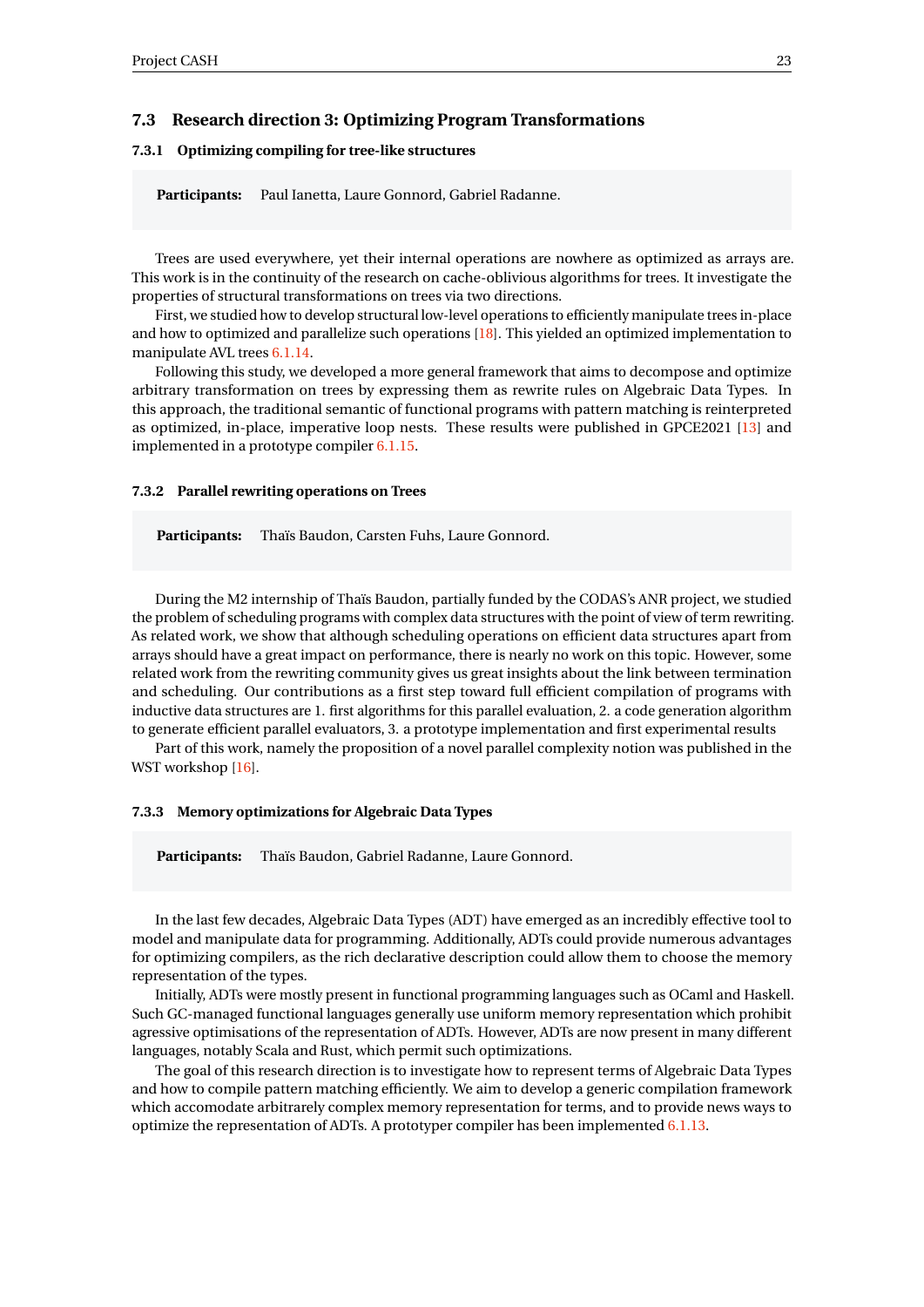#### <span id="page-26-0"></span>**7.3.4 Vellvm: Verified LLVM**

**Participants:** Calvin Beck, Bastien Rousseau, Irene Yoon, Yannick Zakowski, Steve Zdancewic.

We develop, in collaboration with the University of Pennsylvania, a formally verified in Coq compilation infrastructure based on LLVM, dubbed Vellvm [6.1.7.](#page-18-0) Compared to other existing verified compilation framework, we define the semantics of the languages we consider as monadic interpreters built on top of the Interaction Trees framework. This approach brings us benefits in terms of modularity, compositionality and executability, as well as leads to an equational mode of reasoning to establish refinements. The following major achievements have taken place this year:

- We have published the description of our new infrastructure at ICFP'21 [\[9\]](#page-34-3).
- A major redefinition of the memory model, led by Calvin Beck and accounting for the necessary finite view of the memory imposed by the presence of pointer to integer casts in LLVM IR, has been started. Most of it is finished, we are working on validating the new model by proving optimizations corrects and will submit an article about it during the year 2022.
- Reasoning about the various monadic interpreters involved in such semantics is challenging. A major process of abstraction and generalization of the equational theory expected from these monads, and a zoo of implementations of these theories, has been developed — an effort led by Irene Yoon. These results will be submitted as an article during the year 2022.
- Spiral is a compilation framework for the generalization of efficient low level code for numerical computations. HELIX is a formalization in Coq of part of this framework that Vadim Zaliva has developped during his PhD. We have proved correct a back end of the HELIX compilation chain down to Vellvm. The full chain will be described in a journal paper during the year 2022.
- As part of his internship, Bastien Rousseau has developed a set of verified combinators to build control flow graphs compositionally and anonymously. By providing in this way a DSL to write program transformations over LLVM IR, we obtain for free a set of well-formedness properties over the generated code. Furthermore, each combinator coming with a semantic characterestic equation, we obtain compositional reasoning principles. We plan on complementing this work with its dual: a DSL of patterns to deconstruct a graph into its construction as combinators.

#### <span id="page-26-1"></span>**7.3.5 Verified Abstract Interpreters as Monadic Interpreters**

**Participants:** Laure Gonnord, Sébastien Michelland, Yannick Zakowski.

In the realm of verified compilation, one typically wants to verify the static analyzes used by the compiler. In existing works, the analysis is typically written as a fuel-based pure function in Coq and verified against the semantics described as a transition system. The goal of this research is to develop the tools and reasoning principles to transfer these ideas to a context where the semantics of the language is defined as a monadic interpreters built on Interaction Trees.

During his internship, Sébastien Michelland has developed a first promising prototype, establishing a highly modular framework to build and prove correct such analyses. He has instantiated his result on a toy Imp language, and is now aiming at instantiating it on a toy assembly language. We plan on submitting an article describing these first results, before considering the application of the technique to Vellvm.

#### <span id="page-26-2"></span>**7.3.6 A Complete Compilation Chain for Polyhedral High-Level Synthesis**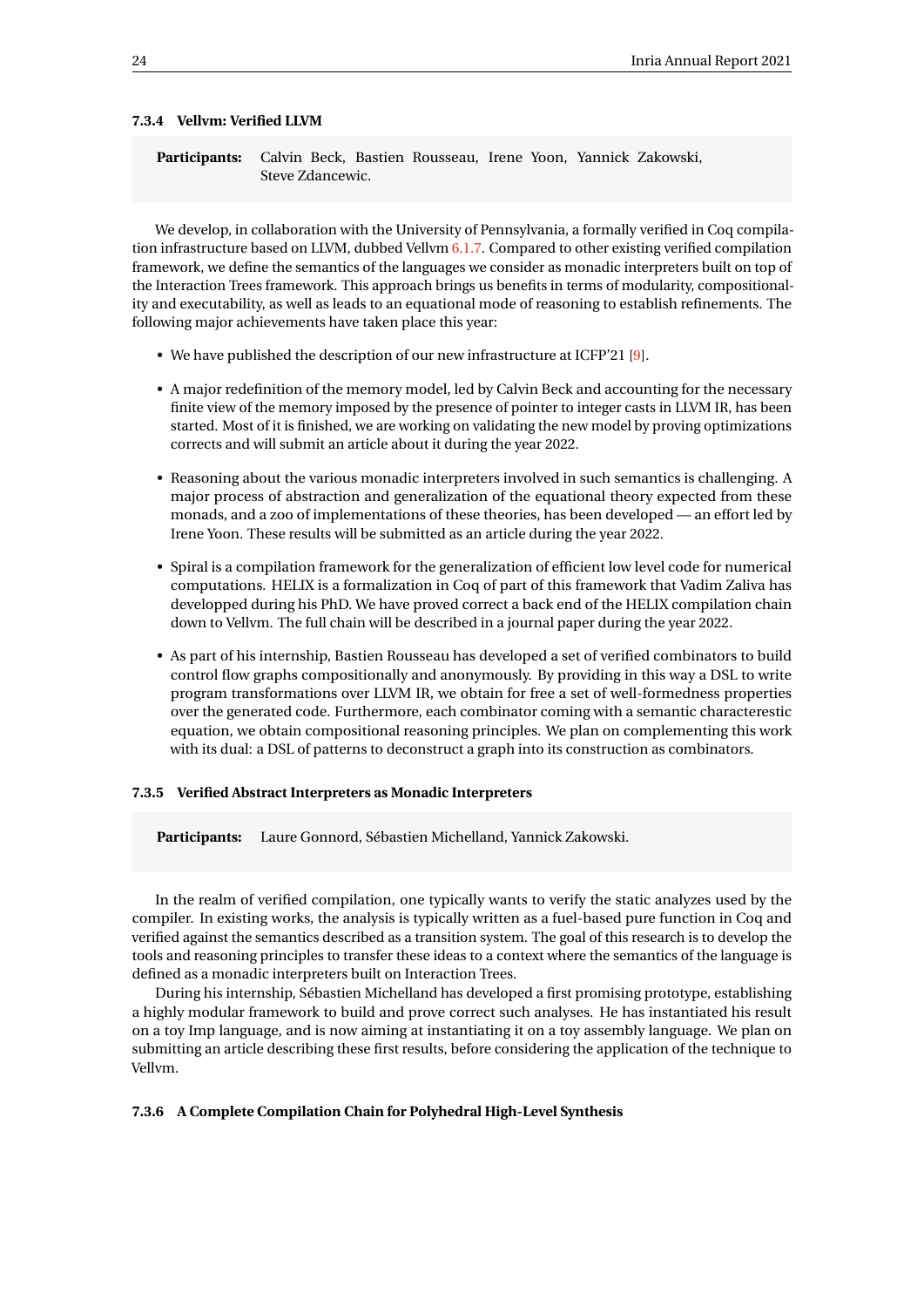**Participants:** Christophe Alias, Alexandru Plesco.

High-Level Synthesis tools lacks high-level optimizations. This work shows the feasibility of using the polyhedral model to design the HLS tool itself. We propose a complete compilation chain based on dataaware process networks (DPN), a dataflow intermediate representation suitable for HLS in the context of high-performance computing. DPN combines the benefits of a low-level dataflow representation-close to the final circuit-and affine iteration space tiling to explore the parallelization trade-offs (local memory size, communication volume, parallelization degree). We outline our compilation algorithms to map a C program to a DPN (front-end), then to map a DPN to an FPGA configuration (back-end). Finally, we present synthesis results on compute-intensive kernels from the Polybench suite.

This work has been accepted for publication in the CC'21 conference [\[10\]](#page-34-4). The compiler has been completely implemented [6.1.1,](#page-16-2) [6.1.2.](#page-16-3) It is now used in the XTREMLOGIC startup.

#### <span id="page-27-0"></span>**7.3.7 Enhancing the Polyhedral Model with Parametric Tiling**

**Participants:** Guillaume Iooss, Christophe Alias, Sanjay Rajopadhye.

For polyhedral programs, parametric tiling in its full generality is known to be non-linear, breaking the mathematical closure properties of the polyhedral model. Most compilation tools therefore either perform fixed size tiling, or apply parametric tiling in only the final, code generation step. We introduce monoparametric tiling, a restricted parametric tiling transformation. We show that, despite being parametric, it retains the closure properties of the polyhedral model. We first prove that applying monoparametric partitioning (i) to a polyhedron yields a union of polyhedra with modulo conditions, and (ii) to an affine function produces a piecewise-affine function with modulo conditions. We then use these properties to show how to tile an entire polyhedral program. Our monoparametric tiling is general enough to handle tiles with arbitrary tile shapes that can tessellate the iteration space (e.g., hexagonal, trapezoidal, etc). This enables a wide range of polyhedral analyses and transformations to be applied.

This work has been accepted for publication in the international journal of parallel programming [\[8\]](#page-34-7). We also provide a complete implementation  $6.1.3$ .

#### <span id="page-27-1"></span>**7.3.8 Affine Multibanking for High-Level Synthesis**

**Participants:** Christophe Alias, Matthieu Moy.

High-level circuit compilers (high-level synthesis, HLS) are able to translate a C program to an FPGA circuit configuration. Unlike software parallelization, there is no operating system to place the computation and the memory at runtime. All the parallelization decisions must be done at compile time. In this work, we address the compilation of data placement under parallelism and resource constraints. We propose an HLS algorithm able to partition the data across memory banks, so parallel access will target distinct banks to avoid data transfer serialization. Our algorithm is able to minimize the number of banks and the maximal bank size.

The first results are still preliminary, but promising [\[19\]](#page-35-7). We are working on extending the experimental validation to more general polyhedral kernels.

#### <span id="page-27-2"></span>**7.3.9 Towards a Trace-Based Polyhedral Model**

**Participants:** Hugo Thievenaz, Keiji Kimura, Christophe Alias.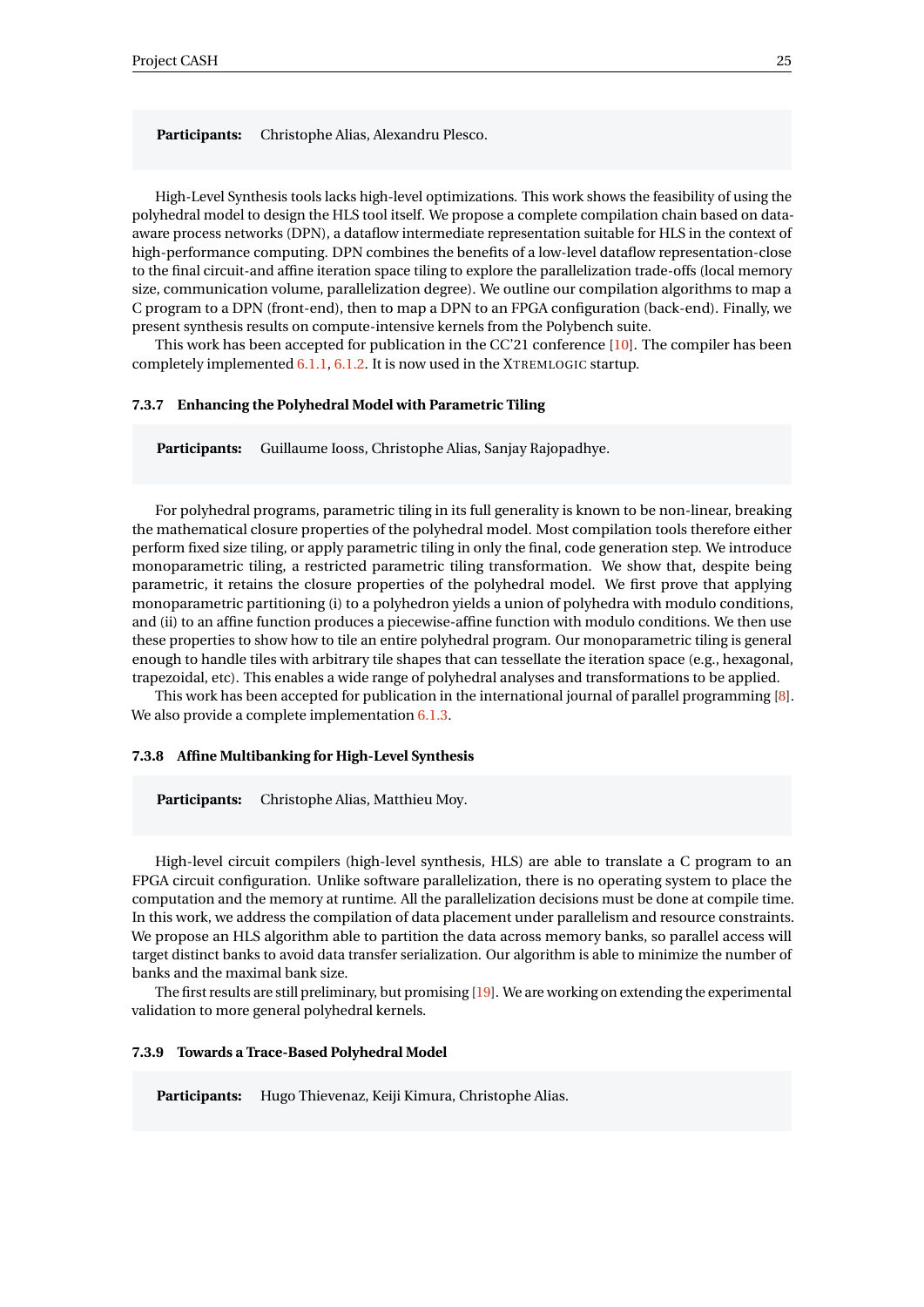In this work, we defend the iconoclast idea that polyhedral optimizations might be computed without those operations, simply by applying a lightweight analysis on a few off-line execution traces. The main intuition being that, since polyhedral transformations are expressed as affine mappings, only a few points are required to infer the general mapping. Our hope is to compute those points from a few off-line execution traces. We focus on array contraction, a well known technique to reallocate temporary arrays thanks to affine mappings so the array size is reduced. We describe a liveness algorithm from an execution trace, and another to compute the maximum number of variables alive alongside a dimension, from which we get our scalar modular mappings. We show that a simple interpolation allow to infer the modulo mapping.

This work is funded by the polytrace Inria exploratory action. Our results are still preliminary, but promising [\[22\]](#page-35-8). We are currently working on the cases which require piece-wise affine mappings.

#### <span id="page-28-0"></span>**7.3.10 A Polyhedral Approach for Scalar Promotion**

**Participants:** Alec Sadler, Christophe Alias, Hugo Thievenaz.

Memory accesses are a well known bottleneck whose impact might be mitigated by using properly the memory hierarchy until registers. In this paper, we address array scalarization, a technique to turn temporary arrays into a collection of scalar variables to be allocated to registers. We revisit array scalarization in the light of the recent advances of the polyhedral model, a general framework to design optimizing program transformations. We propose a general algorithm for array scalarization, ready to be plugged in a polyhedral compiler, among other passes. Our scalarization algorithm operates on the polyhedral intermediate representation. In particular, our scalarization algorithm is parametrized by the program schedule possibly computed by a previous compilation pass. We rely on schedule-directed array contraction and we propose a loop tiling algorithm able to reduce the footprint down to the available amount of registers on the target architecture. Experimental results confirm the effectiveness and the efficiency of our approach.

This is a preliminary, but promising work [\[21\]](#page-35-9). We are working on extending the tiling model to handle more dependence patterns.

#### <span id="page-28-1"></span>**7.3.11 A Polyhedral Approach for Auto-Parallelization using a Distributed Virtual Machine**

**Participants:** Damien De Montis, Jean-Baptiste Besnard, Christophe Alias.

As parallel systems have to undergo an unprecedented transition towards more parallelism and hybridization, we propose to discuss the consequences on programming models. In particular, MPI and OpenMP may face some complexity barriers due to the added complexity required by such hardware. We propose to build from the ground up a new way to program a parallel system, relying both on a distributed runtime, unifying multiple nodes in a coherent ensemble, and on advanced tools from the Polyhedral model. We first describe the Distributed Virtual Machine (DVM) runtime establishing a data-flow environment suitable to the polyhedral transformations. We present and identify what we have seen as key components in such a system, transposing loop nests to a distributed set of machines thanks to a pragma notation combined with an automatic tiling approach. Eventually, while presenting results we open the discussion of remaining challenges and some potential mitigation.

This is a preliminary work, which will serve as basis for a collaboration with Paratools [\[20\]](#page-35-10). An ANR project is under submission around these topics.

# <span id="page-28-2"></span>**7.4 Research direction 4: Simulation and Hardware**

<span id="page-28-3"></span>**7.4.1 Standard-compliant parallel SystemC simulation of loosely-timed transaction level models: From baremetal to Linux-based applications support. Integration**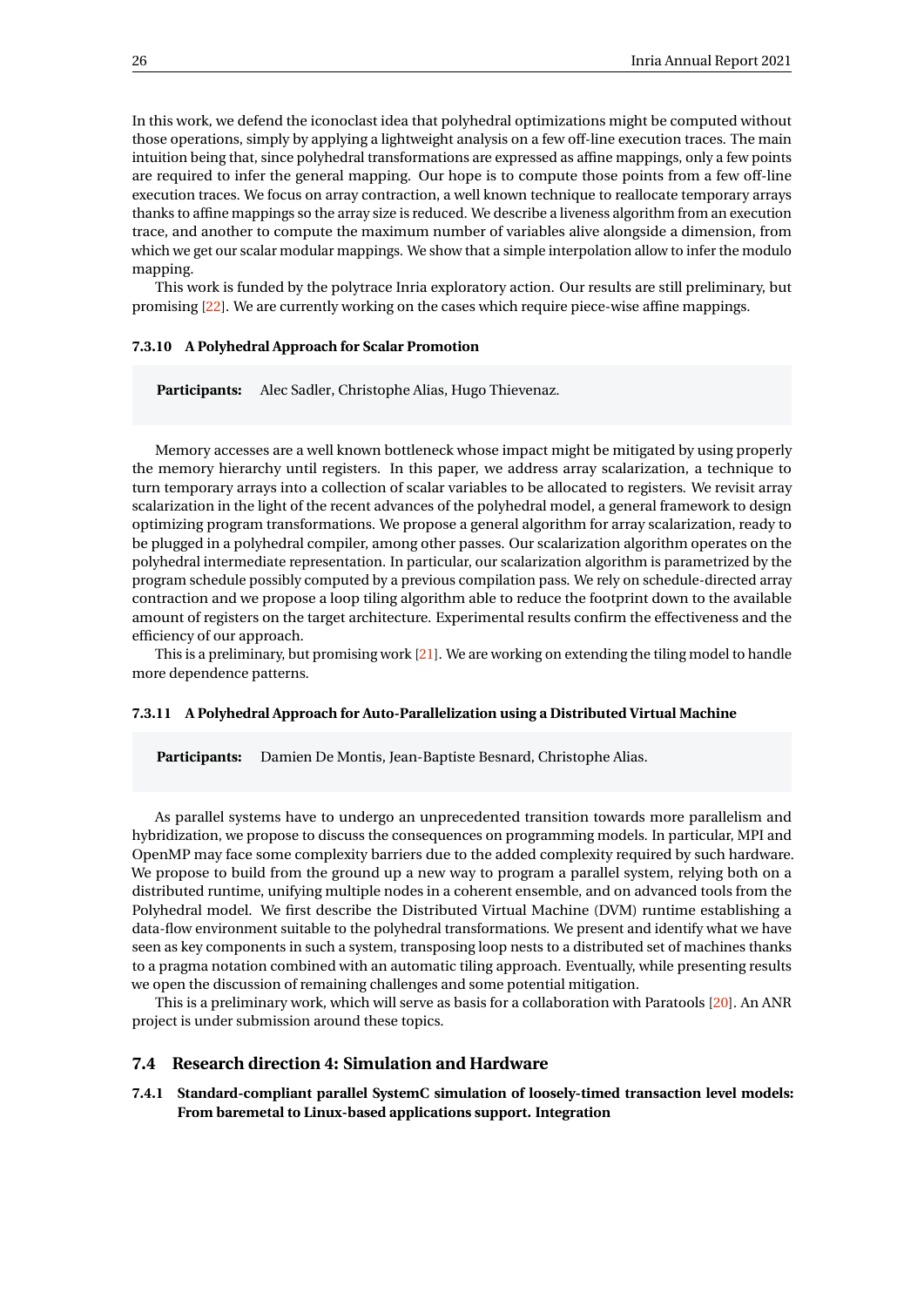**Participants:** Matthieu Moy, Gabriel Busnot, Tanguy Sassolas, Nicolas Ventroux.

To face the growing complexity of System-on-Chips (SoCs) and their tight time-to-market constraints, Virtual Prototyping (VP) tools based on SystemC/TLM2.0 must get faster while maintaining accuracy. However, the ASI SystemC reference implementation remains sequential and cannot leverage the multiple cores of modern workstations. In this paper, we present SCale 2.0, a new implementation of a parallel and standard-compliant SystemC kernel, reaching unprecedented simulation speeds. By coupling a parallel SystemC kernel with shared resources access monitoring and process-level rollback, we can preserve SystemC atomic thread evaluation while leveraging the available host cores. We also generate process interaction traces that can be used to replay any simulation deterministically for debug purpose. Evaluation on baremetal applications shows ×15 speedup compared to the ASI SystemC kernel using 33 host cores reaching speeds above 2300 Million simulated Instructions Per Second (MIPS). Challenges related to parallel simulation of full software stack with modern operating systems are also addressed with speedup reaching ×13 during recording run and ×24 during the replay run.

This is a continuation from the earlier conference article [\[32\]](#page-36-15). We extended the approach to support simulation of Linux-based applications, and published the results in [\[6\]](#page-34-8).

# <span id="page-29-0"></span>**7.5 S4BXI: the MPI-ready Portals 4 Simulator**

**Participants:** Julien Emmanuel, Matthieu Moy, Ludovic Henrio, Grégoire Pichon.

We present a simulator for High Performance Computing (HPC) interconnection networks. It models Portals 4, a standard low-level API for communication, and it allows running unmodified applications that use higher-level network APIs such as the Message Passing Interface (MPI). It is based on SimGrid, a framework used to build single-threaded simulators based on a cooperative actor model. Unlike existing tools like SMPI, we rely on an actual MPI implementation, hence our simulation takes into account MPI's implementation details in the performance. This paper also presents a case study using the BullSequana eXascale Interconnect (BXI) made by Atos, which highlights how such a simulator can help design space exploration (DSE) for new interconnects.

This is a continuation of [\[37\]](#page-36-12) where we proposed the low-level simulator for the Portals 4 protocol. We extended it to support MPI and published it in the MASCOTS conference [\[12\]](#page-35-11).

# <span id="page-29-1"></span>**8 Bilateral contracts and grants with industry**

# <span id="page-29-2"></span>**8.1 CIFRE Ph.D of Julien Emmanuel with Bull/Atos, hosted by Inria. 2020-2023.**

**Participants:** Matthieu Moy, Ludovic Henrio, Julien Emmanuel.

# <span id="page-29-3"></span>**8.2 Discussions with the Aniah startup on circuit verification**

**Participants:** Matthieu Moy, Ludovic Henrio, Gabriel Radanne.

The CASH team is in discussion with the [Aniah](https://www.aniah.fr/) startup to collaborate on hierarchical circuit verification. This should lead to an official contract in 2022.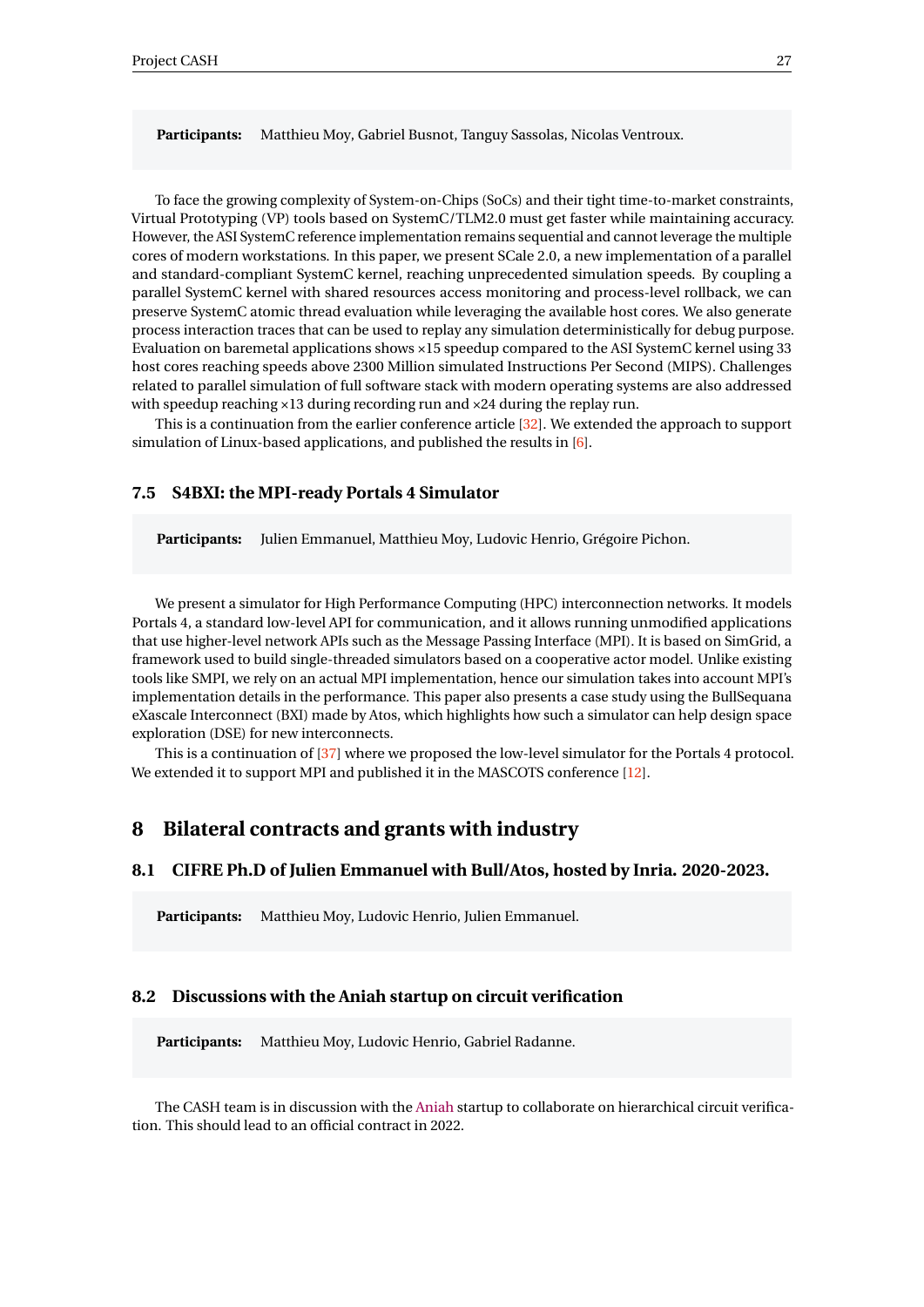# <span id="page-30-0"></span>**8.3 Discussions with ParaTools on parallelization of HPC kernels**

**Participants:** Christophe Alias.

Christophe Alias is in discussion with [ParaTools](https://www.paratools.com/) to collaborate on coarse-grain parallelization of HPC kernels. A join ANR project with Inria Bordeaux (Storm team) has been submitted.

## <span id="page-30-1"></span>**8.4 Discussions with Kalray on code optimization for deep-learning applications**

**Participants:** Christophe Alias.

Christophe Alias is in discussion with [Kalray](https://www.kalrayinc.com/) to collaborate on compiler optimizations for Deep Learning algorithms. A last year engineer student will start this year, targetting a CIFRE contract.

# <span id="page-30-2"></span>**8.5 CAVOC Project with Inria/Nomadic Labs**

**Participants:** Guilhem Jaber, Gabriel Radanne, Laure Gonnord.

This project aims to develop a *sound and precise static analyzer* for OCaml, that can catch large classes of bugs represented by uncaught exceptions. It will deal with both user-defined exceptions, and built-in ones used to represent *error behaviors*, like the ones triggered by failwith, assert, or a match failure. Via "assert-failure" detection, it will thus be able to check that invariants annotated by users hold. The analyzer will reason *compositionally* on programs, in order to analyze them at the granularity of a function or of a module. It will be *sound* in a strong way: if an OCaml module is considered to be correct by the analyzer, then one will have the guarantee that no OCaml code interacting with this module can trigger uncaught exceptions coming from the code of this module. In order to be *precise*, it will take into account the abstraction properties provided by the type system and the module system of the language: local values, abstracted definition of types, parametric polymorphism. The goal being that most of the interactions taken into account correspond to typeable OCaml code.

This project is part of the partnership between Inria and Nomadic Labs, and lead by Guilhem Jaber, from the Inria Team Galinette.

# <span id="page-30-3"></span>**9 Partnerships and cooperations**

# <span id="page-30-4"></span>**9.1 International initiatives**

## <span id="page-30-5"></span>**9.1.1 Inria associate team not involved in an IIL or an international program**

#### **CAPESA**

**Title:** Characterization of Software Evolution with Static Analyses

**Duration:** 2020 ->

**Coordinator:** Sébastien Mosser (mosser.sebastien@uqam.ca)

#### **Partners:**

• Université du Québec À Montréal

**Inria contact:** Laure Gonnord

**Summary:**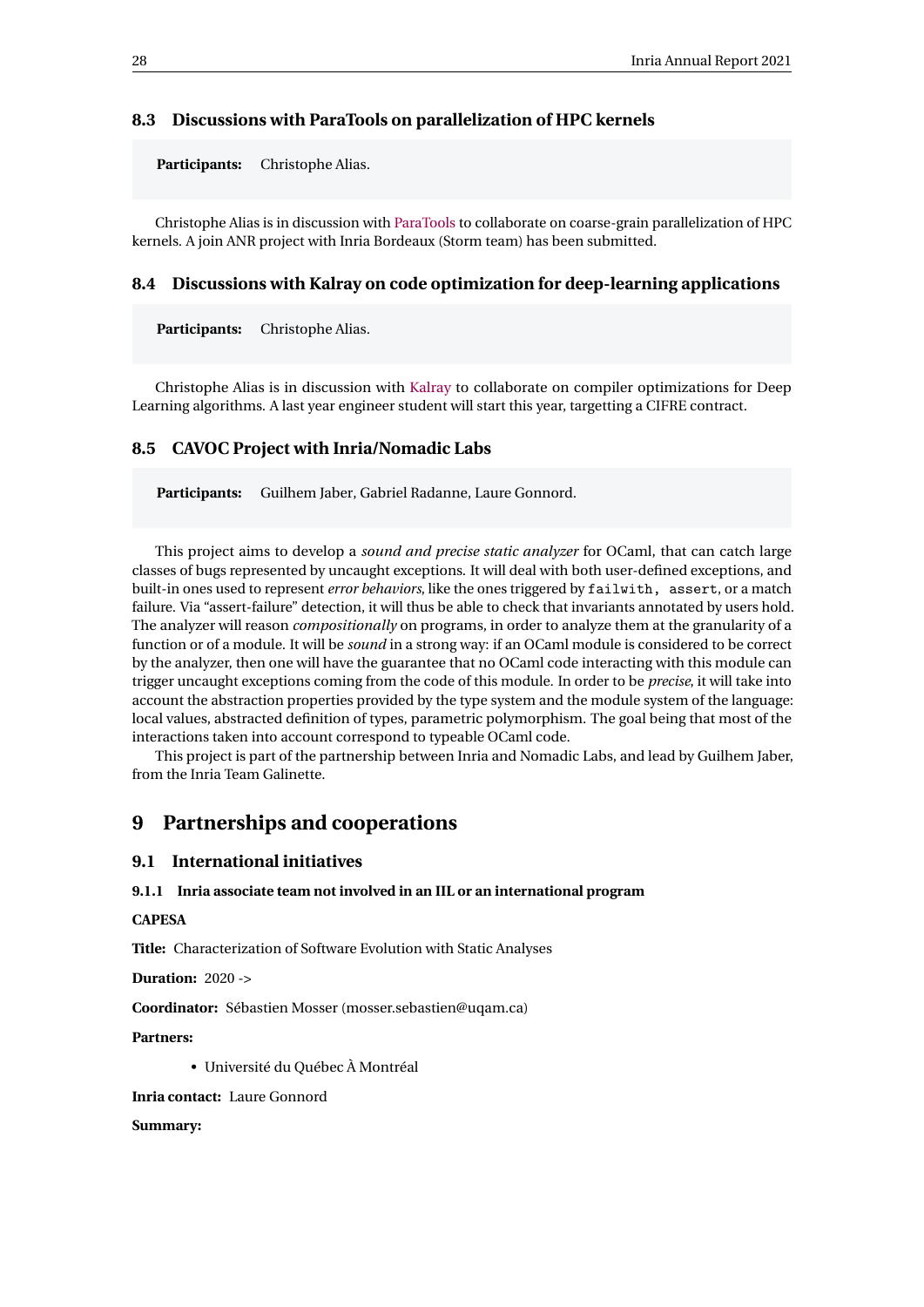# <span id="page-31-0"></span>**9.1.2 Participation in other International Programs**

# **PHC Aurora: SLAS**

**Title:** Synchronous Languages meet Asynchronous Semantics

**Partner Institution(s):** • university of Bergen, Norway

• university of Oslo, Norway

**Date/Duration:** 2020 (extended to 2021 due to Covid)

# <span id="page-31-1"></span>**9.2 International research visitors**

# <span id="page-31-2"></span>**9.2.1 Other International Collaborations**

# **POLYTRACE Inria exploratory action**

**Title:** Polyhedral Compilation from Execution Traces

# **Partner Institutions :**

• Waseda University, Tokyo, Japan

**Duration:** 2021 -> 2024

**Coordinator:** Christophe Alias

# <span id="page-31-3"></span>**9.2.2 Visits of international scientists**

# **Other international visits to the team**

# **Reiner Hähnle**

**Status** Professor

**Institution of origin:** University of Darmstadt

**Country:** Germany

**Dates:** September 2021

**Context of the visit:** Collaboration with Ludovic Henrio on semantics of languages for parallel programming.

**Mobility program/type of mobility:** Invited professor

# <span id="page-31-4"></span>**10 Dissemination**

# <span id="page-31-5"></span>**10.1 Promoting scientific activities**

## <span id="page-31-6"></span>**10.1.1 Scientific events: organisation**

• Together with Emmanuelle Saillard, Kevin Martin and Frédéric Dubrowski, Laure Gonnord and Ludovic Henrio animate the remote "CLAP" seminar

# **General chair, scientific chair**

• Laure Gonnord was chair of the EJCP Summer school, 2021 remote edition.

## **Member of the organizing committees**

• Laure Gonnord co organized the GDR GPL National Days 2021, remote edition.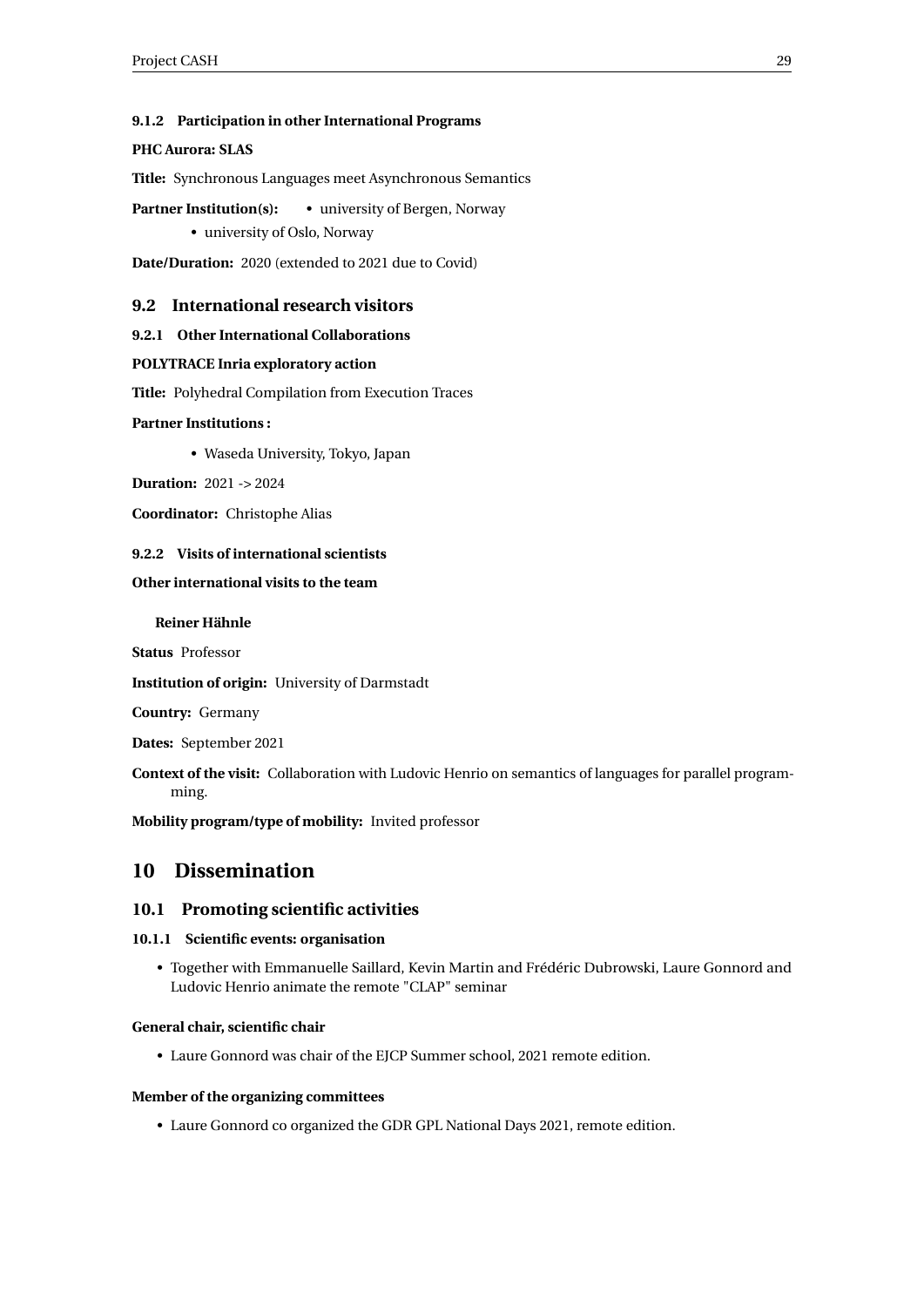#### **Member of the conference program committees**

- Christophe Alias was member of the PC of COMPAS 2021.
- Laure Gonnord belongs to the PC of PLDI 2022 and SOAP 2022
- Ludovic Henrio was member of the PC of HLPP2021, ICE2021, and FM 2021.
- Gabriel Radanne was member of the PC of PEPM2021 and of the AEC of CC2021.
- Yannick Zakowski was member of the PC of CPP 2021 and belongs to the PC of ICFP 2022.

## **Member of the conference steering committees**

• Ludovic Henrio is member of the steering committe for ICE workshops.

# <span id="page-32-0"></span>**10.1.2 Journal**

# **Reviewer - reviewing activities**

- Christophe Alias has been reviewer for MICPRO and PARCO.
- Ludovic Henrio has been reviewer for IJPP and LMCS.
- Gabriel Radanne has been reviewer for JFP and TIOT.

# <span id="page-32-1"></span>**10.1.3 Teaching**

- Bachelor ("Licence"):
	- **–** Christophe Alias, INSA CVL, 3A STI, "Compilation": 26h ETD (CM+TD).
	- **–** Thaïs Baudon Université Claude Bernard Lyon1, LIFASR4 (Architecture des Ordinateurs), L2 Informatique : 16h TD + 24h TP;
	- **–** Thaïs Baudon Université Claude Bernard Lyon1, LIFAP1 (Algorithmique et programmation en C) L1 Informatique : 27h TP.
	- **–** Paul Iannetta Université Claude Bernard Lyon1, L2 informatique, LIFAP2 : Algorithmique et programmation fonctionnelle: 18h TP
	- **–** Julien Braine Université Claude Bernard Lyon1, Bases de Données avancées, L3 Informatique : 32h TD;
	- **–** Laure Gonnord Université Claude Bernard Lyon1, L3 LIFASR5 Systèmes : 20h
	- **–** Laure Gonnord Esisar engineer school, Valence, 3A, C programming labs TP 30h
	- **–** Matthieu Moy co-responsabilité de la mention informatique de la licence de sciences UCBL.
	- **–** Gabriel Radanne Université Claude Bernard Lyon1, L3, LIFProject (Ecandrement de projets étudiants): 16h.
- Master:
	- **–** Christophe Alias, ENS de Lyon, Préparation à l'agrégation d'informatique, "Compilation": 10h CM.
	- **–** Christophe Alias, INSA CVL, 4A STI, "Optimisation des applications embarquées": 26h ETD (CM+TD).
	- **–** Christophe Alias, Laure Gonnord and Yannick Zakowski: ENSL, M2 IF course (sept-nov 2021) "Advanced static analyses for compilation", CR 14.
	- **–** Damien Pous and Yannick Zakowski: ENSL, M2 IF course (sept-nov 2021) "Program Verification with Coinduction and Proof Assistants", CR 16.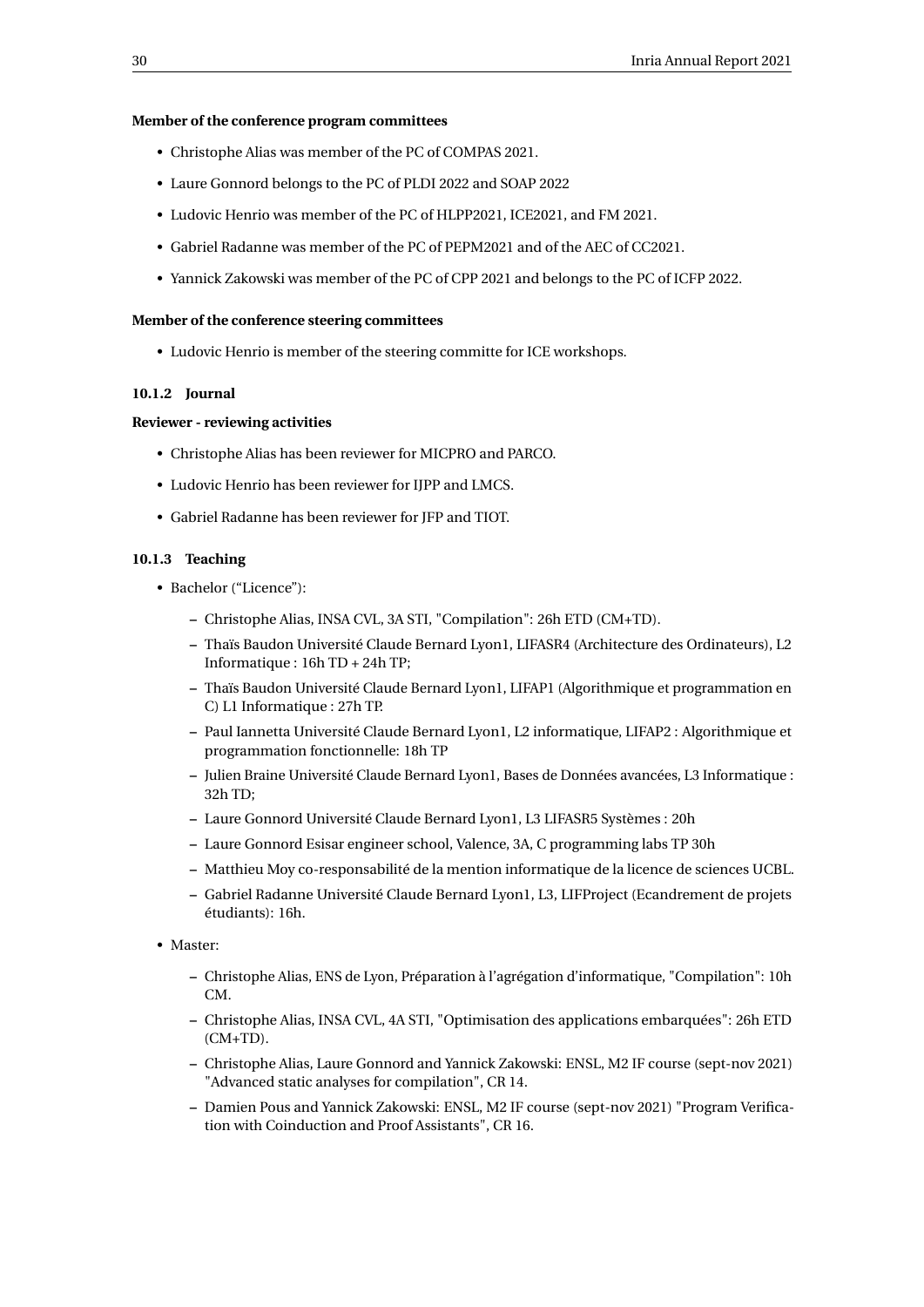- **–** Paul Iannetta: Université Claude Bernard Lyon1, M1 informatique, MIF01 : "Gestion de projet et génie logiciel": 12h TP, 3h TD
- **–** Laure Gonnord: Esisar engineer school, Valence, 4A, "Compilation course" CM+TD 20h
- **–** Laure Gonnord: Esisar engineer school, Valence, 4A, "Database course" CM+TD 25h
- **–** Matthieu Moy: Université Claude Bernard Lyon1, M1 informatique, MIF01 : "Gestion de projet et génie logiciel": 12hCM, 12h TP, 3h TD
- **–** Matthieu Moy: Université Claude Bernard Lyon1, M1 informatique, MIF08 : "Compilation et Traduction de programmes": 7h30CM, 15h TP, 7h30TD
- **–** Gabriel Radanne, Ludovic Henrio, and Nicolas Chappe: ENSL, M1: "Compilation et Analyse de Programmes" 28h CM, 24h TP.
- **–** Ludovic Henrio: University of Nice Sophia Antipolis, M2 Ubinet. "an algorithmic approach to distributed systems"3h30 CM+TD

# <span id="page-33-0"></span>**10.1.4 Supervision**

- Hugo Thievenaz's PhD thesis is supervised by Christophe Alias and Keiji Kimura (Waseda University, Japan).
- Julien Braine's PhD thesis is supervised by Laure Gonnord and David Monniaux (Verimag, Grenoble)
- Paul Iannetta's PhD thesis is supervised by Laure Gonnord, Gabriel Radanne and Lionel Morel (Insa de Lyon)
- Thaïs Baudon's PhD thesis is supervised by Laure Gonnord and Gabriel Radanne
- Julien Emmanuel's PhD thesis is supervised by Matthieu Moy and Ludovic Henrio
- Amaury Maillé's PhD thesis is supervised by Ludovic Henrio and Matthieu Moy
- Nicolas Chappe's PhD thesis is supervised by Yannick Zakowski, Matthieu Moy and Ludovic Henrio

## <span id="page-33-1"></span>**10.1.5 Juries**

- Christophe Alias was a reviewer in the PhD committee of Salwa Kobeissi, University of Strasbourg. Advisor: Philippe Clauss, Title: "Speculative Rewriting of Recursive Programs as Loop Candidates for Efficient Parallelization and Optimization Using an Inspector-Executor Mechanism".
- Yannick Zakowski was an examiner for the practical programming exam of the concours of the ENS.
- Christophe Alias was in the admission committee for the second concours of ENS de Lyon as an examiner.
- Laure Gonnord was in the PhD commitee of TODO
- Matthieu Moy is in the PhD jury of Nicolas Leclaire, TIMA, supervised by Stéphane Mancini. Title: Methodology for Code-Optimization of Memory Data-Layouts for High-Performance-System Architectures with Complex Memory Hierarchies. Report submited in december 2021, defense planned in january 2022.

# <span id="page-33-2"></span>**10.2 Popularization**

## <span id="page-33-3"></span>**10.2.1 Internal or external Inria responsibilities**

- Laure Gonnord was member of the "Inria Commission d'Evaluation" until sept 2021
- Laure Gonnord is member of the GDR GPL board and in charge of the associated Young researcher school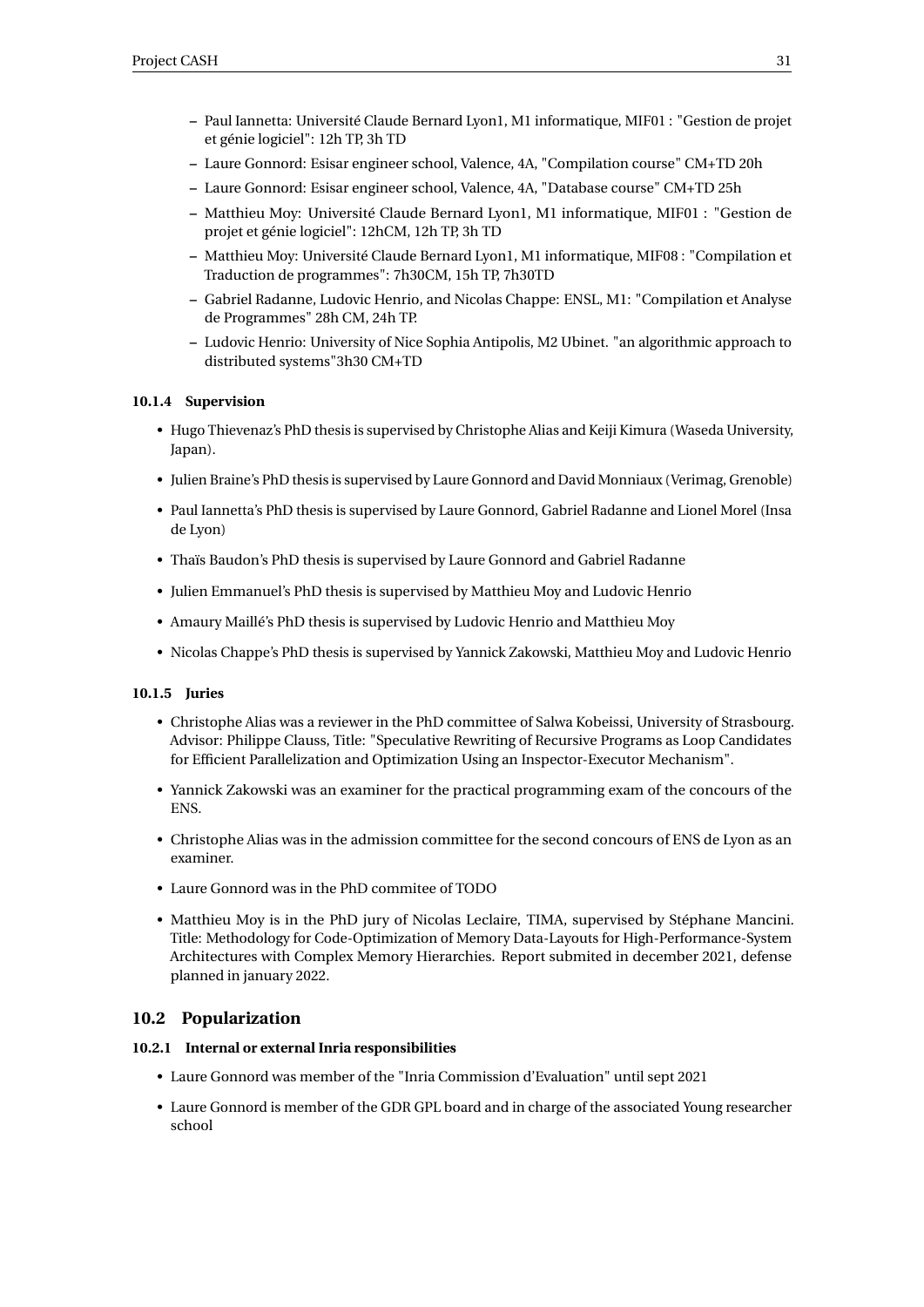# <span id="page-34-0"></span>**11 Scientific production**

# <span id="page-34-1"></span>**11.1 Major publications**

- [1] C. Alias and A. Plesco. 'Data-Aware Process Networks'. In: CC 2021 30th ACM SIGPLAN International Conference on Compiler Construction. Virtual, South Korea: ACM, 2nd Mar. 2021, pp. 1–11. DOI: [10.1145/3446804.3446847](https://doi.org/10.1145/3446804.3446847). URL: <https://hal.inria.fr/hal-03143777>.
- [2] G. Busnot, T. Sassolas, N. Ventroux and M. Moy. 'Standard-compliant parallel SystemC simulation of loosely-timed transaction level models: From baremetal to Linux-based applications support'. In: *Integration, the VLSI Journal* 79 (July 2021), pp. 23–40. DOI: [10.1016/j.vlsi.2020.12.006](https://doi.org/10.1016/j.vlsi.2020.12.006). URL: <https://hal.archives-ouvertes.fr/hal-03487607>.
- [3] N. Chappe, L. Henrio, A. Maillé, M. Moy and H. Renaud. 'An Optimised Flow for Futures: From Theory to Practice'. In: *The Art, Science, and Engineering of Programming* 6.1 (15th July 2021), pp. 1–41. DOI: [10.22152/programming-journal.org/2022/6/3](https://doi.org/10.22152/programming-journal.org/2022/6/3). URL: [https://hal.inria.f](https://hal.inria.fr/hal-03440766) [r/hal-03440766](https://hal.inria.fr/hal-03440766).
- [4] K. Fernandez-Reyes, D. Clarke, L. Henrio, E. Broch Johnsen and T. Wrigstad. 'Godot: All the Benefits of Implicit and Explicit Futures'. In: ECOOP 2019 - 33rd European Conference on Object-Oriented Programming. Leibniz International Proceedings in Informatics (LIPIcs). London, United Kingdom, 2019, pp. 1–28. URL: <https://hal.archives-ouvertes.fr/hal-02302214>.
- [5] Y. Zakowski, C. Beck, I. Yoon, I. Zaichuk, V. Zaliva and S. Zdancewic. 'Modular, compositional, and executable formal semantics for LLVM IR'. In: *Proceedings of the ACM on Programming Languages* 5.ICFP (22nd Aug. 2021), pp. 1–30. DOI: [10.1145/3473572](https://doi.org/10.1145/3473572). URL: [https://hal.archives-ouver](https://hal.archives-ouvertes.fr/hal-03525711) [tes.fr/hal-03525711](https://hal.archives-ouvertes.fr/hal-03525711).

# <span id="page-34-2"></span>**11.2 Publications of the year**

#### **International journals**

- <span id="page-34-8"></span>[6] G. Busnot, T. Sassolas, N. Ventroux and M. Moy. 'Standard-compliant parallel SystemC simulation of loosely-timed transaction level models: From baremetal to Linux-based applications support'. In: *Integration, the VLSI Journal* 79 (July 2021), pp. 23–40. DOI: [10.1016/j.vlsi.2020.12.006](https://doi.org/10.1016/j.vlsi.2020.12.006). URL: <https://hal.archives-ouvertes.fr/hal-03487607>.
- <span id="page-34-5"></span>[7] N. Chappe, L. Henrio, A. Maillé, M. Moy and H. Renaud. 'An Optimised Flow for Futures: From Theory to Practice'. In: *The Art, Science, and Engineering of Programming* 6.1 (15th July 2021), pp. 1–41. DOI: [10.22152/programming-journal.org/2022/6/3](https://doi.org/10.22152/programming-journal.org/2022/6/3). URL: [https://hal.inria.f](https://hal.inria.fr/hal-03440766) [r/hal-03440766](https://hal.inria.fr/hal-03440766).
- <span id="page-34-7"></span>[8] G. Iooss, C. Alias and S. Rajopadhye. 'Monoparametric Tiling of Polyhedral Programs'. In: *International Journal of Parallel Programming* 49 (18th Mar. 2021), pp. 376–409. DOI: [10.1007/s10766-0](https://doi.org/10.1007/s10766-021-00694-2) [21-00694-2](https://doi.org/10.1007/s10766-021-00694-2). URL: <https://hal.inria.fr/hal-02493164>.
- <span id="page-34-3"></span>[9] Y. Zakowski, C. Beck, I. Yoon, I. Zaichuk, V. Zaliva and S. Zdancewic. 'Modular, compositional, and executable formal semantics for LLVM IR'. In: *Proceedings of the ACM on Programming Languages* 5.ICFP (22nd Aug. 2021), pp. 1–30. DOI: [10.1145/3473572](https://doi.org/10.1145/3473572). URL: [https://hal.archives-ouver](https://hal.archives-ouvertes.fr/hal-03525711) [tes.fr/hal-03525711](https://hal.archives-ouvertes.fr/hal-03525711).

#### **International peer-reviewed conferences**

- <span id="page-34-4"></span>[10] C. Alias and A. Plesco. 'Data-Aware Process Networks'. In: CC 2021 - 30th ACM SIGPLAN International Conference on Compiler Construction. Virtual, South Korea: ACM, 2nd Mar. 2021, pp. 1–11. DOI: [10.1145/3446804.3446847](https://doi.org/10.1145/3446804.3446847). URL: <https://hal.inria.fr/hal-03143777>.
- <span id="page-34-6"></span>[11] J. Braine, L. Gonnord and D. Monniaux. 'Data Abstraction: A General Framework to Handle Program Verification of Data Structures'. In: SAS 2021 - 28th Static Analysis Symposium. Vol. 12913. Lecture notes in computer science. Chicago, United States, 13th Oct. 2021, pp. 215–235. DOI: [10.1007/978](https://doi.org/10.1007/978-3-030-88806-0_11) [-3-030-88806-0\\_11](https://doi.org/10.1007/978-3-030-88806-0_11). URL: <https://hal.inria.fr/hal-03321868>.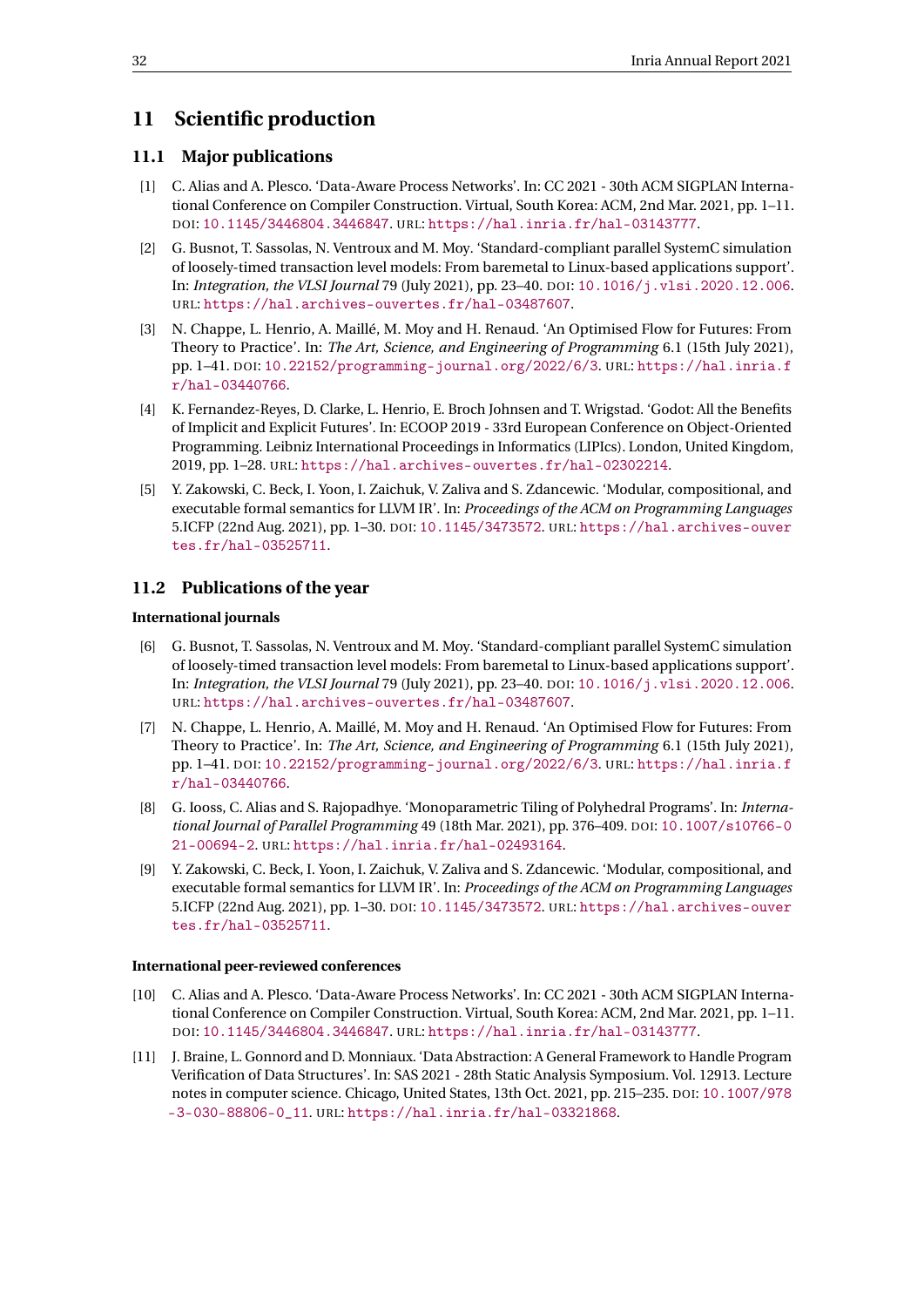- <span id="page-35-11"></span>[12] J. Emmanuel, M. Moy, L. Henrio and G. Pichon. 'S4BXI: the MPI-ready Portals 4 Simulator'. In: MASCOTS 2021 - 29th IEEE International Symposium on the Modeling, Analysis, and Simulation of Computer and Telecommunication Systems. Houston, United States: IEEE, 3rd Nov. 2021, pp. 1–8. URL: <https://hal.inria.fr/hal-03366573>.
- <span id="page-35-5"></span>[13] P. Iannetta, L. Gonnord and G. Radanne. 'Compiling pattern matching to in-place modifications'. In: GPCE 2021 - 20th International Conference on Generative Programming: Concepts & Experiences. Chicago & Virtual, United States, 17th Oct. 2021. DOI: [10.1145/3486609.3487204](https://doi.org/10.1145/3486609.3487204). URL: [https:](https://hal.archives-ouvertes.fr/hal-03355377) [//hal.archives-ouvertes.fr/hal-03355377](https://hal.archives-ouvertes.fr/hal-03355377).
- <span id="page-35-1"></span>[14] A. Maillé, L. Henrio and M. Moy. 'Promise Plus: Flexible Synchronization for Parallel Computations on Arrays'. In: *Lecture Notes in Computer Science*. FSEN 2021 - 9th IPM International Conference on Fundamentals of Software Engineering. Tehran, Iran, 19th May 2021, pp. 1–7. URL: [https://ha](https://hal.archives-ouvertes.fr/hal-03143269) [l.archives-ouvertes.fr/hal-03143269](https://hal.archives-ouvertes.fr/hal-03143269).

#### **Conferences without proceedings**

- <span id="page-35-3"></span>[15] C. Allain, G. Radanne and L. Gonnord. 'Isomorphisms are back!: Smart indexing for function retrieval by unification modulo type isomorphisms'. In: ML 2021 - ML Workshop. Virtual, France, 26th Aug. 2021, pp. 1–3. URL: <https://hal.archives-ouvertes.fr/hal-03355381>.
- <span id="page-35-6"></span>[16] T. Baudon, C. Fuhs and L. Gonnord. 'Parallel Complexity of Term Rewriting Systems'. In: WST 2021 - 17th International Workshop on Termination. Virtual, France, 16th July 2021, pp. 1–6. URL: <https://hal.archives-ouvertes.fr/hal-03418400>.

#### **Reports & preprints**

- <span id="page-35-2"></span>[17] J. Braine, L. Gonnord and D. Monniaux. *Data Abstraction: A General Framework to Handle Program Verification of Data Structures*. RR-9408. Inria Grenoble Rhône-Alpes; VERIMAG UMR 5104, Université Grenoble Alpes, France; LIP - Laboratoire de l'Informatique du Parallélisme; Université Lyon 1 - Claude Bernard; ENS Lyon, 1st May 2021, pp. 1–29. URL: <https://hal.inria.fr/hal-03214475>.
- <span id="page-35-4"></span>[18] P. Iannetta, L. Gonnord and G. Radanne. *Parallelizing Structural Transformations on Tarbres*. RR-9405. ENS Lyon, CNRS & INRIA, 26th Apr. 2021, p. 21. URL: [https://hal.inria.fr/hal-032084](https://hal.inria.fr/hal-03208466) [66](https://hal.inria.fr/hal-03208466).
- <span id="page-35-7"></span>[19] I. Lasfar, C. Alias, M. Moy, R. Neveu and A. Carré. *Affine Multibanking for High-Level Synthesis*. RR-9440. Inria - Research Centre Grenoble – Rhône-Alpes, 20th Dec. 2021. URL: [https://hal.inr](https://hal.inria.fr/hal-03481328) [ia.fr/hal-03481328](https://hal.inria.fr/hal-03481328).
- <span id="page-35-10"></span>[20] D. de Montis, J.-B. Besnard and C. Alias. *A Polyhedral Approach for Auto-Parallelization using a Distributed Virtual Machine*. RR-9432. INRIA , LIP - ENS Lyon; Paratools, 25th Oct. 2021, p. 25. URL: <https://hal.inria.fr/hal-03402663>.
- <span id="page-35-9"></span>[21] A. Sadler, C. Alias and H. Thievenaz. *A Polyhedral Approach for Scalar Promotion*. RR-9437. Institut National de Recherche en Informatique et en Automatique (INRIA), 25th Nov. 2021, p. 14. URL: <https://hal.inria.fr/hal-03449994>.
- <span id="page-35-8"></span>[22] H. Thievenaz, K. Kimura and C. Alias. *Towards Trace-Based Array Contraction*. RR-9442. Inria; Waseda University, 15th Dec. 2021, p. 20. URL: <https://hal.inria.fr/hal-03482055>.

# <span id="page-35-0"></span>**11.3 Other**

# **Softwares**

[23] [SW ] M. Belaoucha, C. Alias, D. Barthou and S. Touati, *FADAlib: an open source C++ library for fuzzy array dataflow analysis*, 25th Nov. 2021. LIC: GNU Lesser General Public License v3.0 or later. HAL: 〈[hal-03445991](https://hal.archives-ouvertes.fr/hal-03445991)〉, URL: <https://hal.archives-ouvertes.fr/hal-03445991>, SWHID: 〈[swh:1:dir:fc7481ee438316b9ce5b273ca894114bf658d3d9;origin=https://hal.archi](http://archive.softwareheritage.org/swh:1:dir:fc7481ee438316b9ce5b273ca894114bf658d3d9;origin=https://hal.archives-ouvertes.fr/hal-03445991;visit=swh:1:snp:518f2d28a2d2a1ad15ee2f630b40be3e24a0f8b1;anchor=swh:1:rel:488f5aa5aaa21fc92f24f0f7c9b571e56f1325ec;path=/) [ves-ouvertes.fr/hal-03445991;visit=swh:1:snp:518f2d28a2d2a1ad15ee2f630b40be3](http://archive.softwareheritage.org/swh:1:dir:fc7481ee438316b9ce5b273ca894114bf658d3d9;origin=https://hal.archives-ouvertes.fr/hal-03445991;visit=swh:1:snp:518f2d28a2d2a1ad15ee2f630b40be3e24a0f8b1;anchor=swh:1:rel:488f5aa5aaa21fc92f24f0f7c9b571e56f1325ec;path=/) [e24a0f8b1;anchor=swh:1:rel:488f5aa5aaa21fc92f24f0f7c9b571e56f1325ec;path=/](http://archive.softwareheritage.org/swh:1:dir:fc7481ee438316b9ce5b273ca894114bf658d3d9;origin=https://hal.archives-ouvertes.fr/hal-03445991;visit=swh:1:snp:518f2d28a2d2a1ad15ee2f630b40be3e24a0f8b1;anchor=swh:1:rel:488f5aa5aaa21fc92f24f0f7c9b571e56f1325ec;path=/)〉.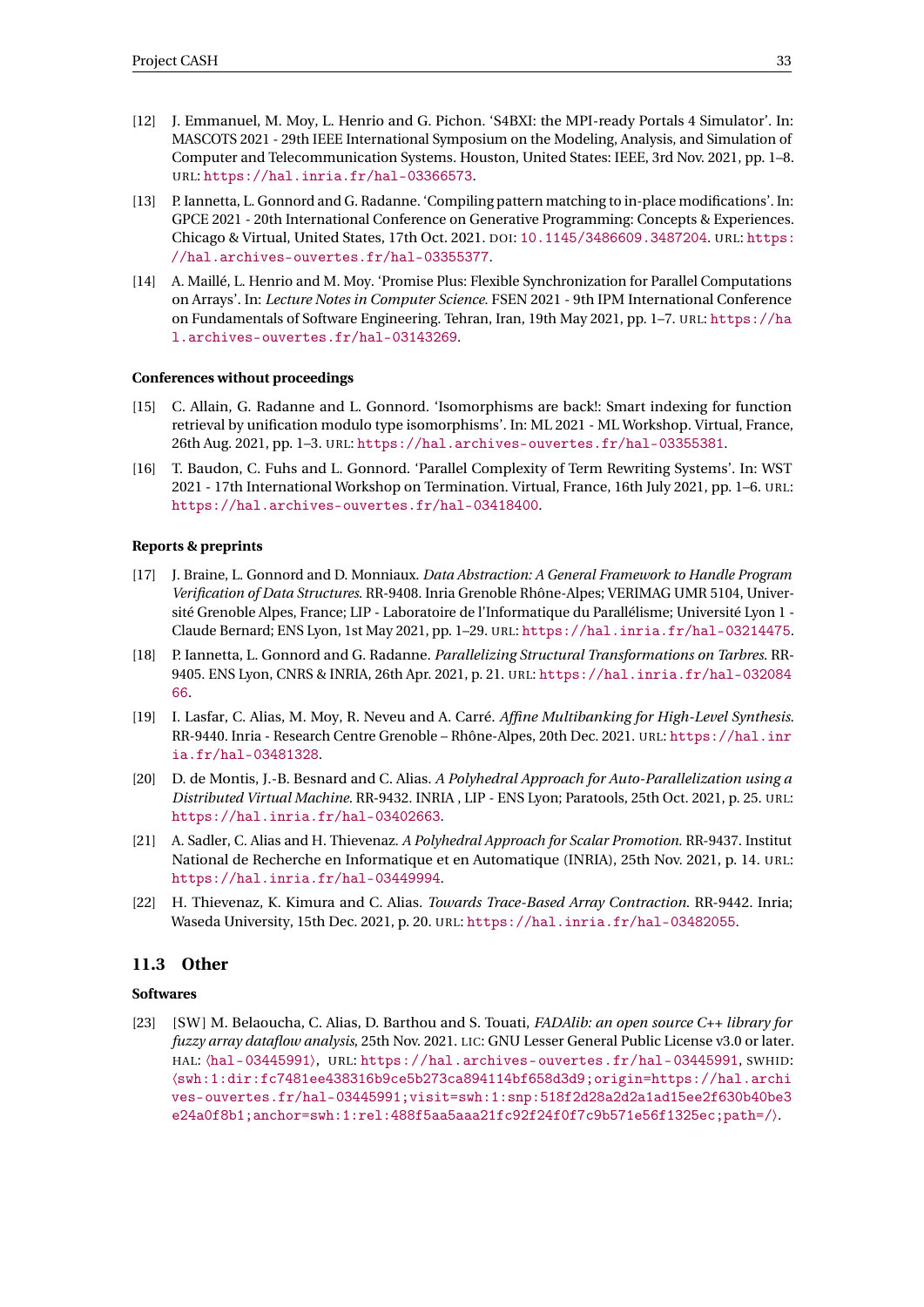# <span id="page-36-0"></span>**11.4 Cited publications**

- <span id="page-36-4"></span>[24] C. Alias, A. Darte, P. Feautrier and L. Gonnord. 'Multi-dimensional Rankings, Program Termination, and Complexity Bounds of Flowchart Programs'. In: *International Static Analysis Symposium (SAS'10)*. 2010.
- <span id="page-36-8"></span>[25] C. Alias and A. Plesco. *Data-aware Process Networks*. Research Report RR-8735. Inria - Research Centre Grenoble – Rhône-Alpes, June 2015, p. 32. URL: <https://hal.inria.fr/hal-01158726>.
- <span id="page-36-10"></span>[26] C. Alias and A. Plesco. *Method of Automatic Synthesis of Circuits, Device and Computer Program associated therewith*. Patent FR1453308. Apr. 2014.
- <span id="page-36-1"></span>[27] I. Amer, C. Lucarz, G. Roquier, M. Mattavelli, M. Raulet, J.-F. Nezan and O. Deforges. 'Reconfigurable video coding on multicore'. In: *Signal Processing Magazine, IEEE* 26.6 (2009), pp. 113–123. URL: [http://ieeexplore.ieee.org/xpls/abs\\_all.jsp?arnumber=5230810](http://ieeexplore.ieee.org/xpls/abs_all.jsp?arnumber=5230810).
- <span id="page-36-5"></span>[28] S. Ananian. 'The Static Single Information Form'. MA thesis. MIT, Sept. 1999.
- <span id="page-36-13"></span>[29] C. B. Aoun, L. Andrade, T. Maehne, F. Pêcheux, M.-M. Louërat and A. Vachouxy. 'Pre-simulation elaboration of heterogeneous systems: The SystemC multi-disciplinary virtual prototyping approach'. In: *Embedded Computer Systems: Architectures, Modeling, and Simulation (SAMOS), 2015 International Conference on*. IEEE. 2015, pp. 278–285.
- <span id="page-36-14"></span>[30] P. Aubry, P.-E. Beaucamps, F. Blanc, B. Bodin, S. Carpov, L. Cudennec, V. David, P. Doré, P. Dubrulle, B. Dupont De Dinechin, F. Galea, T. Goubier, M. Harrand, S. Jones, J.-D. Lesage, S. Louise, N. Morey Chaisemartin, T. H. Nguyen, X. Raynaud and R. Sirdey. 'Extended Cyclostatic Dataflow Program Compilation and Execution for an Integrated Manycore Processor'. In: *Alchemy 2013 - Architecture, Languages, Compilation and Hardware support for Emerging ManYcore systems*. Vol. 18. Proceedings of the International Conference on Computational Science, ICCS 2013. Barcelona, Spain, June 2013, pp. 1624–1633. DOI: [10.1016/j.procs.2013.05.330](https://doi.org/10.1016/j.procs.2013.05.330). URL: [https://hal.inria.fr/hal-](https://hal.inria.fr/hal-00832504)[00832504](https://hal.inria.fr/hal-00832504).
- <span id="page-36-11"></span>[31] D. Becker, M. Moy and J. Cornet. 'Parallel Simulation of Loosely Timed SystemC/TLM Programs: Challenges Raised by an Industrial Case Study'. In: *MDPI Electronics* 5.2 (2016). Ed. by F. Rousseau, G. Nicolescu, A. Baghdadi and M. Bassiouni, p. 22. DOI: [10.3390/electronics5020022](https://doi.org/10.3390/electronics5020022). URL: <https://hal.archives-ouvertes.fr/hal-01321055>.
- <span id="page-36-15"></span>[32] G. Busnot, T. Sassolas, N. Ventroux and M. Moy. 'Standard-compliant Parallel SystemC simulation of Loosely-Timed Transaction Level Models'. In: *ASP-DAC 2020 - 25th Asia and South Pacific Design Automation Conference*. Beijing, China, Jan. 2020, pp. 1–6. URL: [https://hal.archives-ouvert](https://hal.archives-ouvertes.fr/hal-02416253) [es.fr/hal-02416253](https://hal.archives-ouvertes.fr/hal-02416253).
- <span id="page-36-3"></span>[33] D. Caromel and L. Henrio. *A Theory of Distributed Objects*. Springer-Verlag, 2004.
- <span id="page-36-9"></span>[34] N. Courant and X. Leroy. 'Verified Code Generation for the Polyhedral Model'. In: *Proceedings of the ACM on Programming Languages* 5.POPL (Jan. 2021), 40:1–40:24. DOI: [10.1145/3434321](https://doi.org/10.1145/3434321). URL: <https://hal.archives-ouvertes.fr/hal-03000244>.
- <span id="page-36-6"></span>[35] P. Cousot and R. Cousot. 'Abstract interpretation: A unified lattice model for static analysis of programs by construction or approximation of fixpoints'. In: *4th ACM Symposium on Principles of Programming Languages (POPL'77)*. Los Angeles, Jan. 1977, pp. 238–252.
- <span id="page-36-2"></span>[36] F. De Boer, V. Serbanescu, R. Hähnle, L. Henrio, J. Rochas, C. C. Din, E. Broch Johnsen, M. Sirjani, E. Khamespanah, K. Fernandez-Reyes and A. M. Yang. 'A Survey of Active Object Languages'. In: *ACM Comput. Surv.* 50.5 (Oct. 2017), 76:1–76:39. DOI: [10.1145/3122848](https://doi.org/10.1145/3122848). URL: [http://doi.acm](http://doi.acm.org/10.1145/3122848) [.org/10.1145/3122848](http://doi.acm.org/10.1145/3122848).
- <span id="page-36-12"></span>[37] J. Emmanuel, M. Moy, L. Henrio and G. Pichon. 'Simulation of the Portals 4 protocol, and case study on the BXI interconnect'. In: *HPCS 2020 - International Conference on High Performance Computing & Simulation*. Barcelona, Spain, Dec. 2020, pp. 1–8. URL: [https://hal.archives-ou](https://hal.archives-ouvertes.fr/hal-02972297) [vertes.fr/hal-02972297](https://hal.archives-ouvertes.fr/hal-02972297).
- <span id="page-36-7"></span>[38] P. Feautrier. 'Dataflow analysis of array and scalar references'. In: *International Journal of Parallel Programming* 20.1 (1991), pp. 23–53.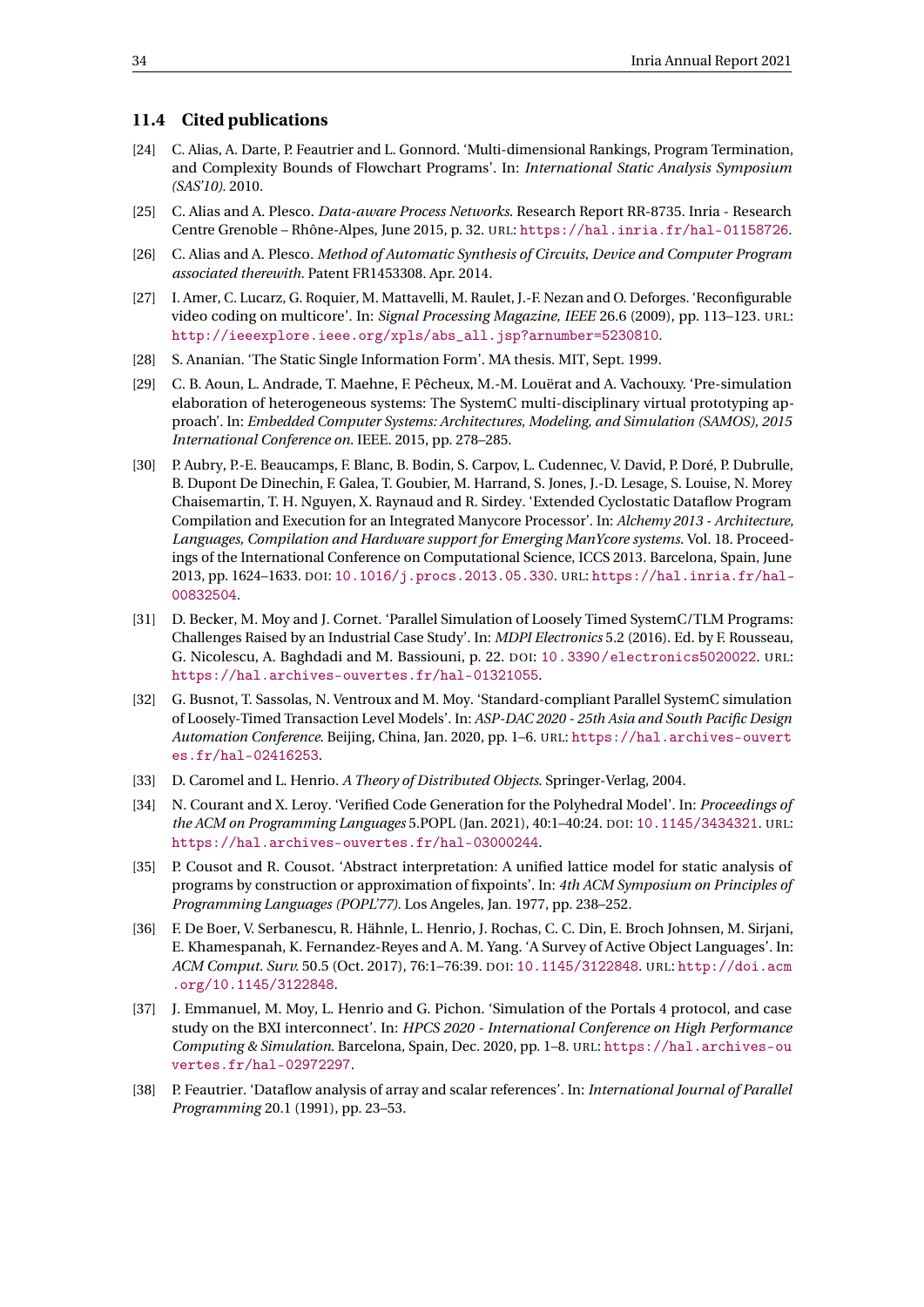- <span id="page-37-8"></span>[39] P. Feautrier. 'Scalable and Structured Scheduling'. In: *International Journal of Parallel Programming* 34.5 (Oct. 2006), pp. 459–487.
- <span id="page-37-5"></span>[40] P. Feautrier, A. Gamatié and L. Gonnord. 'Enhancing the Compilation of Synchronous Dataflow Programs with a Combined Numerical-Boolean Abstraction'. In: *CSI Journal of Computing* 1.4 (2012), 8:86–8:99. URL: <http://hal.inria.fr/hal-00860785>.
- <span id="page-37-2"></span>[41] K. Fernandez-Reyes, D. Clarke, E. Castegren and H.-P. Vo. 'Forward to a Promising Future'. In: *Conference proceedings COORDINATION 2018*. 2018.
- <span id="page-37-18"></span>[42] K. Fernandez-Reyes, D. Clarke, L. Henrio, E. Broch Johnsen and T. Wrigstad. 'Godot: All the Benefits of Implicit and Explicit Futures'. In: *ECOOP 2019 - 33rd European Conference on Object-Oriented Programming*. Leibniz International Proceedings in Informatics (LIPIcs). London, United Kingdom, July 2019, pp. 1–28. URL: <https://hal.archives-ouvertes.fr/hal-02302214>.
- <span id="page-37-9"></span>[43] M. I. Gordon. 'Compiler techniques for scalable performance of stream programs on multicore architectures'. PhD thesis. Massachusetts Institute of Technology. Dept. of Electrical Engineering and Computer Science, 2010.
- <span id="page-37-7"></span>[44] O. Hakjoo, L. Wonchan, H. Kihong, Y. Hongseok and Y. Kwangkeun. 'Selective context-sensitivity guided by impact pre-analysis'. In: *ACM SIGPLAN Conference on Programming Language Design and Implementation, PLDI '14, Edinburgh, United Kingdom - June 09 - 11, 2014*. ACM, 2014, p. 49.
- <span id="page-37-0"></span>[45] N. Halbwachs, P. Caspi, P. Raymond and D. Pilaud. 'The synchronous data flow programming language LUSTRE'. In: *Proceedings of the IEEE* 79.9 (Sept. 1991), pp. 1305–1320.
- <span id="page-37-17"></span>[46] L. Henrio. *Data-flow Explicit Futures*. Research Report. I3S, Université Côte d'Azur, Apr. 2018. URL: <https://hal.archives-ouvertes.fr/hal-01758734>.
- <span id="page-37-12"></span>[47] *IEEE 1666 Standard: SystemC Language Reference Manual*. Open SystemC Initiative. 2011. URL: <http://www.accellera.org/>.
- <span id="page-37-1"></span>[48] G. Kahn. 'The semantics of a simple language for parallel programming'. In: *Information processing*. North-Holland, 1974.
- <span id="page-37-16"></span>[49] A. Krizhevsky, I. Sutskever and G. E. Hinton. 'Imagenet classification with deep convolutional neural networks'. In: *Advances in neural information processing systems*. 2012, pp. 1097–1105.
- <span id="page-37-4"></span>[50] M. Maalej, V. Paisante, P. Ramos, L. Gonnord and F. Pereira. 'Pointer Disambiguation via Strict Inequalities'. In: *Code Generation and Optimisation*. Austin, United States, Feb. 2017. URL: [https:](https://hal.archives-ouvertes.fr/hal-01387031) [//hal.archives-ouvertes.fr/hal-01387031](https://hal.archives-ouvertes.fr/hal-01387031).
- <span id="page-37-6"></span>[51] M. Maalej Kammoun. 'Low-cost memory analyses for efficient compilers'. Thèse de doctorat, Université Lyon1. PhD thesis. Université Lyon 1, 2017. URL: [http://www.theses.fr/2017LYSE1](http://www.theses.fr/2017LYSE1167) [167](http://www.theses.fr/2017LYSE1167).
- <span id="page-37-13"></span>[52] M. Moy. 'Parallel Programming with SystemC for Loosely Timed Models: A Non-Intrusive Approach'. In: *DATE*. Grenoble, France, Mar. 2013, p. 9. URL: [https://hal.archives-ouvertes.fr/hal-0](https://hal.archives-ouvertes.fr/hal-00761047) [0761047](https://hal.archives-ouvertes.fr/hal-00761047).
- <span id="page-37-11"></span>[53] *OSCI TLM-2.0 Language Reference Manual*. Open SystemC Initiative (OSCI). June 2008. URL: [http:](http://www.accellera.org/downloads/standards) [//www.accellera.org/downloads/standards](http://www.accellera.org/downloads/standards).
- <span id="page-37-3"></span>[54] V. Paisante, M. Maalej, L. Barbosa, L. Gonnord and F. M. Q. Pereira. 'Symbolic Range Analysis of Pointers'. In: *International Symposium of Code Generation and Optmization*. Barcelon, Spain, Mar. 2016, pp. 791–809. URL: <https://hal.inria.fr/hal-01228928>.
- <span id="page-37-14"></span>[55] L.-N. Pouchet. *Polybench: The polyhedral benchmark suite*. 2012. URL: [http://www.cs.ucla.edu](http://www.cs.ucla.edu/~pouchet/software/polybench/) [/~pouchet/software/polybench/](http://www.cs.ucla.edu/~pouchet/software/polybench/).
- <span id="page-37-15"></span>[56] W. H. Press, S. A. Teukolsky, W. T. Vetterling and B. P. Flannery. 'Numerical recipes in C++'. In: *The art of scientific computing* (2015).
- <span id="page-37-10"></span>[57] P. Quinton. 'Automatic synthesis of systolic arrays from uniform recurrent equations'. In: *ACM SIGARCH Computer Architecture News* 12.3 (1984), pp. 208–214.